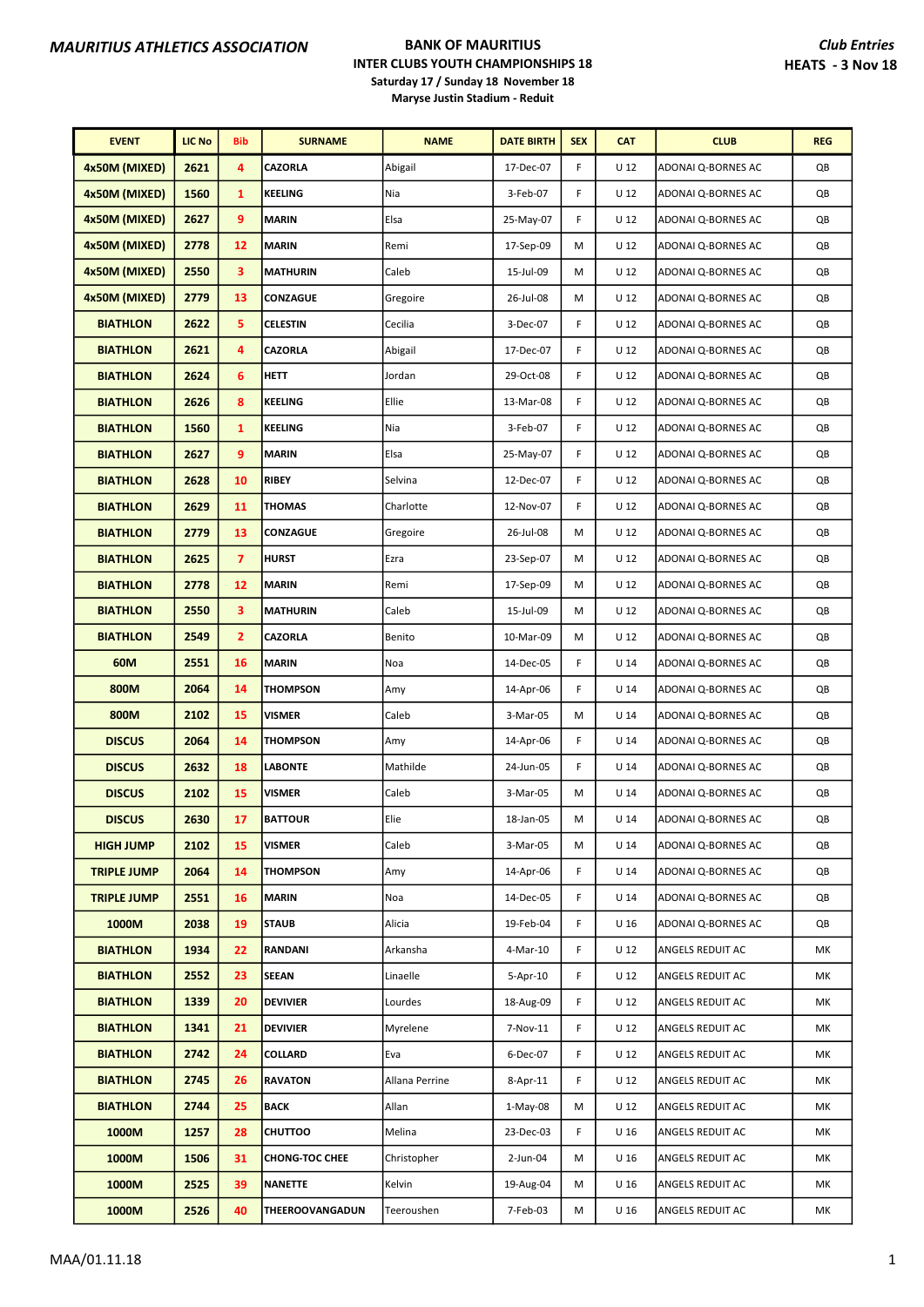| <b>EVENT</b>       | <b>LIC No</b> | <b>Bib</b> | <b>SURNAME</b>         | <b>NAME</b> | <b>DATE BIRTH</b> | <b>SEX</b> | <b>CAT</b>      | <b>CLUB</b>             | <b>REG</b>  |
|--------------------|---------------|------------|------------------------|-------------|-------------------|------------|-----------------|-------------------------|-------------|
| 100M               | 1620          | 33         | <b>LEBRASSE</b>        | Ananxya     | 30-Apr-03         | F          | U <sub>16</sub> | ANGELS REDUIT AC        | МK          |
| 100M               | 2089          | 37         | <b>VEEREN</b>          | Amanda      | 22-Dec-03         | F          | U <sub>16</sub> | ANGELS REDUIT AC        | МΚ          |
| 100M               | 1383          | 30         | <b>EMILIE</b>          | Laurie      | 23-Dec-03         | F          | U <sub>16</sub> | ANGELS REDUIT AC        | МΚ          |
| 100M               | 2524          | 38         | <b>MONIQUE</b>         | Annison     | 18-Jan-03         | F          | U 16            | ANGELS REDUIT AC        | МK          |
| 100M               | 1329          | 29         | <b>DELPHINE</b>        | Dorian      | 10-Feb-04         | М          | U <sub>16</sub> | ANGELS REDUIT AC        | МK          |
| 100M               | 1922          | 35         | <b>RAMDUL</b>          | Madhav      | 15-Sep-04         | М          | U <sub>16</sub> | ANGELS REDUIT AC        | МK          |
| 100M               | 1928          | 36         | <b>RAMRUTTON</b>       | Terry       | 22-Aug-04         | М          | U <sub>16</sub> | ANGELS REDUIT AC        | МK          |
| 100M               | 1226          | 27         | <b>CHAN CHUNG FONG</b> | Mathieu     | 22-Mar-04         | M          | U <sub>16</sub> | ANGELS REDUIT AC        | МΚ          |
| 100M               | 1633          | 34         | <b>LEGENTIL</b>        | Miguel      | $1$ -Jul-04       | М          | U 16            | ANGELS REDUIT AC        | МK          |
| <b>100MH</b>       | 1620          | 33         | <b>LEBRASSE</b>        | Ananxya     | 30-Apr-03         | F          | U <sub>16</sub> | ANGELS REDUIT AC        | МK          |
| <b>100MH</b>       | 1540          | 32         | <b>JOSEPH</b>          | Claire      | 14-Sep-04         | F          | U <sub>16</sub> | ANGELS REDUIT AC        | МK          |
| <b>100MH</b>       | 1329          | 29         | <b>DELPHINE</b>        | Dorian      | 10-Feb-04         | M          | U <sub>16</sub> | ANGELS REDUIT AC        | МΚ          |
| <b>100MH</b>       | 1922          | 35         | <b>RAMDUL</b>          | Madhav      | 15-Sep-04         | М          | U <sub>16</sub> | ANGELS REDUIT AC        | МK          |
| 3000M WALK         | 1257          | 28         | <b>CHUTTOO</b>         | Melina      | 23-Dec-03         | F          | U 16            | ANGELS REDUIT AC        | МK          |
| 4x100M             | 1620          | 33         | <b>LEBRASSE</b>        | Ananxya     | 30-Apr-03         | F          | U <sub>16</sub> | ANGELS REDUIT AC        | МK          |
| 4x100M             | 1540          | 32         | <b>JOSEPH</b>          | Claire      | 14-Sep-04         | F          | U <sub>16</sub> | ANGELS REDUIT AC        | МK          |
| 4x100M             | 2089          | 37         | <b>VEEREN</b>          | Amanda      | 22-Dec-03         | F          | U <sub>16</sub> | ANGELS REDUIT AC        | МΚ          |
| 4x100M             | 1383          | 30         | <b>EMILIE</b>          | Laurie      | 23-Dec-03         | F          | U <sub>16</sub> | ANGELS REDUIT AC        | МΚ          |
| 4x100M             | 1257          | 28         | <b>CHUTTOO</b>         | Melina      | 23-Dec-03         | F          | U <sub>16</sub> | ANGELS REDUIT AC        | МK          |
| 4x100M             | 2524          | 38         | <b>MONIQUE</b>         | Annison     | 18-Jan-03         | F          | U <sub>16</sub> | ANGELS REDUIT AC        | МK          |
| 4x100M             | 1329          | 29         | <b>DELPHINE</b>        | Dorian      | 10-Feb-04         | M          | U <sub>16</sub> | ANGELS REDUIT AC        | МK          |
| 4x100M             | 1922          | 35         | <b>RAMDUL</b>          | Madhav      | 15-Sep-04         | М          | U <sub>16</sub> | ANGELS REDUIT AC        | МK          |
| 4x100M             | 1928          | 36         | <b>RAMRUTTON</b>       | Terry       | 22-Aug-04         | м          | U <sub>16</sub> | ANGELS REDUIT AC        | МΚ          |
| 4x100M             | 1226          | 27         | <b>CHAN CHUNG FONG</b> | Mathieu     | 22-Mar-04         | М          | U <sub>16</sub> | ANGELS REDUIT AC        | МK          |
| 4x100M             | 1633          | 34         | <b>LEGENTIL</b>        | Miguel      | 1-Jul-04          | М          | U <sub>16</sub> | ANGELS REDUIT AC        | МK          |
| 4x100M             | 2525          | 39         | <b>NANETTE</b>         | Kelvin      | 19-Aug-04         | M          | U 16            | <b>ANGELS REDUIT AC</b> | МΚ          |
| 4x100M             | 2526          | 40         | <b>THEEROOVANGADUN</b> | Teeroushen  | 7-Feb-03          | м          | U 16            | ANGELS REDUIT AC        | МΚ          |
| <b>HIGH JUMP</b>   | 1540          | 32         | <b>JOSEPH</b>          | Claire      | 14-Sep-04         | F          | U <sub>16</sub> | ANGELS REDUIT AC        | МΚ          |
| <b>HIGH JUMP</b>   | 1329          | 29         | <b>DELPHINE</b>        | Dorian      | 10-Feb-04         | м          | U 16            | ANGELS REDUIT AC        | МΚ          |
| <b>HIGH JUMP</b>   | 1226          | 27         | <b>CHAN CHUNG FONG</b> | Mathieu     | 22-Mar-04         | М          | U <sub>16</sub> | ANGELS REDUIT AC        | МK          |
| <b>JAVELIN</b>     | 1922          | 35         | <b>RAMDUL</b>          | Madhav      | 15-Sep-04         | M          | U <sub>16</sub> | ANGELS REDUIT AC        | МK          |
| <b>JAVELIN</b>     | 1928          | 36         | <b>RAMRUTTON</b>       | Terry       | 22-Aug-04         | м          | U <sub>16</sub> | ANGELS REDUIT AC        | МK          |
| <b>SHOT PUT</b>    | 1633          | 34         | LEGENTIL               | Miguel      | $1$ -Jul-04       | М          | U <sub>16</sub> | ANGELS REDUIT AC        | МK          |
| <b>TRIPLE JUMP</b> | 1620          | 33         | LEBRASSE               | Ananxya     | 30-Apr-03         | F          | U 16            | ANGELS REDUIT AC        | МK          |
| <b>TRIPLE JUMP</b> | 1540          | 32         | <b>JOSEPH</b>          | Claire      | 14-Sep-04         | F          | U <sub>16</sub> | ANGELS REDUIT AC        | МK          |
| <b>TRIPLE JUMP</b> | 2089          | 37         | <b>VEEREN</b>          | Amanda      | 22-Dec-03         | F          | U <sub>16</sub> | ANGELS REDUIT AC        | МK          |
| <b>TRIPLE JUMP</b> | 1226          | 27         | <b>CHAN CHUNG FONG</b> | Mathieu     | 22-Mar-04         | М          | U <sub>16</sub> | ANGELS REDUIT AC        | МK          |
| 4x50M (MIXED)      | 1191          | 44         | <b>CADOU</b>           | Tracy       | 27-Apr-08         | F          | U <sub>12</sub> | <b>BEAU BASSIN AC</b>   | <b>BBRH</b> |
| 4x50M (MIXED)      | 2748          | 54         | <b>COLLIN</b>          | Eloise      | 1-Apr-07          | F          | U <sub>12</sub> | BEAU BASSIN AC          | <b>BBRH</b> |
| 4x50M (MIXED)      | 2749          | 55         | <b>EMILIEN</b>         | Christiana  | 11-Jan-07         | F          | U <sub>12</sub> | <b>BEAU BASSIN AC</b>   | <b>BBRH</b> |
| 4x50M (MIXED)      | 2746          | 52         | <b>MADELEINE</b>       | Whitney     | 16-Jan-07         | F          | U <sub>12</sub> | <b>BEAU BASSIN AC</b>   | <b>BBRH</b> |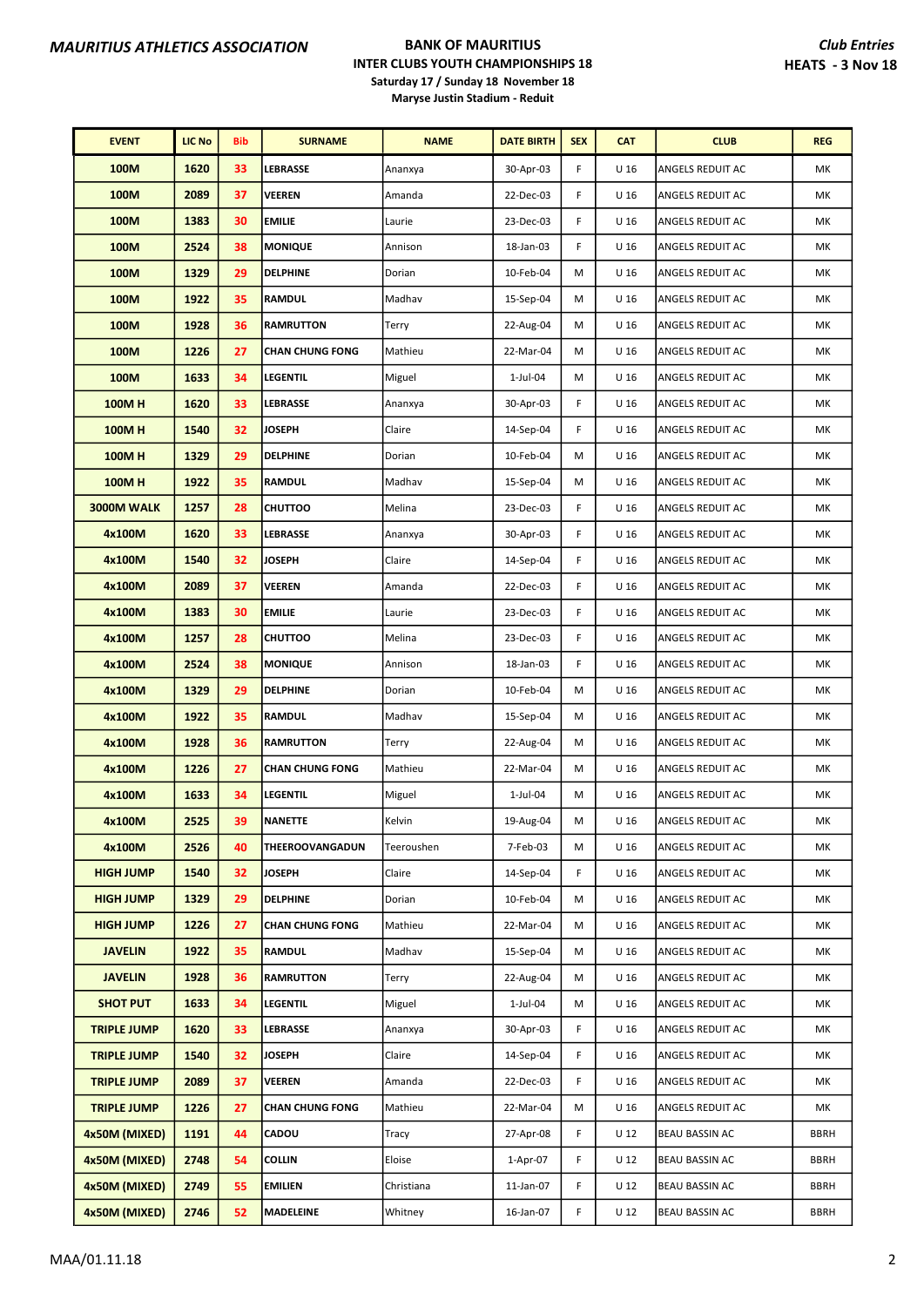| <b>EVENT</b>    | <b>LIC No</b> | <b>Bib</b> | <b>SURNAME</b>      | <b>NAME</b> | <b>DATE BIRTH</b> | <b>SEX</b> | <b>CAT</b>      | <b>CLUB</b>           | <b>REG</b>  |
|-----------------|---------------|------------|---------------------|-------------|-------------------|------------|-----------------|-----------------------|-------------|
| 4x50M (MIXED)   | 1197          | 45         | CALOU               | Loic        | 8-Jun-07          | М          | U <sub>12</sub> | <b>BEAU BASSIN AC</b> | <b>BBRH</b> |
| 4x50M (MIXED)   | 1441          | 47         | <b>GAIQUIS</b>      | Luciano     | 6-Jun-07          | М          | U <sub>12</sub> | BEAU BASSIN AC        | <b>BBRH</b> |
| 4x50M (MIXED)   | 1148          | 41         | <b>BHOWAN</b>       | Robin       | 21-Apr-07         | М          | U 12            | <b>BEAU BASSIN AC</b> | <b>BBRH</b> |
| 4x50M (MIXED)   | 1152          | 43         | <b>BHOYROO</b>      | Nelsen      | 14-Jun-07         | M          | U <sub>12</sub> | <b>BEAU BASSIN AC</b> | <b>BBRH</b> |
| <b>BIATHLON</b> | 1191          | 44         | CADOU               | Tracy       | 27-Apr-08         | F          | U <sub>12</sub> | <b>BEAU BASSIN AC</b> | <b>BBRH</b> |
| <b>BIATHLON</b> | 2748          | 54         | <b>COLLIN</b>       | Eloise      | 1-Apr-07          | F          | U <sub>12</sub> | <b>BEAU BASSIN AC</b> | <b>BBRH</b> |
| <b>BIATHLON</b> | 2528          | 51         | <b>DESIRE</b>       | Mayom       | 21-Apr-09         | F          | U <sub>12</sub> | BEAU BASSIN AC        | <b>BBRH</b> |
| <b>BIATHLON</b> | 2749          | 55         | <b>EMILIEN</b>      | Christiana  | 11-Jan-07         | F          | U 12            | <b>BEAU BASSIN AC</b> | <b>BBRH</b> |
| <b>BIATHLON</b> | 2747          | 53         | <b>GANGHIA</b>      | Alison      | 24-Feb-07         | F          | U <sub>12</sub> | <b>BEAU BASSIN AC</b> | <b>BBRH</b> |
| <b>BIATHLON</b> | 1480          | 48         | <b>GRENADE</b>      | Maeva       | 15-Oct-08         | F          | U <sub>12</sub> | BEAU BASSIN AC        | <b>BBRH</b> |
| <b>BIATHLON</b> | 2750          | 56         | <b>HUMBERT</b>      | Anastasia   | 12-Feb-08         | F          | U <sub>12</sub> | <b>BEAU BASSIN AC</b> | <b>BBRH</b> |
| <b>BIATHLON</b> | 2751          | 57         | <b>LEGALLANT</b>    | Loriana     | 15-Aug-08         | F          | U <sub>12</sub> | BEAU BASSIN AC        | <b>BBRH</b> |
| <b>BIATHLON</b> | 2746          | 52         | <b>MADELEINE</b>    | Whitney     | 16-Jan-07         | F          | U <sub>12</sub> | <b>BEAU BASSIN AC</b> | <b>BBRH</b> |
| <b>BIATHLON</b> | 2091          | 50         | <b>VERLOPPE</b>     | Maeva       | 13-May-07         | F          | U <sub>12</sub> | <b>BEAU BASSIN AC</b> | <b>BBRH</b> |
| <b>BIATHLON</b> | 2752          | 58         | <b>AZIE</b>         | Sandrine    | 6-Mar-07          | F          | U <sub>12</sub> | <b>BEAU BASSIN AC</b> | <b>BBRH</b> |
| <b>BIATHLON</b> | 2755          | 61         | <b>ADONIS</b>       | Anthony     | 15-Nov-09         | M          | U <sub>12</sub> | <b>BEAU BASSIN AC</b> | <b>BBRH</b> |
| <b>BIATHLON</b> | 2754          | 60         | <b>BEGUE</b>        | Andy        | 11-May-08         | М          | U <sub>12</sub> | BEAU BASSIN AC        | <b>BBRH</b> |
| <b>BIATHLON</b> | 1148          | 41         | <b>BHOWAN</b>       | Robin       | 21-Apr-07         | M          | $U$ 12          | <b>BEAU BASSIN AC</b> | <b>BBRH</b> |
| <b>BIATHLON</b> | 1149          | 42         | <b>BHOWUN</b>       | Ryan        | 14-Mar-08         | M          | U <sub>12</sub> | <b>BEAU BASSIN AC</b> | <b>BBRH</b> |
| <b>BIATHLON</b> | 1152          | 43         | <b>BHOYROO</b>      | Nelsen      | 14-Jun-07         | м          | U <sub>12</sub> | <b>BEAU BASSIN AC</b> | <b>BBRH</b> |
| <b>BIATHLON</b> | 1197          | 45         | CALOU               | Loic        | 8-Jun-07          | M          | U <sub>12</sub> | <b>BEAU BASSIN AC</b> | <b>BBRH</b> |
| <b>BIATHLON</b> | 2753          | 59         | <b>COURTOIS</b>     | Thomas      | 7-Jul-07          | M          | U <sub>12</sub> | BEAU BASSIN AC        | <b>BBRH</b> |
| <b>BIATHLON</b> | 1333          | 46         | <b>DESIRE</b>       | Jean Yann   | 22-Apr-08         | М          | U <sub>12</sub> | BEAU BASSIN AC        | <b>BBRH</b> |
| <b>BIATHLON</b> | 1441          | 47         | <b>GAIQUIS</b>      | Luciano     | 6-Jun-07          | М          | U <sub>12</sub> | <b>BEAU BASSIN AC</b> | <b>BBRH</b> |
| <b>BIATHLON</b> | 2756          | 62         | <b>HUMBERT</b>      | Tyron       | 5-Apr-09          | м          | U <sub>12</sub> | <b>BEAU BASSIN AC</b> | <b>BBRH</b> |
| <b>BIATHLON</b> | 1581          | 49         | <b>LADOUCEUR</b>    | Loic        | 1-Jul-07          | М          | U 12            | <b>BEAU BASSIN AC</b> | BBRH        |
| 150M            | 1100          | 63         | <b>BALLOO</b>       | Hema        | 11-Dec-06         | F.         | U <sub>14</sub> | <b>BEAU BASSIN AC</b> | <b>BBRH</b> |
| 150M            | 1400          | 64         | <b>FAVORI</b>       | Anne Laure  | 30-Mar-06         | F          | U 14            | <b>BEAU BASSIN AC</b> | <b>BBRH</b> |
| <b>150M</b>     | 2113          | 69         | <b>GRENADE</b>      | Anne Gaelle | 2-Jun-05          | F          | U <sub>14</sub> | <b>BEAU BASSIN AC</b> | <b>BBRH</b> |
| 150M            | 2757          | 70         | <b>ELISE</b>        | Loic        | 19-Apr-05         | M          | U 14            | <b>BEAU BASSIN AC</b> | <b>BBRH</b> |
| 150M            | 2112          | 68         | <b>PERBHOO</b>      | Lokesh      | 1-Jul-05          | м          | U <sub>14</sub> | <b>BEAU BASSIN AC</b> | <b>BBRH</b> |
| 150M            | 2762          | 74         | <b>SOIRIS</b>       | Liam        | 17-May-05         | М          | U <sub>14</sub> | <b>BEAU BASSIN AC</b> | <b>BBRH</b> |
| 150M            | 2759          | 72         | <b>LABONTE</b>      | Kewel       | 26-Sep-05         | м          | U 14            | <b>BEAU BASSIN AC</b> | <b>BBRH</b> |
| 2000M WALK      | 1942          | 67         | <b>RAVET</b>        | Larel       | 16-Feb-06         | M          | U <sub>14</sub> | <b>BEAU BASSIN AC</b> | <b>BBRH</b> |
| 2000M WALK      | 2758          | 71         | <b>MORIN</b>        | Micael      | 10-Mar-06         | м          | U 14            | <b>BEAU BASSIN AC</b> | <b>BBRH</b> |
| 60M             | 1100          | 63         | <b>BALLOO</b>       | Hema        | 11-Dec-06         | F.         | U <sub>14</sub> | <b>BEAU BASSIN AC</b> | <b>BBRH</b> |
| 60M             | 1400          | 64         | <b>FAVORI</b>       | Anne Laure  | 30-Mar-06         | F.         | U <sub>14</sub> | BEAU BASSIN AC        | <b>BBRH</b> |
| 60M             | 1567          | 65         | <b>KONG KIT WAH</b> | Selena      | 31-Oct-06         | F          | U 14            | <b>BEAU BASSIN AC</b> | <b>BBRH</b> |
| 60M             | 2757          | 70         | ELISE               | Loic        | 19-Apr-05         | M          | U 14            | <b>BEAU BASSIN AC</b> | <b>BBRH</b> |
| 60M             | 2762          | 74         | <b>SOIRIS</b>       | Liam        | 17-May-05         | M          | U 14            | BEAU BASSIN AC        | <b>BBRH</b> |
| 60M             | 1942          | 67         | <b>RAVET</b>        | Larel       | 16-Feb-06         | M          | U <sub>14</sub> | <b>BEAU BASSIN AC</b> | <b>BBRH</b> |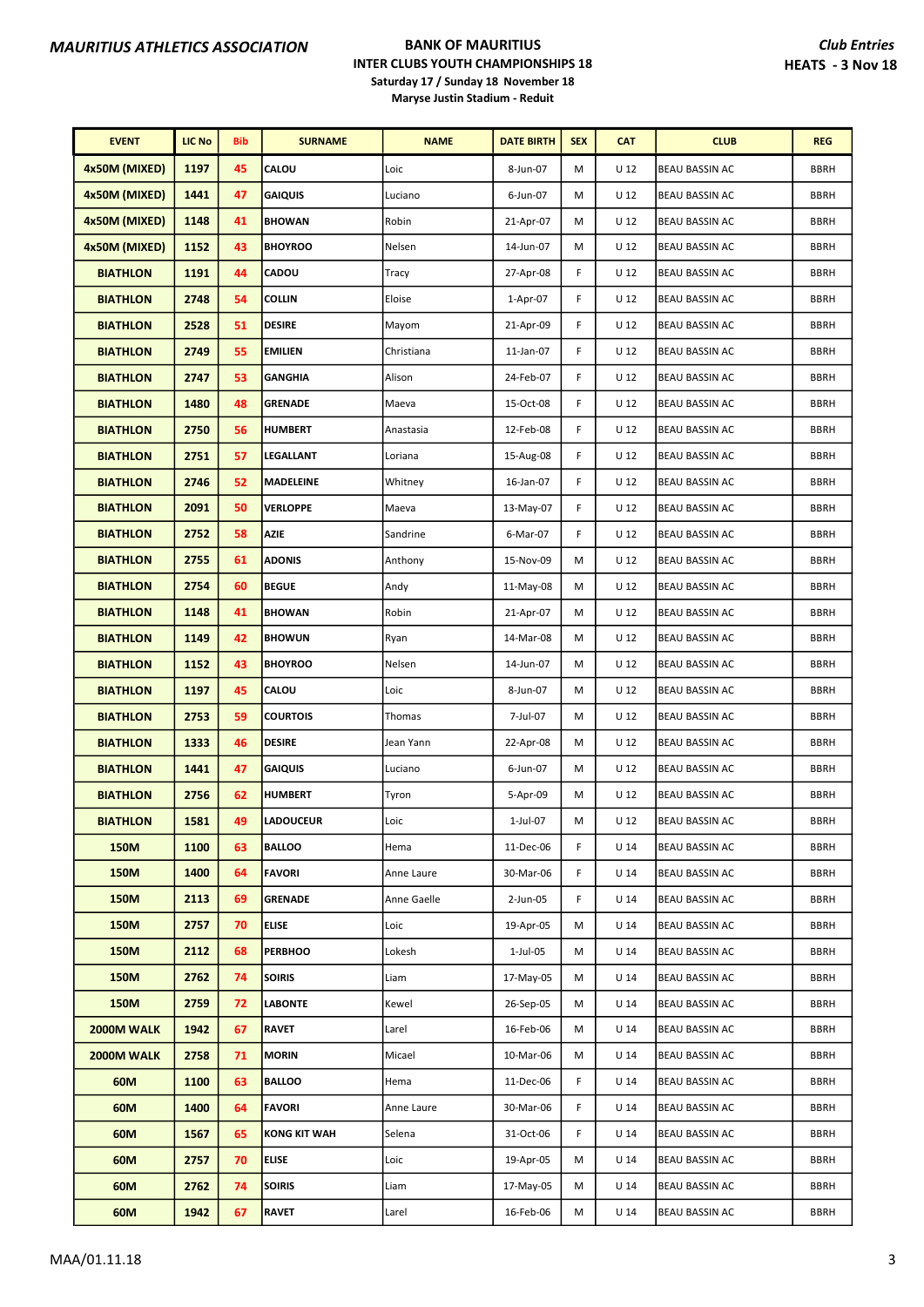| <b>EVENT</b>       | <b>LIC No</b> | <b>Bib</b> | <b>SURNAME</b>       | <b>NAME</b> | <b>DATE BIRTH</b> | <b>SEX</b> | <b>CAT</b>      | <b>CLUB</b>           | <b>REG</b>  |
|--------------------|---------------|------------|----------------------|-------------|-------------------|------------|-----------------|-----------------------|-------------|
| <b>60MH</b>        | 1567          | 65         | <b>KONG KIT WAH</b>  | Selena      | 31-Oct-06         | F          | U <sub>14</sub> | <b>BEAU BASSIN AC</b> | <b>BBRH</b> |
| 6x100M (MIXED)     | 1100          | 63         | <b>BALLOO</b>        | Hema        | 11-Dec-06         | F          | U <sub>14</sub> | <b>BEAU BASSIN AC</b> | <b>BBRH</b> |
| 6x100M (MIXED)     | 1400          | 64         | <b>FAVORI</b>        | Anne Laure  | 30-Mar-06         | F          | U <sub>14</sub> | <b>BEAU BASSIN AC</b> | <b>BBRH</b> |
| 6x100M (MIXED)     | 1567          | 65         | <b>KONG KIT WAH</b>  | Selena      | 31-Oct-06         | F          | U <sub>14</sub> | <b>BEAU BASSIN AC</b> | <b>BBRH</b> |
| 6x100M (MIXED)     | 2757          | 70         | <b>ELISE</b>         | Loic        | 19-Apr-05         | м          | U <sub>14</sub> | <b>BEAU BASSIN AC</b> | <b>BBRH</b> |
| 6x100M (MIXED)     | 2112          | 68         | <b>PERBHOO</b>       | Lokesh      | $1$ -Jul-05       | M          | U <sub>14</sub> | <b>BEAU BASSIN AC</b> | <b>BBRH</b> |
| 6x100M (MIXED)     | 2762          | 74         | <b>SOIRIS</b>        | Liam        | 17-May-05         | м          | U <sub>14</sub> | BEAU BASSIN AC        | <b>BBRH</b> |
| 800M               | 1935          | 66         | RANDRIANTSEHENO      | Gaelle      | 26-Aug-06         | F          | U <sub>14</sub> | BEAU BASSIN AC        | <b>BBRH</b> |
| 800M               | 2760          | 73         | CARAMEDON            | Miguel      | 14-Jun-05         | м          | U <sub>14</sub> | BEAU BASSIN AC        | <b>BBRH</b> |
| <b>DISCUS</b>      | 1567          | 65         | <b>KONG KIT WAH</b>  | Selena      | 31-Oct-06         | F          | U <sub>14</sub> | <b>BEAU BASSIN AC</b> | <b>BBRH</b> |
| <b>DISCUS</b>      | 2113          | 69         | <b>GRENADE</b>       | Anne Gaelle | 2-Jun-05          | F          | $U$ 14          | <b>BEAU BASSIN AC</b> | <b>BBRH</b> |
| <b>TRIPLE JUMP</b> | 1100          | 63         | <b>BALLOO</b>        | Hema        | 11-Dec-06         | F          | U <sub>14</sub> | BEAU BASSIN AC        | <b>BBRH</b> |
| <b>TRIPLE JUMP</b> | 1400          | 64         | <b>FAVORI</b>        | Anne Laure  | 30-Mar-06         | F          | U <sub>14</sub> | <b>BEAU BASSIN AC</b> | <b>BBRH</b> |
| <b>TRIPLE JUMP</b> | 2757          | 70         | <b>ELISE</b>         | Loic        | 19-Apr-05         | М          | U <sub>14</sub> | <b>BEAU BASSIN AC</b> | <b>BBRH</b> |
| <b>TRIPLE JUMP</b> | 2112          | 68         | <b>PERBHOO</b>       | Lokesh      | $1$ -Jul-05       | M          | U <sub>14</sub> | <b>BEAU BASSIN AC</b> | <b>BBRH</b> |
| <b>TRIPLE JUMP</b> | 2762          | 74         | <b>SOIRIS</b>        | Liam        | 17-May-05         | M          | U <sub>14</sub> | <b>BEAU BASSIN AC</b> | <b>BBRH</b> |
| 1000M              | 1450          | 78         | <b>GATEAU</b>        | Lachoina    | 7-Jan-04          | F          | U <sub>16</sub> | BEAU BASSIN AC        | <b>BBRH</b> |
| 1000M              | 1732          | 80         | <b>MARIMOOTOO</b>    | Shana       | 7-Jul-03          | F          | U 16            | <b>BEAU BASSIN AC</b> | <b>BBRH</b> |
| 1000M              | 1805          | 82         | <b>NABAB</b>         | Alvino      | 18-Dec-03         | М          | U <sub>16</sub> | <b>BEAU BASSIN AC</b> | <b>BBRH</b> |
| 1000M              | 1143          | 75         | <b>BERTHLOT</b>      | Ryan        | 25-Dec-03         | м          | U 16            | <b>BEAU BASSIN AC</b> | <b>BBRH</b> |
| 1000M              | 1629          | 79         | LEGALLANT            | Lorenzo     | 3-May-04          | М          | U <sub>16</sub> | <b>BEAU BASSIN AC</b> | <b>BBRH</b> |
| 100M               | 1861          | 83         | PARMASSE             | Anais       | 30-Apr-04         | F          | U <sub>16</sub> | BEAU BASSIN AC        | <b>BBRH</b> |
| 100M               | 1445          | 77         | <b>GANA PRAGASSA</b> | Ryan        | 12-May-03         | М          | U <sub>16</sub> | <b>BEAU BASSIN AC</b> | <b>BBRH</b> |
| 100M               | 2765          | 85         | <b>CONSTANT</b>      | Shawn       | 3-May-03          | М          | U 16            | <b>BEAU BASSIN AC</b> | <b>BBRH</b> |
| 100M               | 1394          | 76         | <b>FANCHON</b>       | Denzel      | 21-Jan-03         | м          | U <sub>16</sub> | <b>BEAU BASSIN AC</b> | <b>BBRH</b> |
| 100M               | 2764          | 84         | PYANDEE              | Sandy       | 5-Nov-03          | М          | U 16            | <b>BEAU BASSIN AC</b> | BBRH        |
| <b>100MH</b>       | 1768          | 81         | <b>MINERVE</b>       | Anne Laure  | 7-Sep-03          | F.         | U 16            | BEAU BASSIN AC        | <b>BBRH</b> |
| 100MH              | 2765          | 85         | <b>CONSTANT</b>      | Shawn       | $3-May-03$        | м          | U <sub>16</sub> | <b>BEAU BASSIN AC</b> | <b>BBRH</b> |
| 4x100M             | 1450          | 78         | <b>GATEAU</b>        | Lachoina    | 7-Jan-04          | F          | U <sub>16</sub> | <b>BEAU BASSIN AC</b> | <b>BBRH</b> |
| 4x100M             | 1768          | 81         | <b>MINERVE</b>       | Anne Laure  | 7-Sep-03          | F          | U 16            | <b>BEAU BASSIN AC</b> | <b>BBRH</b> |
| 4x100M             | 1861          | 83         | <b>PARMASSE</b>      | Anais       | 30-Apr-04         | F          | U <sub>16</sub> | <b>BEAU BASSIN AC</b> | <b>BBRH</b> |
| 4x100M             | 1732          | 80         | <b>MARIMOOTOO</b>    | Shana       | 7-Jul-03          | F.         | U <sub>16</sub> | BEAU BASSIN AC        | <b>BBRH</b> |
| 4x100M             | 2765          | 85         | <b>CONSTANT</b>      | Shawn       | $3-May-03$        | М          | U <sub>16</sub> | <b>BEAU BASSIN AC</b> | <b>BBRH</b> |
| 4x100M             | 1445          | 77         | <b>GANA PRAGASSA</b> | Ryan        | 12-May-03         | M          | U <sub>16</sub> | <b>BEAU BASSIN AC</b> | <b>BBRH</b> |
| 4x100M             | 1805          | 82         | <b>NABAB</b>         | Alvino      | 18-Dec-03         | м          | U 16            | <b>BEAU BASSIN AC</b> | <b>BBRH</b> |
| 4x100M             | 1394          | 76         | <b>FANCHON</b>       | Denzel      | 21-Jan-03         | м          | U <sub>16</sub> | <b>BEAU BASSIN AC</b> | <b>BBRH</b> |
| <b>HIGH JUMP</b>   | 1450          | 78         | <b>GATEAU</b>        | Lachoina    | 7-Jan-04          | F          | U <sub>16</sub> | BEAU BASSIN AC        | <b>BBRH</b> |
| <b>HIGH JUMP</b>   | 1768          | 81         | <b>MINERVE</b>       | Anne Laure  | 7-Sep-03          | F          | U 16            | <b>BEAU BASSIN AC</b> | <b>BBRH</b> |
| <b>HIGH JUMP</b>   | 1805          | 82         | <b>NABAB</b>         | Alvino      | 18-Dec-03         | M          | U 16            | BEAU BASSIN AC        | <b>BBRH</b> |
| <b>JAVELIN</b>     | 1450          | 78         | <b>GATEAU</b>        | Lachoina    | 7-Jan-04          | F          | U 16            | BEAU BASSIN AC        | <b>BBRH</b> |
| <b>JAVELIN</b>     | 1768          | 81         | <b>MINERVE</b>       | Anne Laure  | 7-Sep-03          | F.         | U <sub>16</sub> | <b>BEAU BASSIN AC</b> | <b>BBRH</b> |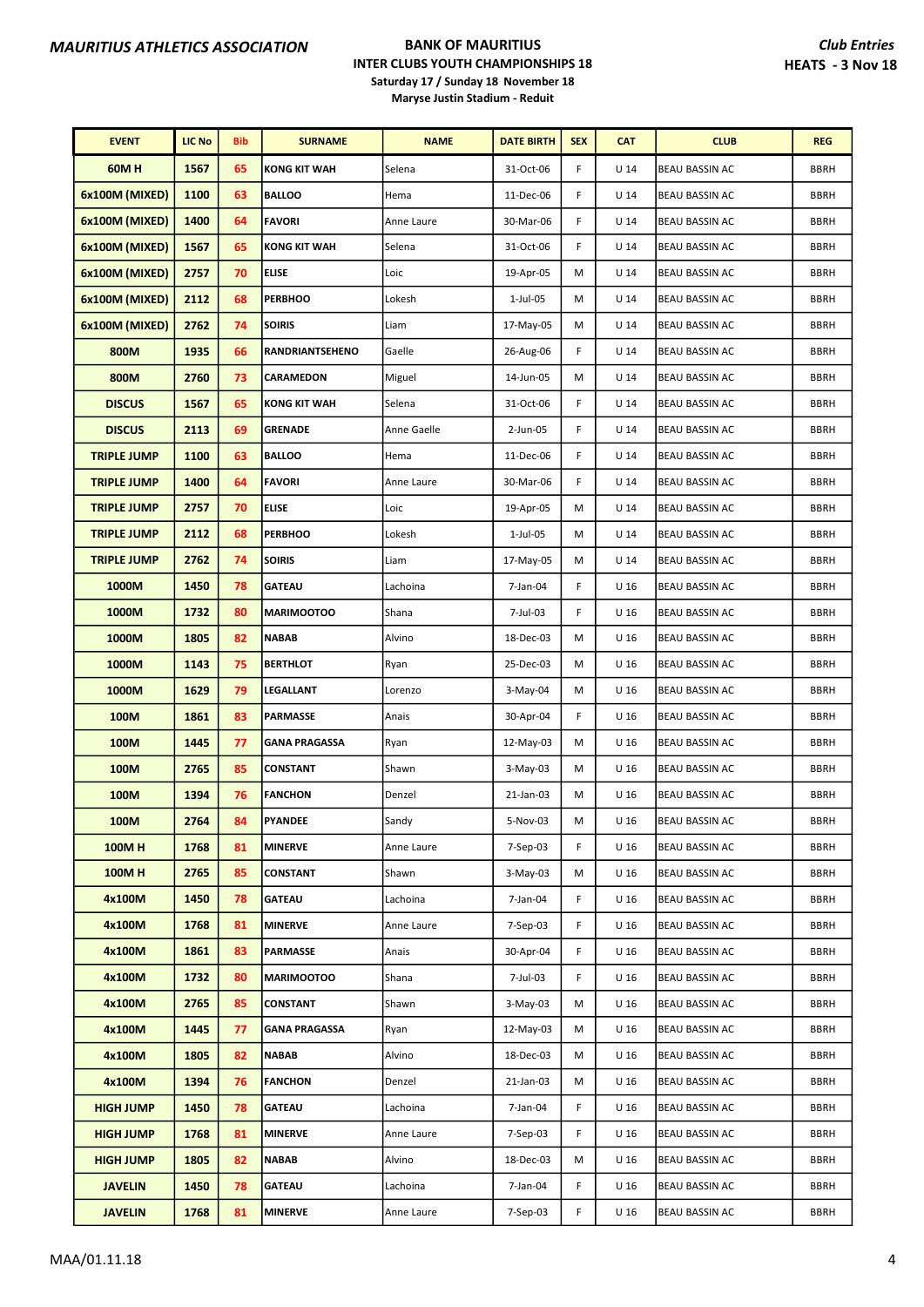| <b>EVENT</b>       | <b>LIC No</b> | Bib | <b>SURNAME</b>    | <b>NAME</b>    | <b>DATE BIRTH</b> | <b>SEX</b> | <b>CAT</b>      | <b>CLUB</b>                | <b>REG</b>  |
|--------------------|---------------|-----|-------------------|----------------|-------------------|------------|-----------------|----------------------------|-------------|
| <b>SHOT PUT</b>    | 1394          | 76  | <b>FANCHON</b>    | Denzel         | 21-Jan-03         | M          | U <sub>16</sub> | BEAU BASSIN AC             | <b>BBRH</b> |
| <b>TRIPLE JUMP</b> | 1861          | 83  | <b>PARMASSE</b>   | Anais          | 30-Apr-04         | F          | U <sub>16</sub> | BEAU BASSIN AC             | <b>BBRH</b> |
| 4x50M (MIXED)      | 2809          | 87  | <b>KIARA</b>      | Shanon         | 3-Jan-07          | F          | U <sub>12</sub> | <b>BLACK RIVER STAR AC</b> | BR          |
| 4x50M (MIXED)      | 2810          | 88  | <b>AUGUSTE</b>    | Elvira         | 15-Dec-07         | F          | U <sub>12</sub> | BLACK RIVER STAR AC        | BR          |
| 4x50M (MIXED)      | 1974          | 86  | <b>SAGOR</b>      | Shawn          | 24-Nov-09         | M          | U <sub>12</sub> | <b>BLACK RIVER STAR AC</b> | BR          |
| <b>BIATHLON</b>    | 2809          | 87  | <b>KIARA</b>      | Shanon         | 3-Jan-07          | F          | U <sub>12</sub> | BLACK RIVER STAR AC        | BR          |
| <b>BIATHLON</b>    | 2810          | 88  | <b>AUGUSTE</b>    | Elvira         | 15-Dec-07         | F          | U <sub>12</sub> | <b>BLACK RIVER STAR AC</b> | ΒR          |
| <b>BIATHLON</b>    | 1974          | 86  | <b>SAGOR</b>      | Shawn          | 24-Nov-09         | M          | U <sub>12</sub> | <b>BLACK RIVER STAR AC</b> | ΒR          |
| 150M               | 1550          | 90  | <b>JULIE</b>      | Maeva          | 2-Aug-06          | F          | U <sub>14</sub> | <b>BLACK RIVER STAR AC</b> | BR          |
| <b>150M</b>        | 1582          | 91  | <b>LAFLEUR</b>    | Jamelia        | 24-Apr-05         | F          | U <sub>14</sub> | <b>BLACK RIVER STAR AC</b> | BR          |
| 150M               | 1656          | 92  | LIMBIRAZA         | Yrena          | 11-Jun-05         | F          | U <sub>14</sub> | <b>BLACK RIVER STAR AC</b> | BR          |
| 150M               | 2811          | 96  | LABONNE           | Pascaline      | 26-Mar-06         | F          | $U$ 14          | <b>BLACK RIVER STAR AC</b> | BR          |
| 150M               | 2817          | 100 | L'INTELLIGENT     | Nina           | 14-Apr-05         | F          | U <sub>14</sub> | <b>BLACK RIVER STAR AC</b> | BR          |
| 150M               | 2818          | 101 | <b>AUGUSTE</b>    | Justine        | 15-May-06         | F.         | U <sub>14</sub> | <b>BLACK RIVER STAR AC</b> | BR          |
| <b>150M</b>        | 1074          | 89  | <b>AUGUST</b>     | Keyann         | 1-Feb-06          | M          | $U$ 14          | <b>BLACK RIVER STAR AC</b> | BR          |
| 60M                | 1550          | 90  | <b>JULIE</b>      | Maeva          | 2-Aug-06          | F          | U <sub>14</sub> | BLACK RIVER STAR AC        | BR          |
| 60M                | 1728          | 94  | <b>MARIE ANNE</b> | Sheridane      | 21-May-05         | F          | U <sub>14</sub> | <b>BLACK RIVER STAR AC</b> | ΒR          |
| 60M                | 2817          | 100 | L'INTELLIGENT     | Nina           | 14-Apr-05         | F          | U <sub>14</sub> | <b>BLACK RIVER STAR AC</b> | BR          |
| 60M                | 2818          | 101 | <b>AUGUSTE</b>    | Justine        | 15-May-06         | F.         | $U$ 14          | <b>BLACK RIVER STAR AC</b> | BR          |
| 60M                | 1074          | 89  | <b>AUGUST</b>     | Keyann         | 1-Feb-06          | M          | $U$ 14          | <b>BLACK RIVER STAR AC</b> | BR          |
| 60M                | 2814          | 98  | VELLIN            | <b>Bradley</b> | 18-Apr-06         | M          | U <sub>14</sub> | BLACK RIVER STAR AC        | BR          |
| 60MH               | 1582          | 91  | LAFLEUR           | Jamelia        | 24-Apr-05         | F          | U <sub>14</sub> | <b>BLACK RIVER STAR AC</b> | BR          |
| 60M H              | 1728          | 94  | <b>MARIE ANNE</b> | Sheridane      | 21-May-05         | F          | U <sub>14</sub> | <b>BLACK RIVER STAR AC</b> | BR          |
| 6x100M (MIXED)     | 1550          | 90  | <b>JULIE</b>      | Maeva          | $2-Aug-06$        | F          | U <sub>14</sub> | <b>BLACK RIVER STAR AC</b> | BR          |
| 6x100M (MIXED)     | 1582          | 91  | <b>LAFLEUR</b>    | Jamelia        | 24-Apr-05         | F          | U <sub>14</sub> | <b>BLACK RIVER STAR AC</b> | BR          |
| 6x100M (MIXED)     | 1656          | 92  | <b>LIMBIRAZA</b>  | Yrena          | 11-Jun-05         | F          | U <sub>14</sub> | <b>BLACK RIVER STAR AC</b> | ΒR          |
| 6x100M (MIXED)     | 1728          | 94  | <b>MARIE ANNE</b> | Sheridane      | 21-May-05         | F          | U <sub>14</sub> | <b>BLACK RIVER STAR AC</b> | BR          |
| 6x100M (MIXED)     | 2815          | 99  | <b>VICTOIRE</b>   | Amelia         | 23-Jan-05         | F          | U <sub>14</sub> | <b>BLACK RIVER STAR AC</b> | BR          |
| 6x100M (MIXED)     | 2818          | 101 | <b>AUGUSTE</b>    | Justine        | 15-May-06         | F.         | U <sub>14</sub> | <b>BLACK RIVER STAR AC</b> | BR          |
| 6x100M (MIXED)     | 1074          | 89  | <b>AUGUST</b>     | Keyann         | 1-Feb-06          | M          | U <sub>14</sub> | <b>BLACK RIVER STAR AC</b> | BR          |
| 6x100M (MIXED)     | 2813          | 97  | LEVAILLANT        | Vishiano       | 11-Oct-06         | M          | U <sub>14</sub> | BLACK RIVER STAR AC        | BR          |
| 6x100M (MIXED)     | 2814          | 98  | VELLIN            | <b>Bradley</b> | 18-Apr-06         | М          | U <sub>14</sub> | <b>BLACK RIVER STAR AC</b> | ΒR          |
| <b>DISCUS</b>      | 1659          | 93  | LINTELLIGENT      | Tatiana        | 16-Sep-05         | F          | $U$ 14          | BLACK RIVER STAR AC        | ΒR          |
| <b>DISCUS</b>      | 2811          | 96  | <b>LABONNE</b>    | Pascaline      | 26-Mar-06         | F          | U <sub>14</sub> | BLACK RIVER STAR AC        | BR          |
| <b>DISCUS</b>      | 2815          | 99  | <b>VICTOIRE</b>   | Amelia         | 23-Jan-05         | F.         | U <sub>14</sub> | BLACK RIVER STAR AC        | BR          |
| <b>DISCUS</b>      | 2036          | 95  | <b>ST PIERRE</b>  | Jeffrey        | 28-Jul-05         | М          | U 14            | BLACK RIVER STAR AC        | BR          |
| <b>DISCUS</b>      | 2813          | 97  | LEVAILLANT        | Vishiano       | 11-Oct-06         | м          | U <sub>14</sub> | <b>BLACK RIVER STAR AC</b> | BR          |
| <b>HAMMER</b>      | 1659          | 93  | LINTELLIGENT      | Tatiana        | 16-Sep-05         | F          | U <sub>14</sub> | <b>BLACK RIVER STAR AC</b> | BR          |
| <b>HAMMER</b>      | 2815          | 99  | <b>VICTOIRE</b>   | Amelia         | 23-Jan-05         | F          | U <sub>14</sub> | <b>BLACK RIVER STAR AC</b> | BR          |
| <b>HAMMER</b>      | 2036          | 95  | <b>ST PIERRE</b>  | Jeffrey        | 28-Jul-05         | M          | U <sub>14</sub> | <b>BLACK RIVER STAR AC</b> | BR          |
| <b>HAMMER</b>      | 2813          | 97  | LEVAILLANT        | Vishiano       | 11-Oct-06         | Μ          | U <sub>14</sub> | <b>BLACK RIVER STAR AC</b> | BR          |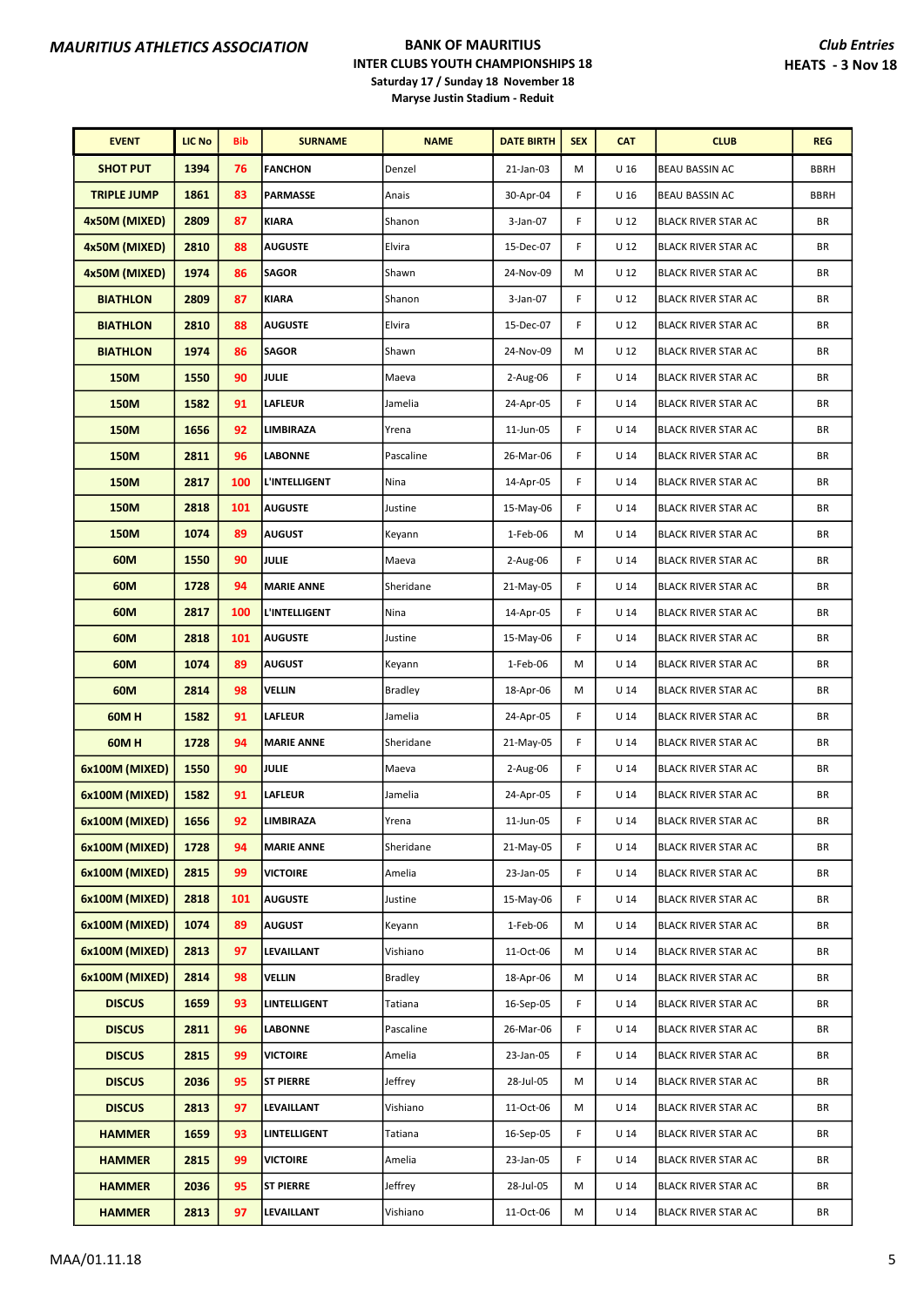| <b>EVENT</b>       | <b>LIC No</b> | <b>Bib</b> | <b>SURNAME</b>       | <b>NAME</b>           | <b>DATE BIRTH</b> | <b>SEX</b> | <b>CAT</b>      | <b>CLUB</b>                | <b>REG</b> |
|--------------------|---------------|------------|----------------------|-----------------------|-------------------|------------|-----------------|----------------------------|------------|
| <b>HIGH JUMP</b>   | 1550          | 90         | <b>JULIE</b>         | Maeva                 | 2-Aug-06          | F          | $U$ 14          | <b>BLACK RIVER STAR AC</b> | BR         |
| <b>HIGH JUMP</b>   | 1582          | 91         | <b>LAFLEUR</b>       | Jamelia               | 24-Apr-05         | F          | U <sub>14</sub> | <b>BLACK RIVER STAR AC</b> | BR         |
| <b>TRIPLE JUMP</b> | 1656          | 92         | LIMBIRAZA            | Yrena                 | 11-Jun-05         | F          | U <sub>14</sub> | <b>BLACK RIVER STAR AC</b> | BR         |
| <b>TRIPLE JUMP</b> | 2811          | 96         | LABONNE              | Pascaline             | 26-Mar-06         | F          | U 14            | <b>BLACK RIVER STAR AC</b> | ΒR         |
| <b>TRIPLE JUMP</b> | 2817          | 100        | <b>L'INTELLIGENT</b> | Nina                  | 14-Apr-05         | F          | U <sub>14</sub> | <b>BLACK RIVER STAR AC</b> | ΒR         |
| <b>TRIPLE JUMP</b> | 2818          | 101        | <b>AUGUSTE</b>       | Justine               | 15-May-06         | F          | U <sub>14</sub> | <b>BLACK RIVER STAR AC</b> | BR         |
| <b>TRIPLE JUMP</b> | 1074          | 89         | <b>AUGUST</b>        | Keyann                | 1-Feb-06          | M          | U <sub>14</sub> | <b>BLACK RIVER STAR AC</b> | BR         |
| <b>TRIPLE JUMP</b> | 2814          | 98         | VELLIN               | <b>Bradley</b>        | 18-Apr-06         | M          | U <sub>14</sub> | <b>BLACK RIVER STAR AC</b> | BR         |
| 1000M              | 1466          | 105        | <b>GLODINE</b>       | Trinity               | 9-May-03          | F          | U <sub>16</sub> | <b>BLACK RIVER STAR AC</b> | ΒR         |
| 100M               | 1177          | 102        | <b>BRIGITTE</b>      | Alicia                | 25-May-03         | F          | U <sub>16</sub> | <b>BLACK RIVER STAR AC</b> | ΒR         |
| 100M               | 1199          | 103        | <b>CAMOIN</b>        | Stacy                 | 5-Mar-03          | F          | U <sub>16</sub> | <b>BLACK RIVER STAR AC</b> | BR         |
| 100M               | 1427          | 104        | <b>FRANCOIS</b>      | Chloe                 | 19-May-03         | F          | U <sub>16</sub> | <b>BLACK RIVER STAR AC</b> | BR         |
| 100M               | 1613          | 106        | LAYRA                | Pascaline             | 17-Mar-03         | F          | U <sub>16</sub> | <b>BLACK RIVER STAR AC</b> | BR         |
| <b>100MH</b>       | 1427          | 104        | <b>FRANCOIS</b>      | Chloe                 | 19-May-03         | F          | U <sub>16</sub> | <b>BLACK RIVER STAR AC</b> | BR         |
| <b>100MH</b>       | 1613          | 106        | LAYRA                | Pascaline             | 17-Mar-03         | F          | U <sub>16</sub> | <b>BLACK RIVER STAR AC</b> | BR         |
| 4x100M             | 1177          | 102        | <b>BRIGITTE</b>      | Alicia                | 25-May-03         | F          | U <sub>16</sub> | <b>BLACK RIVER STAR AC</b> | BR         |
| 4x100M             | 1199          | 103        | <b>CAMOIN</b>        | Stacy                 | 5-Mar-03          | F          | U 16            | <b>BLACK RIVER STAR AC</b> | BR         |
| 4x100M             | 1427          | 104        | <b>FRANCOIS</b>      | Chloe                 | 19-May-03         | F          | U <sub>16</sub> | <b>BLACK RIVER STAR AC</b> | ΒR         |
| 4x100M             | 1466          | 105        | <b>GLODINE</b>       | Trinity               | 9-May-03          | F          | U <sub>16</sub> | <b>BLACK RIVER STAR AC</b> | ΒR         |
| 4x100M             | 1613          | 106        | <b>LAYRA</b>         | Pascaline             | 17-Mar-03         | F          | U <sub>16</sub> | <b>BLACK RIVER STAR AC</b> | BR         |
| 4x100M             | 2119          | 107        | <b>MOUSSA</b>        | Manryah               | 18-Apr-03         | F          | U <sub>16</sub> | <b>BLACK RIVER STAR AC</b> | BR         |
| <b>HAMMER</b>      | 2119          | 107        | <b>MOUSSA</b>        | Manryah               | 18-Apr-03         | F          | U <sub>16</sub> | <b>BLACK RIVER STAR AC</b> | BR         |
| <b>HIGH JUMP</b>   | 1613          | 106        | LAYRA                | Pascaline             | 17-Mar-03         | F          | U <sub>16</sub> | <b>BLACK RIVER STAR AC</b> | BR         |
| <b>SHOT PUT</b>    | 2119          | 107        | <b>MOUSSA</b>        | Manryah               | 18-Apr-03         | F          | U <sub>16</sub> | <b>BLACK RIVER STAR AC</b> | BR         |
| <b>TRIPLE JUMP</b> | 1177          | 102        | <b>BRIGITTE</b>      | Alicia                | 25-May-03         | F          | U 16            | <b>BLACK RIVER STAR AC</b> | ΒR         |
| <b>TRIPLE JUMP</b> | 1199          | 103        | <b>CAMOIN</b>        | Stacy                 | 5-Mar-03          | F          | U 16            | <b>BLACK RIVER STAR AC</b> | ΒR         |
| <b>TRIPLE JUMP</b> | 1427          | 104        | <b>FRANCOIS</b>      | Chloe                 | 19-May-03         | F          | U 16            | <b>BLACK RIVER STAR AC</b> | BR         |
| <b>TRIPLE JUMP</b> | 1466          | 105        | <b>GLODINE</b>       | Trinity               | 9-May-03          | F          | U 16            | <b>BLACK RIVER STAR AC</b> | BR         |
| <b>BIATHLON</b>    | 2766          | 108        | VEERASAMY            | Tavishee              | 26-Mar-08         | F          | U 12            | <b>BOULET ROUGE AC</b>     | <b>FLQ</b> |
| 2000M WALK         | 2214          | 112        | <b>MADOO</b>         | Hansraj               | 8-Apr-05          | м          | U <sub>14</sub> | <b>BOULET ROUGE AC</b>     | <b>FLQ</b> |
| 2000M WALK         | 1128          | <b>110</b> | <b>RAMIAH</b>        | YASHVEER              | 28-May-05         | М          | $U$ 14          | <b>BOULET ROUGE AC</b>     | <b>FLQ</b> |
| 60MH               | 2767          | 114        | <b>KISTNAH</b>       | Stacy                 | 2-Oct-05          | F          | U 14            | <b>BOULET ROUGE AC</b>     | <b>FLQ</b> |
| 60MH               | 2530          | 113        | <b>BHOYRUB</b>       | Meyul                 | 28-Oct-05         | M          | U 14            | <b>BOULET ROUGE AC</b>     | <b>FLQ</b> |
| 60M H              | 1462          | 111        | <b>GHOORA</b>        | Zainudeen             | 28-Jun-05         | M          | U <sub>14</sub> | <b>BOULET ROUGE AC</b>     | <b>FLQ</b> |
| 6x100M (MIXED)     | 2767          | 114        | <b>KISTNAH</b>       | Stacy                 | 2-Oct-05          | F          | U <sub>14</sub> | <b>BOULET ROUGE AC</b>     | <b>FLQ</b> |
| 6x100M (MIXED)     | 1017          | 109        | <b>NADAL</b>         | Marie Axelle Victoria | 1-Oct-05          | F          | $U$ 14          | <b>BOULET ROUGE AC</b>     | <b>FLQ</b> |
| 6x100M (MIXED)     | 2530          | 113        | <b>BHOYRUB</b>       | Meyul                 | 28-Oct-05         | M          | U 14            | <b>BOULET ROUGE AC</b>     | <b>FLQ</b> |
| 6x100M (MIXED)     | 1462          | 111        | <b>GHOORA</b>        | Zainudeen             | 28-Jun-05         | M          | U 14            | <b>BOULET ROUGE AC</b>     | <b>FLQ</b> |
| 6x100M (MIXED)     | 2214          | 112        | <b>MADOO</b>         | Hansraj               | 8-Apr-05          | M          | U 14            | <b>BOULET ROUGE AC</b>     | <b>FLQ</b> |
| 6x100M (MIXED)     | 1128          | 110        | <b>RAMIAH</b>        | YASHVEER              | 28-May-05         | M          | U <sub>14</sub> | <b>BOULET ROUGE AC</b>     | <b>FLQ</b> |
| <b>DISCUS</b>      | 1017          | 109        | <b>NADAL</b>         | Marie Axelle Victoria | 1-Oct-05          | F          | $U$ 14          | <b>BOULET ROUGE AC</b>     | <b>FLQ</b> |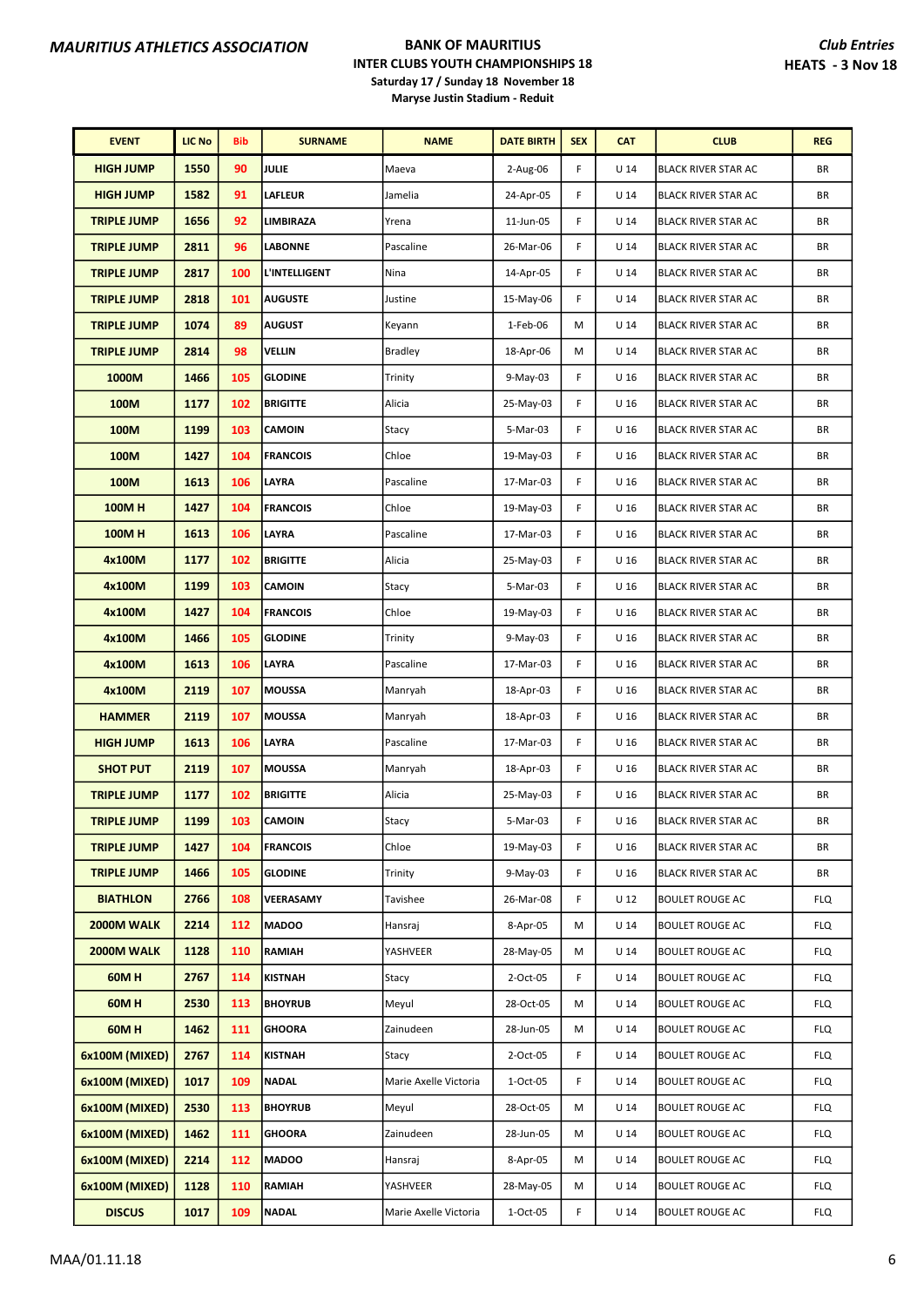| <b>EVENT</b>       | <b>LIC No</b> | <b>Bib</b> | <b>SURNAME</b>   | <b>NAME</b>   | <b>DATE BIRTH</b> | <b>SEX</b> | <b>CAT</b>      | <b>CLUB</b>            | <b>REG</b> |
|--------------------|---------------|------------|------------------|---------------|-------------------|------------|-----------------|------------------------|------------|
| <b>DISCUS</b>      | 2530          | 113        | <b>BHOYRUB</b>   | Meyul         | 28-Oct-05         | М          | U <sub>14</sub> | <b>BOULET ROUGE AC</b> | <b>FLQ</b> |
| <b>DISCUS</b>      | 2214          | 112        | <b>MADOO</b>     | Hansraj       | 8-Apr-05          | M          | $U$ 14          | <b>BOULET ROUGE AC</b> | <b>FLQ</b> |
| <b>HIGH JUMP</b>   | 1462          | 111        | <b>GHOORA</b>    | Zainudeen     | 28-Jun-05         | M          | U <sub>14</sub> | <b>BOULET ROUGE AC</b> | <b>FLQ</b> |
| <b>TRIPLE JUMP</b> | 2767          | 114        | <b>KISTNAH</b>   | Stacy         | 2-Oct-05          | F          | $U$ 14          | <b>BOULET ROUGE AC</b> | <b>FLQ</b> |
| 100M               | 1804          | 119        | <b>MUTTOORAH</b> | Digvijay      | 5-Sep-03          | M          | U <sub>16</sub> | <b>BOULET ROUGE AC</b> | <b>FLQ</b> |
| 100M               | 2768          | 124        | <b>ISSUR</b>     | Rishiikesh    | 11-Feb-04         | M          | U <sub>16</sub> | <b>BOULET ROUGE AC</b> | <b>FLQ</b> |
| <b>100MH</b>       | 1565          | 117        | <b>KISTNAH</b>   | Keshen        | 19-Mar-04         | F          | U <sub>16</sub> | <b>BOULET ROUGE AC</b> | <b>FLQ</b> |
| <b>100MH</b>       | 1949          | 121        | <b>RESPOY</b>    | Samuel        | 18-Jun-03         | M          | U <sub>16</sub> | <b>BOULET ROUGE AC</b> | <b>FLQ</b> |
| <b>100MH</b>       | 1689          | 118        | LUCHANAH         | Avish         | 16-Jun-03         | M          | U <sub>16</sub> | <b>BOULET ROUGE AC</b> | <b>FLQ</b> |
| <b>100MH</b>       | 1912          | 120        | <b>RAM</b>       | Jevin Kritish | 27-Apr-04         | M          | U <sub>16</sub> | <b>BOULET ROUGE AC</b> | <b>FLQ</b> |
| 3000M WALK         | 2108          | 122        | <b>ZEPHIR</b>    | Loic          | 23-May-03         | M          | U <sub>16</sub> | <b>BOULET ROUGE AC</b> | <b>FLQ</b> |
| 4x100M             | 1949          | 121        | <b>RESPOY</b>    | Samuel        | 18-Jun-03         | M          | U <sub>16</sub> | <b>BOULET ROUGE AC</b> | <b>FLQ</b> |
| 4x100M             | 1804          | 119        | <b>MUTTOORAH</b> | Digvijay      | $5-Sep-03$        | M          | U <sub>16</sub> | <b>BOULET ROUGE AC</b> | <b>FLQ</b> |
| 4x100M             | 2768          | 124        | <b>ISSUR</b>     | Rishiikesh    | 11-Feb-04         | M          | U <sub>16</sub> | <b>BOULET ROUGE AC</b> | <b>FLQ</b> |
| 4x100M             | 1689          | 118        | LUCHANAH         | Avish         | 16-Jun-03         | M          | U <sub>16</sub> | <b>BOULET ROUGE AC</b> | <b>FLQ</b> |
| 4x100M             | 1912          | 120        | <b>RAM</b>       | Jevin Kritish | 27-Apr-04         | M          | U <sub>16</sub> | <b>BOULET ROUGE AC</b> | <b>FLQ</b> |
| 4x100M             | 2108          | 122        | <b>ZEPHIR</b>    | Loic          | 23-May-03         | M          | U <sub>16</sub> | <b>BOULET ROUGE AC</b> | <b>FLQ</b> |
| 4x100M             | 2138          | 123        | <b>JEANNOT</b>   | Jeremie       | 18-May-04         | M          | U <sub>16</sub> | <b>BOULET ROUGE AC</b> | <b>FLQ</b> |
| <b>HAMMER</b>      | 1060          | 115        | <b>APPAVOO</b>   | Keshen        | 10-Jul-04         | M          | U <sub>16</sub> | <b>BOULET ROUGE AC</b> | <b>FLQ</b> |
| <b>HAMMER</b>      | 1542          | 116        | <b>JOSEPHINE</b> | Christopher   | 13-Jul-04         | M          | U <sub>16</sub> | <b>BOULET ROUGE AC</b> | <b>FLQ</b> |
| <b>HIGH JUMP</b>   | 2138          | 123        | <b>JEANNOT</b>   | Jeremie       | 18-May-04         | M          | U <sub>16</sub> | <b>BOULET ROUGE AC</b> | <b>FLQ</b> |
| <b>HIGH JUMP</b>   | 1689          | 118        | LUCHANAH         | Avish         | 16-Jun-03         | M          | U <sub>16</sub> | <b>BOULET ROUGE AC</b> | <b>FLQ</b> |
| <b>JAVELIN</b>     | 1912          | 120        | <b>RAM</b>       | Jevin Kritish | 27-Apr-04         | M          | U <sub>16</sub> | <b>BOULET ROUGE AC</b> | <b>FLQ</b> |
| <b>SHOT PUT</b>    | 1060          | 115        | <b>APPAVOO</b>   | Keshen        | 10-Jul-04         | М          | U <sub>16</sub> | <b>BOULET ROUGE AC</b> | <b>FLQ</b> |
| <b>SHOT PUT</b>    | 1542          | 116        | <b>JOSEPHINE</b> | Christopher   | 13-Jul-04         | M          | U <sub>16</sub> | <b>BOULET ROUGE AC</b> | <b>FLQ</b> |
| <b>TRIPLE JUMP</b> | 1565          | 117        | KISTNAH          | Keshen        | 19-Mar-04         | F          | U 16            | <b>BOULET ROUGE AC</b> | <b>FLQ</b> |
| <b>TRIPLE JUMP</b> | 1949          | 121        | <b>RESPOY</b>    | Samuel        | 18-Jun-03         | M          | U 16            | <b>BOULET ROUGE AC</b> | <b>FLQ</b> |
| <b>TRIPLE JUMP</b> | 1804          | 119        | <b>MUTTOORAH</b> | Digvijay      | 5-Sep-03          | М          | U <sub>16</sub> | <b>BOULET ROUGE AC</b> | <b>FLQ</b> |
| <b>TRIPLE JUMP</b> | 1689          | 118        | LUCHANAH         | Avish         | 16-Jun-03         | М          | U 16            | <b>BOULET ROUGE AC</b> | <b>FLQ</b> |
| <b>TRIPLE JUMP</b> | 1912          | 120        | <b>RAM</b>       | Jevin Kritish | 27-Apr-04         | M          | U <sub>16</sub> | <b>BOULET ROUGE AC</b> | <b>FLQ</b> |
| <b>BIATHLON</b>    | 1119          | 126        | <b>BAWANY</b>    | Julie         | 10-Jul-07         | F          | U <sub>12</sub> | CHEMIN GRENIER AC      | SAV        |
| <b>BIATHLON</b>    | 2854          | 129        | <b>BRUNETTE</b>  | Coralie       | 3-Oct-07          | F          | U 12            | CHEMIN GRENIER AC      | SAV        |
| <b>BIATHLON</b>    | 1397          | 127        | <b>FARON</b>     | Gwenollia     | 7-May-07          | F          | $U_12$          | CHEMIN GRENIER AC      | SAV        |
| <b>BIATHLON</b>    | 2866          | 134        | <b>FARON</b>     | Kaishya       | 23-Jul-08         | F          | U 12            | CHEMIN GRENIER AC      | SAV        |
| <b>BIATHLON</b>    | 2855          | 130        | <b>PLANEL</b>    | Tatiana       | 7-May-08          | F          | U <sub>12</sub> | CHEMIN GRENIER AC      | SAV        |
| <b>BIATHLON</b>    | 2864          | 132        | <b>BEEHAREE</b>  | Owen          | 24-Apr-07         | M          | U <sub>12</sub> | CHEMIN GRENIER AC      | SAV        |
| <b>BIATHLON</b>    | 1083          | 125        | AYLOU            | Romain        | 25-Mar-11         | М          | U <sub>12</sub> | CHEMIN GRENIER AC      | SAV        |
| <b>BIATHLON</b>    | 2874          | 141        | <b>CHIFFONE</b>  | Oumela        | 6-Aug-07          | М          | U <sub>12</sub> | CHEMIN GRENIER AC      | SAV        |
| <b>BIATHLON</b>    | 2875          | 142        | <b>CROUCHE</b>   | Ryan          | 1-Jun-09          | М          | U 12            | CHEMIN GRENIER AC      | SAV        |
| <b>BIATHLON</b>    | 2876          | 143        | <b>CROUCHE</b>   | Rygan         | 28-Feb-07         | M          | U <sub>12</sub> | CHEMIN GRENIER AC      | SAV        |
| <b>BIATHLON</b>    | 2865          | 133        | <b>DAUPHIN</b>   | Ronaldo       | 20-Dec-09         | M          | $U_12$          | CHEMIN GRENIER AC      | SAV        |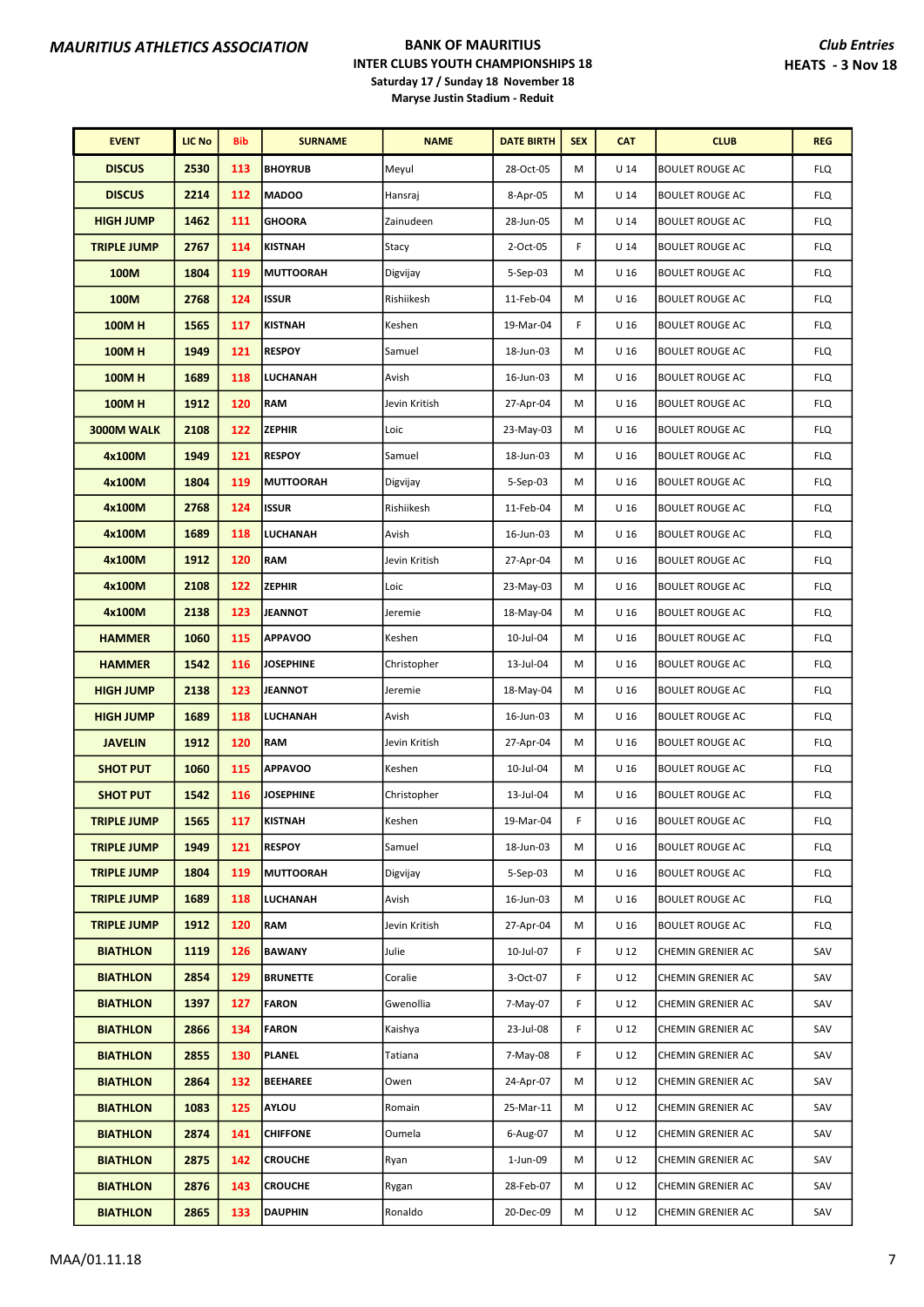| <b>EVENT</b>       | <b>LIC No</b> | Bib | <b>SURNAME</b>   | <b>NAME</b> | <b>DATE BIRTH</b> | <b>SEX</b> | <b>CAT</b>      | <b>CLUB</b>              | <b>REG</b> |
|--------------------|---------------|-----|------------------|-------------|-------------------|------------|-----------------|--------------------------|------------|
| <b>BIATHLON</b>    | 2868          | 136 | <b>DRACK</b>     | Dylan       | 21-Jun-07         | М          | U <sub>12</sub> | CHEMIN GRENIER AC        | SAV        |
| <b>BIATHLON</b>    | 2873          | 140 | <b>EUGENIE</b>   | Ryan        | 30-Jul-07         | M          | U <sub>12</sub> | CHEMIN GRENIER AC        | SAV        |
| <b>BIATHLON</b>    | 1481          | 128 | <b>GROSSET</b>   | Anderson    | 21-Feb-08         | M          | U <sub>12</sub> | CHEMIN GRENIER AC        | SAV        |
| <b>BIATHLON</b>    | 2867          | 135 | <b>HENRI</b>     | Mervin      | 24-Jan-08         | M          | U <sub>12</sub> | CHEMIN GRENIER AC        | SAV        |
| <b>BIATHLON</b>    | 2856          | 131 | <b>JERRY</b>     | Nicola      | 8-Mar-11          | M          | U <sub>12</sub> | CHEMIN GRENIER AC        | SAV        |
| <b>BIATHLON</b>    | 2871          | 138 | LAL              | Loic        | 15-Mar-07         | M          | U <sub>12</sub> | CHEMIN GRENIER AC        | SAV        |
| <b>BIATHLON</b>    | 2877          | 144 | LOUISE           | Stelio      | 14-Mar-07         | M          | U <sub>12</sub> | CHEMIN GRENIER AC        | SAV        |
| <b>BIATHLON</b>    | 2872          | 139 | <b>MOORGHEN</b>  | Emmanuella  | 11-Feb-08         | M          | U <sub>12</sub> | CHEMIN GRENIER AC        | SAV        |
| <b>BIATHLON</b>    | 2870          | 137 | <b>OPERA</b>     | Yohan       | 4-Jul-07          | M          | U <sub>12</sub> | CHEMIN GRENIER AC        | SAV        |
| <b>BIATHLON</b>    | 2868          | 136 | <b>DRACK</b>     | Dylan       | 21-Jun-07         | M          | U <sub>12</sub> | CHEMIN GRENIER AC        | SAV        |
| <b>150M</b>        | 2844          | 148 | <b>VICTORINE</b> | Lorena      | $6$ -Jan-05       | F          | U <sub>14</sub> | CHEMIN GRENIER AC        | SAV        |
| <b>150M</b>        | 2851          | 151 | <b>TOUCHE</b>    | Alicia      | 26-Dec-06         | F          | U <sub>14</sub> | CHEMIN GRENIER AC        | SAV        |
| <b>150M</b>        | 2849          | 150 | <b>LABELLE</b>   | AIEMRIE     | 19-Apr-05         | М          | U <sub>14</sub> | CHEMIN GRENIER AC        | SAV        |
| <b>150M</b>        | 1799          | 146 | <b>MUNGROO</b>   | Dylan       | 21-Nov-06         | M          | U <sub>14</sub> | CHEMIN GRENIER AC        | SAV        |
| 60M                | 2852          | 152 | <b>BRUNE</b>     | Melissa     | 13-Jan-05         | F          | U <sub>14</sub> | CHEMIN GRENIER AC        | SAV        |
| 60M                | 2846          | 149 | LOUIS            | Elodie      | 25-Apr-06         | F          | U <sub>14</sub> | CHEMIN GRENIER AC        | SAV        |
| 60M                | 2050          | 147 | <b>TEELUCK</b>   | Tina        | 19-Jul-05         | M          | U <sub>14</sub> | CHEMIN GRENIER AC        | SAV        |
| 60M                | 2853          | 153 | <b>BRUNETTE</b>  | Thomas      | 5-Mar-06          | M          | U <sub>14</sub> | CHEMIN GRENIER AC        | SAV        |
| 60M                | 1799          | 146 | <b>MUNGROO</b>   | Dylan       | 21-Nov-06         | M          | U <sub>14</sub> | CHEMIN GRENIER AC        | SAV        |
| 60M H              | 2844          | 148 | <b>VICTORINE</b> | Lorena      | 6-Jan-05          | F          | U <sub>14</sub> | CHEMIN GRENIER AC        | SAV        |
| 60M H              | 2849          | 150 | <b>LABELLE</b>   | AIEMRIE     | 19-Apr-05         | M          | U <sub>14</sub> | CHEMIN GRENIER AC        | SAV        |
| 6x100M (MIXED)     | 2852          | 152 | <b>BRUNE</b>     | Melissa     | 13-Jan-05         | F          | U <sub>14</sub> | CHEMIN GRENIER AC        | SAV        |
| 6x100M (MIXED)     | 2844          | 148 | <b>VICTORINE</b> | Lorena      | $6$ -Jan-05       | F          | U <sub>14</sub> | CHEMIN GRENIER AC        | SAV        |
| 6x100M (MIXED)     | 2851          | 151 | <b>TOUCHE</b>    | Alicia      | 26-Dec-06         | F.         | U <sub>14</sub> | CHEMIN GRENIER AC        | SAV        |
| 6x100M (MIXED)     | 2853          | 153 | <b>BRUNETTE</b>  | Thomas      | 5-Mar-06          | M          | $U$ 14          | CHEMIN GRENIER AC        | SAV        |
| 6x100M (MIXED)     | 2849          | 150 | <b>LABELLE</b>   | AIEMRIE     | 19-Apr-05         | М          | U 14            | CHEMIN GRENIER AC        | SAV        |
| 6x100M (MIXED)     | 1799          | 146 | <b>MUNGROO</b>   | Dylan       | 21-Nov-06         | М          | U 14            | <b>CHEMIN GRENIER AC</b> | SAV        |
| 800M               | 2852          | 152 | <b>BRUNE</b>     | Melissa     | 13-Jan-05         | F          | U <sub>14</sub> | CHEMIN GRENIER AC        | SAV        |
| <b>DISCUS</b>      | 2846          | 149 | LOUIS            | Elodie      | 25-Apr-06         | F.         | U <sub>14</sub> | CHEMIN GRENIER AC        | SAV        |
| <b>DISCUS</b>      | 2050          | 147 | <b>TEELUCK</b>   | Tina        | 19-Jul-05         | м          | U <sub>14</sub> | CHEMIN GRENIER AC        | SAV        |
| <b>DISCUS</b>      | 2853          | 153 | <b>BRUNETTE</b>  | Thomas      | 5-Mar-06          | M          | U <sub>14</sub> | CHEMIN GRENIER AC        | SAV        |
| <b>HAMMER</b>      | 2851          | 151 | <b>TOUCHE</b>    | Alicia      | 26-Dec-06         | F.         | U <sub>14</sub> | CHEMIN GRENIER AC        | SAV        |
| <b>HIGH JUMP</b>   | 2852          | 152 | <b>BRUNE</b>     | Melissa     | 13-Jan-05         | F          | U <sub>14</sub> | CHEMIN GRENIER AC        | SAV        |
| <b>HIGH JUMP</b>   | 2851          | 151 | <b>TOUCHE</b>    | Alicia      | 26-Dec-06         | F.         | U <sub>14</sub> | CHEMIN GRENIER AC        | SAV        |
| <b>HIGH JUMP</b>   | 2846          | 149 | LOUIS            | Elodie      | 25-Apr-06         | F          | U <sub>14</sub> | CHEMIN GRENIER AC        | SAV        |
| <b>HIGH JUMP</b>   | 2050          | 147 | TEELUCK          | Tina        | 19-Jul-05         | м          | U <sub>14</sub> | CHEMIN GRENIER AC        | SAV        |
| <b>HIGH JUMP</b>   | 2853          | 153 | <b>BRUNETTE</b>  | Thomas      | 5-Mar-06          | М          | U <sub>14</sub> | CHEMIN GRENIER AC        | SAV        |
| <b>HIGH JUMP</b>   | 2849          | 150 | LABELLE          | AIEMRIE     | 19-Apr-05         | М          | U <sub>14</sub> | CHEMIN GRENIER AC        | SAV        |
| <b>HIGH JUMP</b>   | 1799          | 146 | <b>MUNGROO</b>   | Dylan       | 21-Nov-06         | м          | U 14            | CHEMIN GRENIER AC        | SAV        |
| <b>TRIPLE JUMP</b> | 2844          | 148 | <b>VICTORINE</b> | Lorena      | 6-Jan-05          | F          | U <sub>14</sub> | CHEMIN GRENIER AC        | SAV        |
| 1000M              | 2859          | 156 | MILAZAR          | Darina      | 17-Oct-04         | F          | U <sub>16</sub> | CHEMIN GRENIER AC        | SAV        |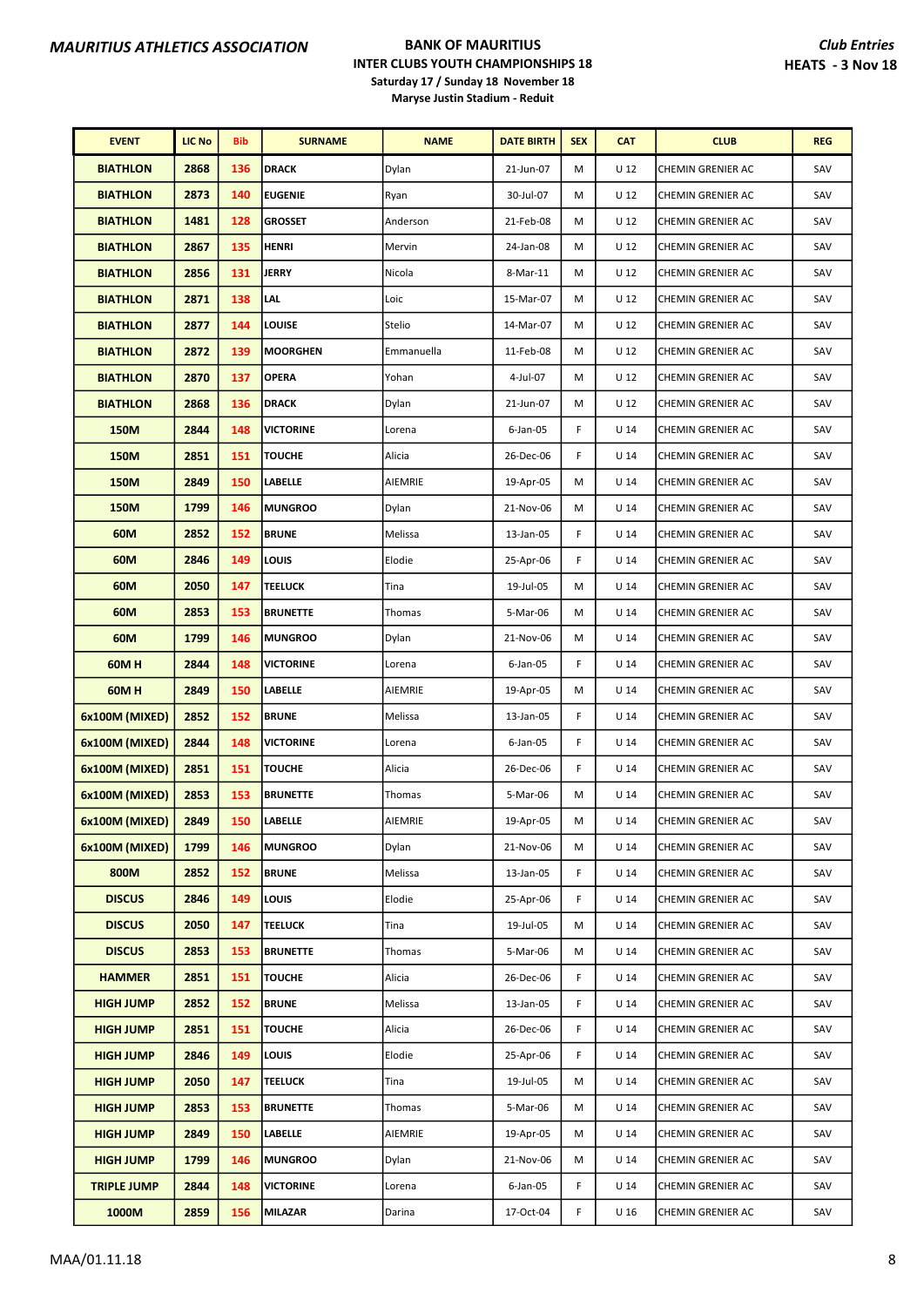| <b>EVENT</b>       | <b>LIC No</b> | Bib | <b>SURNAME</b>    | <b>NAME</b> | <b>DATE BIRTH</b> | <b>SEX</b> | <b>CAT</b>      | <b>CLUB</b>                | <b>REG</b> |
|--------------------|---------------|-----|-------------------|-------------|-------------------|------------|-----------------|----------------------------|------------|
| 1000M              | 2861          | 158 | <b>HENRI</b>      | Ashley      | 18-Mar-04         | M          | U <sub>16</sub> | CHEMIN GRENIER AC          | SAV        |
| 100M               | 2857          | 154 | <b>GERARD</b>     | Sophie      | 10-Nov-03         | F          | U <sub>16</sub> | CHEMIN GRENIER AC          | SAV        |
| 100M               | 2860          | 157 | POUNOUSAMY        | Paraven     | 12-Jul-03         | м          | U <sub>16</sub> | CHEMIN GRENIER AC          | SAV        |
| 100M               | 2862          | 159 | <b>OPERA</b>      | Yano        | 7-Jan-04          | м          | U <sub>16</sub> | CHEMIN GRENIER AC          | SAV        |
| 100M               | 2863          | 160 | <b>CARRE</b>      | Wenley      | 29-Sep-03         | м          | U <sub>16</sub> | CHEMIN GRENIER AC          | SAV        |
| 100M               | 2858          | 155 | <b>CUPIDON</b>    | Nicola      | 19-Feb-03         | M          | U <sub>16</sub> | CHEMIN GRENIER AC          | SAV        |
| <b>100MH</b>       | 2857          | 154 | <b>GERARD</b>     | Sophie      | 10-Nov-03         | F          | U <sub>16</sub> | CHEMIN GRENIER AC          | SAV        |
| <b>100MH</b>       | 2860          | 157 | POUNOUSAMY        | Paraven     | 12-Jul-03         | м          | U <sub>16</sub> | CHEMIN GRENIER AC          | SAV        |
| <b>100MH</b>       | 2862          | 159 | <b>OPERA</b>      | Yano        | 7-Jan-04          | м          | U <sub>16</sub> | CHEMIN GRENIER AC          | SAV        |
| <b>100MH</b>       | 2863          | 160 | <b>CARRE</b>      | Wenley      | 29-Sep-03         | M          | U <sub>16</sub> | CHEMIN GRENIER AC          | SAV        |
| <b>100MH</b>       | 2858          | 155 | <b>CUPIDON</b>    | Nicola      | 19-Feb-03         | M          | U <sub>16</sub> | CHEMIN GRENIER AC          | SAV        |
| 4x100M             | 2859          | 156 | MILAZAR           | Darina      | 17-Oct-04         | F          | U <sub>16</sub> | CHEMIN GRENIER AC          | SAV        |
| 4x100M             | 2857          | 154 | <b>GERARD</b>     | Sophie      | 10-Nov-03         | F          | U <sub>16</sub> | CHEMIN GRENIER AC          | SAV        |
| 4x100M             | 2860          | 157 | <b>POUNOUSAMY</b> | Paraven     | 12-Jul-03         | м          | U <sub>16</sub> | CHEMIN GRENIER AC          | SAV        |
| 4x100M             | 2862          | 159 | <b>OPERA</b>      | Yano        | 7-Jan-04          | M          | U <sub>16</sub> | CHEMIN GRENIER AC          | SAV        |
| 4x100M             | 2863          | 160 | <b>CARRE</b>      | Wenley      | 29-Sep-03         | М          | U <sub>16</sub> | CHEMIN GRENIER AC          | SAV        |
| 4x100M             | 2858          | 155 | <b>CUPIDON</b>    | Nicola      | 19-Feb-03         | м          | U <sub>16</sub> | CHEMIN GRENIER AC          | SAV        |
| 4x100M             | 2861          | 158 | <b>HENRI</b>      | Ashley      | 18-Mar-04         | м          | U 16            | CHEMIN GRENIER AC          | SAV        |
| <b>HIGH JUMP</b>   | 2859          | 156 | <b>MILAZAR</b>    | Darina      | 17-Oct-04         | F          | U <sub>16</sub> | CHEMIN GRENIER AC          | SAV        |
| <b>HIGH JUMP</b>   | 2860          | 157 | POUNOUSAMY        | Paraven     | 12-Jul-03         | м          | U <sub>16</sub> | CHEMIN GRENIER AC          | SAV        |
| <b>HIGH JUMP</b>   | 2862          | 159 | <b>OPERA</b>      | Yano        | 7-Jan-04          | M          | U <sub>16</sub> | CHEMIN GRENIER AC          | SAV        |
| <b>HIGH JUMP</b>   | 2863          | 160 | <b>CARRE</b>      | Wenley      | 29-Sep-03         | М          | U <sub>16</sub> | CHEMIN GRENIER AC          | SAV        |
| <b>HIGH JUMP</b>   | 2858          | 155 | <b>CUPIDON</b>    | Nicola      | 19-Feb-03         | М          | U 16            | CHEMIN GRENIER AC          | SAV        |
| <b>JAVELIN</b>     | 2859          | 156 | <b>MILAZAR</b>    | Darina      | 17-Oct-04         | F          | U <sub>16</sub> | CHEMIN GRENIER AC          | SAV        |
| <b>JAVELIN</b>     | 2857          | 154 | <b>GERARD</b>     | Sophie      | 10-Nov-03         | F          | U <sub>16</sub> | CHEMIN GRENIER AC          | SAV        |
| <b>JAVELIN</b>     | 2858          | 155 | <b>CUPIDON</b>    | Nicola      | 19-Feb-03         | м          | U 16            | CHEMIN GRENIER AC          | SAV        |
| <b>JAVELIN</b>     | 2861          | 158 | <b>HENRI</b>      | Ashley      | 18-Mar-04         | м          | U 16            | CHEMIN GRENIER AC          | SAV        |
| <b>JAVELIN</b>     | 2861          | 158 | <b>HENRI</b>      | Ashley      | 18-Mar-04         | м          | U <sub>16</sub> | CHEMIN GRENIER AC          | SAV        |
| <b>SHOT PUT</b>    | 2860          | 157 | POUNOUSAMY        | Paraven     | 12-Jul-03         | м          | U 16            | CHEMIN GRENIER AC          | SAV        |
| <b>SHOT PUT</b>    | 2863          | 160 | <b>CARRE</b>      | Wenley      | 29-Sep-03         | М          | U <sub>16</sub> | CHEMIN GRENIER AC          | SAV        |
| <b>SHOT PUT</b>    | 2861          | 158 | <b>HENRI</b>      | Ashley      | 18-Mar-04         | M          | U <sub>16</sub> | CHEMIN GRENIER AC          | SAV        |
| <b>TRIPLE JUMP</b> | 2862          | 159 | <b>OPERA</b>      | Yano        | 7-Jan-04          | м          | U <sub>16</sub> | CHEMIN GRENIER AC          | SAV        |
| <b>BIATHLON</b>    | 1246          | 161 | <b>CHINIAH</b>    | Kyel        | 3-Mar-08          | м          | U <sub>12</sub> | CUREPIPE HARLEMS AC        | CPE        |
| 150M               | 1040          | 162 | <b>ANDRE</b>      | Laurie      | 15-Mar-05         | F          | U <sub>14</sub> | <b>CUREPIPE HARLEMS AC</b> | CPE        |
| 2000M WALK         | 2728          | 166 | <b>BERGUE</b>     | Emanuelle   | 8-Aug-05          | F          | U <sub>14</sub> | <b>CUREPIPE HARLEMS AC</b> | CPE        |
| 60M                | 2304          | 164 | <b>ANTOU</b>      | Solena      | 25-Apr-05         | F          | U <sub>14</sub> | <b>CUREPIPE HARLEMS AC</b> | CPE        |
| 60M                | 2728          | 166 | <b>BERGUE</b>     | Emanuelle   | 8-Aug-05          | F          | U 14            | <b>CUREPIPE HARLEMS AC</b> | CPE        |
| 60M                | 2727          | 165 | <b>BINDABAN</b>   | Mary Grace  | 11-Sep-06         | F          | U <sub>14</sub> | <b>CUREPIPE HARLEMS AC</b> | CPE        |
| 60M                | 2730          | 167 | <b>BELLAH</b>     | Sebastien   | 4-Feb-05          | м          | U <sub>14</sub> | <b>CUREPIPE HARLEMS AC</b> | CPE        |
| 60MH               | 1593          | 163 | <b>LAJEUNESSE</b> | Roulian     | 21-Sep-06         | М          | U 14            | <b>CUREPIPE HARLEMS AC</b> | CPE        |
| 6x100M (MIXED)     | 1040          | 162 | <b>ANDRE</b>      | Laurie      | 15-Mar-05         | F          | U <sub>14</sub> | <b>CUREPIPE HARLEMS AC</b> | CPE        |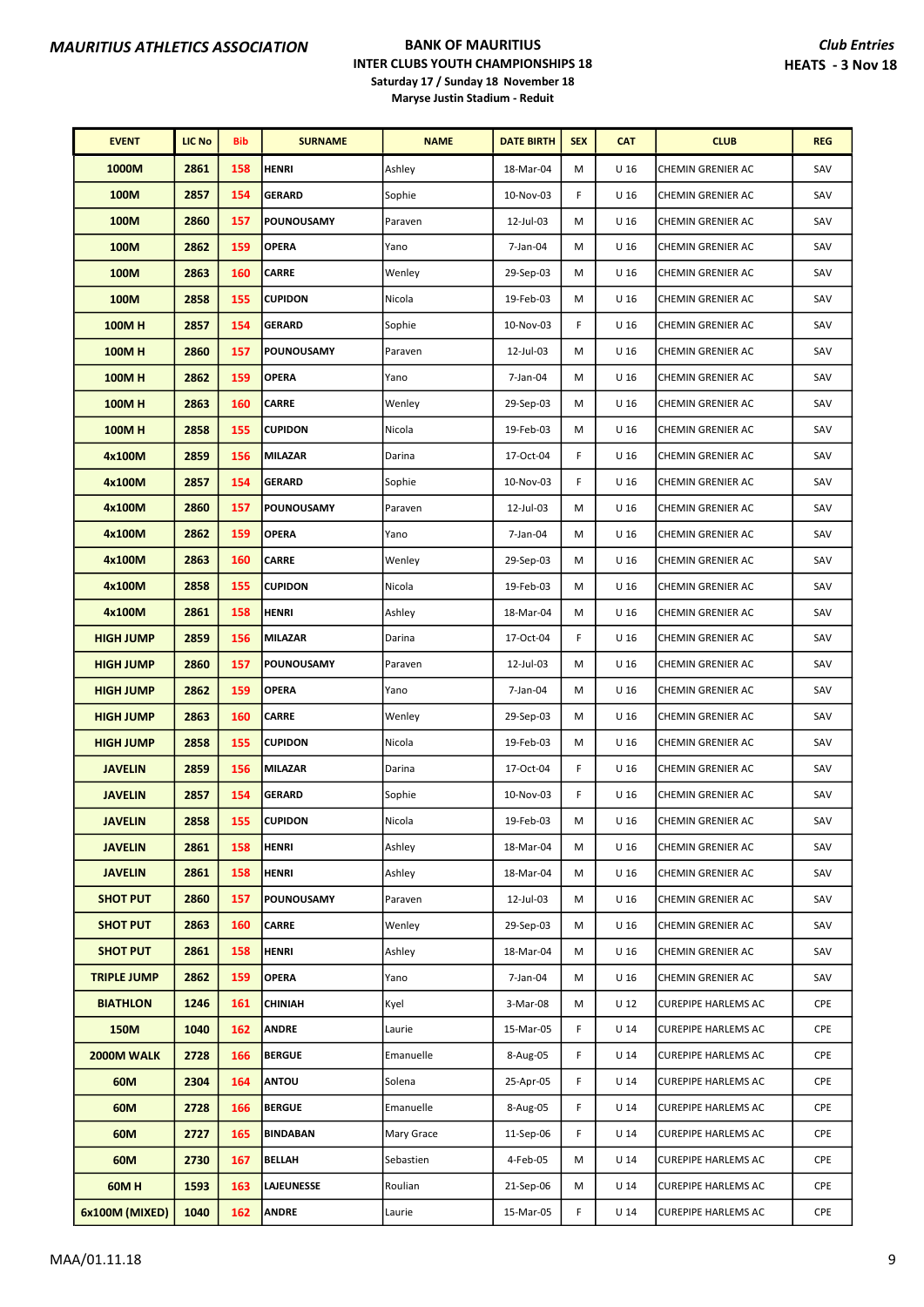| <b>EVENT</b>       | <b>LIC No</b> | <b>Bib</b> | <b>SURNAME</b>      | <b>NAME</b> | <b>DATE BIRTH</b> | <b>SEX</b> | <b>CAT</b>      | <b>CLUB</b>                | <b>REG</b> |
|--------------------|---------------|------------|---------------------|-------------|-------------------|------------|-----------------|----------------------------|------------|
| 6x100M (MIXED)     | 2728          | 166        | <b>BERGUE</b>       | Emanuelle   | 8-Aug-05          | F          | U <sub>14</sub> | <b>CUREPIPE HARLEMS AC</b> | <b>CPE</b> |
| 6x100M (MIXED)     | 2730          | 167        | <b>BELLAH</b>       | Sebastien   | 4-Feb-05          | M          | U <sub>14</sub> | <b>CUREPIPE HARLEMS AC</b> | <b>CPE</b> |
| 6x100M (MIXED)     | 1593          | 163        | LAJEUNESSE          | Roulian     | 21-Sep-06         | M          | U <sub>14</sub> | CUREPIPE HARLEMS AC        | <b>CPE</b> |
| 800M               | 1593          | 163        | <b>LAJEUNESSE</b>   | Roulian     | 21-Sep-06         | М          | U <sub>14</sub> | <b>CUREPIPE HARLEMS AC</b> | CPE        |
| <b>DISCUS</b>      | 1040          | 162        | <b>ANDRE</b>        | Laurie      | 15-Mar-05         | F          | U <sub>14</sub> | <b>CUREPIPE HARLEMS AC</b> | <b>CPE</b> |
| <b>DISCUS</b>      | 2304          | 164        | <b>ANTOU</b>        | Solena      | 25-Apr-05         | F          | U <sub>14</sub> | <b>CUREPIPE HARLEMS AC</b> | CPE        |
| <b>DISCUS</b>      | 2727          | 165        | <b>BINDABAN</b>     | Mary Grace  | 11-Sep-06         | F          | U <sub>14</sub> | <b>CUREPIPE HARLEMS AC</b> | <b>CPE</b> |
| <b>DISCUS</b>      | 2730          | 167        | <b>BELLAH</b>       | Sebastien   | 4-Feb-05          | М          | U <sub>14</sub> | <b>CUREPIPE HARLEMS AC</b> | <b>CPE</b> |
| <b>HAMMER</b>      | 2304          | 164        | <b>ANTOU</b>        | Solena      | 25-Apr-05         | F          | U <sub>14</sub> | <b>CUREPIPE HARLEMS AC</b> | <b>CPE</b> |
| <b>TRIPLE JUMP</b> | 1040          | 162        | <b>ANDRE</b>        | Laurie      | 15-Mar-05         | F          | U <sub>14</sub> | <b>CUREPIPE HARLEMS AC</b> | CPE        |
| <b>TRIPLE JUMP</b> | 2728          | 166        | <b>BERGUE</b>       | Emanuelle   | 8-Aug-05          | F          | U <sub>14</sub> | <b>CUREPIPE HARLEMS AC</b> | <b>CPE</b> |
| <b>TRIPLE JUMP</b> | 2727          | 165        | <b>BINDABAN</b>     | Mary Grace  | 11-Sep-06         | F          | U <sub>14</sub> | <b>CUREPIPE HARLEMS AC</b> | <b>CPE</b> |
| <b>TRIPLE JUMP</b> | 2730          | 167        | <b>BELLAH</b>       | Sebastien   | 4-Feb-05          | M          | U <sub>14</sub> | <b>CUREPIPE HARLEMS AC</b> | <b>CPE</b> |
| <b>TRIPLE JUMP</b> | 1593          | 163        | <b>LAJEUNESSE</b>   | Roulian     | 21-Sep-06         | М          | U <sub>14</sub> | <b>CUREPIPE HARLEMS AC</b> | <b>CPE</b> |
| 1000M              | 1787          | 169        | <b>MOOROOGEN</b>    | Ervin       | 25-Mar-03         | М          | U <sub>16</sub> | <b>CUREPIPE HARLEMS AC</b> | CPE        |
| 1000M              | 2731          | 175        | <b>NARRAINEN</b>    | Brickssen   | 15-Jul-03         | М          | U <sub>16</sub> | <b>CUREPIPE HARLEMS AC</b> | <b>CPE</b> |
| 100M               | 2130          | 173        | <b>BOODHOO</b>      | James       | 26-Aug-03         | M          | U <sub>16</sub> | <b>CUREPIPE HARLEMS AC</b> | <b>CPE</b> |
| 3000M WALK         | 2129          | 172        | <b>SADIEN</b>       | Julia       | $3-Sep-03$        | F          | U <sub>16</sub> | CUREPIPE HARLEMS AC        | <b>CPE</b> |
| 3000M WALK         | 2131          | 174        | <b>DORZA</b>        | Wendel      | 7-Jun-04          | M          | U 16            | CUREPIPE HARLEMS AC        | <b>CPE</b> |
| 3000M WALK         | 2007          | 171        | <b>SEEWOOSURRUN</b> | Dylan       | 12-Aug-03         | М          | U <sub>16</sub> | <b>CUREPIPE HARLEMS AC</b> | <b>CPE</b> |
| 3000M WALK         | 1880          | 170        | <b>POLIDOR</b>      | Mathew      | 31-Aug-03         | М          | U <sub>16</sub> | <b>CUREPIPE HARLEMS AC</b> | CPE        |
| 4x100M             | 1787          | 169        | <b>MOOROOGEN</b>    | Ervin       | 25-Mar-03         | М          | U <sub>16</sub> | <b>CUREPIPE HARLEMS AC</b> | CPE        |
| 4x100M             | 1325          | 168        | <b>D'EAU</b>        | Samuel      | 20-Jul-03         | М          | U <sub>16</sub> | <b>CUREPIPE HARLEMS AC</b> | <b>CPE</b> |
| 4x100M             | 1880          | 170        | <b>POLIDOR</b>      | Mathew      | 31-Aug-03         | М          | U 16            | <b>CUREPIPE HARLEMS AC</b> | CPE        |
| 4x100M             | 2731          | 175        | <b>NARRAINEN</b>    | Brickssen   | 15-Jul-03         | М          | U <sub>16</sub> | <b>CUREPIPE HARLEMS AC</b> | CPE        |
| <b>HIGH JUMP</b>   | 1325          | 168        | D'EAU               | Samuel      | 20-Jul-03         | м          | U 16            | <b>CUREPIPE HARLEMS AC</b> | CPE        |
| <b>JAVELIN</b>     | 2129          | 172        | <b>SADIEN</b>       | Julia       | $3-Sep-03$        | F          | U 16            | <b>CUREPIPE HARLEMS AC</b> | <b>CPE</b> |
| <b>JAVELIN</b>     | 2131          | 174        | <b>DORZA</b>        | Wendel      | 7-Jun-04          | м          | U <sub>16</sub> | <b>CUREPIPE HARLEMS AC</b> | CPE        |
| <b>JAVELIN</b>     | 1787          | 169        | <b>MOOROOGEN</b>    | Ervin       | 25-Mar-03         | м          | U 16            | <b>CUREPIPE HARLEMS AC</b> | CPE        |
| <b>JAVELIN</b>     | 2731          | 175        | <b>NARRAINEN</b>    | Brickssen   | 15-Jul-03         | М          | U <sub>16</sub> | <b>CUREPIPE HARLEMS AC</b> | CPE        |
| <b>JAVELIN</b>     | 2130          | 173        | <b>BOODHOO</b>      | James       | 26-Aug-03         | м          | U <sub>16</sub> | <b>CUREPIPE HARLEMS AC</b> | CPE        |
| <b>SHOT PUT</b>    | 2007          | 171        | <b>SEEWOOSURRUN</b> | Dylan       | 12-Aug-03         | М          | U 16            | <b>CUREPIPE HARLEMS AC</b> | <b>CPE</b> |
| <b>SHOT PUT</b>    | 1880          | 170        | <b>POLIDOR</b>      | Mathew      | 31-Aug-03         | м          | U <sub>16</sub> | CUREPIPE HARLEMS AC        | CPE        |
| <b>SHOT PUT</b>    | 2130          | 173        | <b>BOODHOO</b>      | James       | 26-Aug-03         | м          | U 16            | CUREPIPE HARLEMS AC        | CPE        |
| <b>TRIPLE JUMP</b> | 2129          | 172        | <b>SADIEN</b>       | Julia       | $3-Sep-03$        | F.         | U <sub>16</sub> | <b>CUREPIPE HARLEMS AC</b> | CPE        |
| <b>TRIPLE JUMP</b> | 1325          | 168        | <b>D'EAU</b>        | Samuel      | 20-Jul-03         | м          | U <sub>16</sub> | <b>CUREPIPE HARLEMS AC</b> | <b>CPE</b> |
| <b>TRIPLE JUMP</b> | 2131          | 174        | <b>DORZA</b>        | Wendel      | 7-Jun-04          | М          | U 16            | <b>CUREPIPE HARLEMS AC</b> | <b>CPE</b> |
| <b>TRIPLE JUMP</b> | 1787          | 169        | <b>MOOROOGEN</b>    | Ervin       | 25-Mar-03         | м          | U <sub>16</sub> | CUREPIPE HARLEMS AC        | <b>CPE</b> |
| <b>TRIPLE JUMP</b> | 2731          | 175        | <b>NARRAINEN</b>    | Brickssen   | 15-Jul-03         | м          | U 16            | <b>CUREPIPE HARLEMS AC</b> | CPE        |
| <b>TRIPLE JUMP</b> | 2007          | 171        | <b>SEEWOOSURRUN</b> | Dylan       | 12-Aug-03         | м          | U <sub>16</sub> | <b>CUREPIPE HARLEMS AC</b> | CPE        |
| <b>TRIPLE JUMP</b> | 1880          | 170        | <b>POLIDOR</b>      | Mathew      | 31-Aug-03         | М          | U <sub>16</sub> | <b>CUREPIPE HARLEMS AC</b> | CPE        |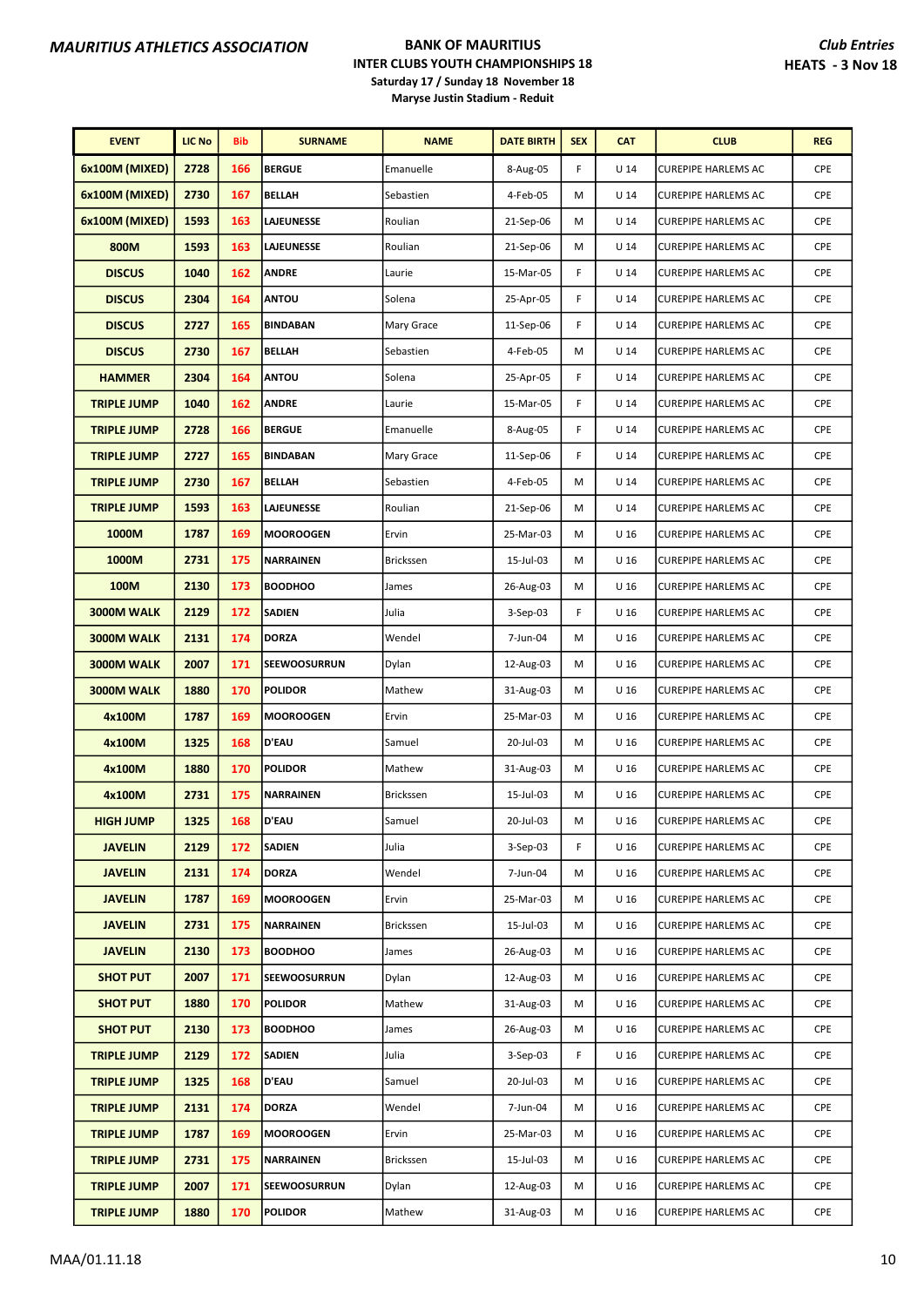| <b>EVENT</b>       | <b>LIC No</b> | <b>Bib</b> | <b>SURNAME</b>     | <b>NAME</b>  | <b>DATE BIRTH</b> | <b>SEX</b> | <b>CAT</b>      | <b>CLUB</b>                 | <b>REG</b> |
|--------------------|---------------|------------|--------------------|--------------|-------------------|------------|-----------------|-----------------------------|------------|
| <b>BIATHLON</b>    | 1368          | 176        | <b>DUVAL</b>       | Grace        | 30-May-08         | F          | U <sub>12</sub> | <b>CUREPIPE WARRIORS AC</b> | <b>CPE</b> |
| <b>BIATHLON</b>    | 2316          | 177        | <b>MILAZAR</b>     | Anya         | 12-Mar-07         | F          | U <sub>12</sub> | <b>CUREPIPE WARRIORS AC</b> | <b>CPE</b> |
| 800M               | 2093          | 178        | <b>VICTOIRE</b>    | <b>Brice</b> | 11-Jan-05         | M          | U <sub>14</sub> | <b>CUREPIPE WARRIORS AC</b> | <b>CPE</b> |
| <b>DISCUS</b>      | 2472          | 179        | <b>ALCINDOR</b>    | Anne Sophie  | 23-Sep-05         | F          | U <sub>14</sub> | <b>CUREPIPE WARRIORS AC</b> | <b>CPE</b> |
| <b>TRIPLE JUMP</b> | 2093          | 178        | <b>VICTOIRE</b>    | <b>Brice</b> | 11-Jan-05         | M          | $U$ 14          | <b>CUREPIPE WARRIORS AC</b> | CPE        |
| 1000M              | 2474          | 187        | <b>JEANNETON</b>   | Rachel       | 30-Nov-03         | F          | U <sub>16</sub> | <b>CUREPIPE WARRIORS AC</b> | <b>CPE</b> |
| 1000M              | 1008          | 180        | <b>ADOLPHE</b>     | Delphine     | $5-$ Sep $-03$    | F          | U <sub>16</sub> | <b>CUREPIPE WARRIORS AC</b> | <b>CPE</b> |
| 1000M              | 1122          | 181        | <b>BAZERQUE</b>    | Anaelle      | 23-Apr-03         | F          | U <sub>16</sub> | <b>CUREPIPE WARRIORS AC</b> | <b>CPE</b> |
| 1000M              | 1551          | 182        | <b>JULIE</b>       | Olivier      | 4-Apr-04          | М          | U <sub>16</sub> | <b>CUREPIPE WARRIORS AC</b> | CPE        |
| 1000M              | 2475          | 188        | <b>KOOMANIKOOA</b> | JERIEL       | 4-Apr-04          | M          | U <sub>16</sub> | <b>CUREPIPE WARRIORS AC</b> | <b>CPE</b> |
| 1000M              | 2313          | 186        | <b>NUNDOWAH</b>    | Prashnant    | 24-Jun-03         | M          | U <sub>16</sub> | <b>CUREPIPE WARRIORS AC</b> | CPE        |
| 1000M              | 2477          | 189        | <b>SINNAPEN</b>    | Vincent      | 17-Feb-03         | М          | U <sub>16</sub> | <b>CUREPIPE WARRIORS AC</b> | CPE        |
| 100M               | 1772          | 184        | <b>MOIRT</b>       | Diane        | 15-Dec-04         | F          | U 16            | CUREPIPE WARRIORS AC        | <b>CPE</b> |
| 100M               | 1773          | 185        | <b>MOIRT</b>       | Oceanne      | 10-Aug-03         | F          | U <sub>16</sub> | <b>CUREPIPE WARRIORS AC</b> | <b>CPE</b> |
| <b>JAVELIN</b>     | 1614          | 183        | <b>LE BON</b>      | Aymric       | 13-Mar-03         | M          | U <sub>16</sub> | <b>CUREPIPE WARRIORS AC</b> | <b>CPE</b> |
| <b>SHOT PUT</b>    | 2477          | 189        | <b>SINNAPEN</b>    | Vincent      | 17-Feb-03         | M          | U <sub>16</sub> | <b>CUREPIPE WARRIORS AC</b> | CPE        |
| 4x50M (MIXED)      | 1578          | 191        | <b>LACTIVE</b>     | Amelie       | 18-May-07         | F          | U <sub>12</sub> | <b>GUEPARD AC</b>           | BR         |
| 4x50M (MIXED)      | 2003          | 193        | <b>SEEPUTTEE</b>   | Sarvanee     | 28-Jan-09         | F          | U 12            | <b>GUEPARD AC</b>           | BR         |
| 4x50M (MIXED)      | 2780          | 194        | <b>JUGUN</b>       | Lidiana      | 19-Jan-09         | F          | U <sub>12</sub> | <b>GUEPARD AC</b>           | BR         |
| 4x50M (MIXED)      | 2781          | 195        | <b>HEROSEAU</b>    | Gwenaelle    | 9-Sep-08          | F          | $U$ 12          | <b>GUEPARD AC</b>           | BR         |
| 4x50M (MIXED)      | 2785          | 199        | SADOU              | Kimberley    | 5-Jan-07          | F          | U <sub>12</sub> | <b>GUEPARD AC</b>           | BR         |
| 4x50M (MIXED)      | 1035          | 190        | <b>AMEER</b>       | Gary         | 25-Apr-07         | M          | U <sub>12</sub> | <b>GUEPARD AC</b>           | BR         |
| 4x50M (MIXED)      | 1591          | 192        | LAHACHE            | Luciano      | 16-Apr-09         | M          | U 12            | <b>GUEPARD AC</b>           | BR         |
| 4x50M (MIXED)      | 2782          | 196        | <b>TELEMAQUE</b>   | Wayne        | 9-Jul-07          | M          | U <sub>12</sub> | <b>GUEPARD AC</b>           | BR         |
| 4x50M (MIXED)      | 2783          | 197        | <b>GERTRUDE</b>    | Miguel       | 4-Oct-07          | M          | U <sub>12</sub> | <b>GUEPARD AC</b>           | BR         |
| 4x50M (MIXED)      | 2784          | 198        | <b>BORELLY</b>     | Theo         | 29-Sep-09         | M          | U <sub>12</sub> | <b>I</b> GUEPARD AC         | BR         |
| 4x50M (MIXED)      | 2795          | 200        | LAAMOUREUX         | Jonathan     | 15-Jan-07         | М          | U 12            | <b>GUEPARD AC</b>           | BR         |
| <b>BIATHLON</b>    | 1578          | 191        | <b>LACTIVE</b>     | Amelie       | 18-May-07         | F          | U <sub>12</sub> | <b>GUEPARD AC</b>           | BR         |
| <b>BIATHLON</b>    | 2003          | 193        | <b>SEEPUTTEE</b>   | Sarvanee     | 28-Jan-09         | F          | U 12            | <b>GUEPARD AC</b>           | BR         |
| <b>BIATHLON</b>    | 2780          | 194        | <b>JUGUN</b>       | Lidiana      | 19-Jan-09         | F          | U <sub>12</sub> | <b>GUEPARD AC</b>           | BR         |
| <b>BIATHLON</b>    | 2781          | 195        | HEROSEAU           | Gwenaelle    | 9-Sep-08          | F          | U <sub>12</sub> | <b>GUEPARD AC</b>           | BR         |
| <b>BIATHLON</b>    | 2785          | 199        | SADOU              | Kimberley    | 5-Jan-07          | F          | U 12            | <b>GUEPARD AC</b>           | BR         |
| <b>BIATHLON</b>    | 1035          | 190        | <b>AMEER</b>       | Gary         | 25-Apr-07         | М          | U 12            | <b>GUEPARD AC</b>           | BR         |
| <b>BIATHLON</b>    | 1591          | 192        | LAHACHE            | Luciano      | 16-Apr-09         | м          | U 12            | <b>GUEPARD AC</b>           | BR         |
| <b>BIATHLON</b>    | 2782          | 196        | <b>TELEMAQUE</b>   | Wayne        | 9-Jul-07          | М          | U <sub>12</sub> | <b>GUEPARD AC</b>           | BR         |
| <b>BIATHLON</b>    | 2783          | 197        | <b>GERTRUDE</b>    | Miguel       | 4-Oct-07          | М          | U <sub>12</sub> | <b>GUEPARD AC</b>           | BR         |
| <b>BIATHLON</b>    | 2784          | 198        | <b>BORELLY</b>     | Theo         | 29-Sep-09         | М          | U 12            | <b>GUEPARD AC</b>           | BR         |
| <b>BIATHLON</b>    | 2795          | 200        | LAAMOUREUX         | Jonathan     | 15-Jan-07         | М          | U <sub>12</sub> | <b>GUEPARD AC</b>           | BR         |
| 150M               | 1554          | 202        | <b>JUQUEL</b>      | Tahina       | 29-Mar-05         | F          | U <sub>14</sub> | <b>GUEPARD AC</b>           | BR         |
| 150M               | 2786          | 205        | SADOU              | Jamelia      | 6-Feb-05          | F          | U <sub>14</sub> | <b>GUEPARD AC</b>           | BR         |
| <b>150M</b>        | 2798          | 214        | LOUIS              | Keriana      | 2-Oct-05          | F          | U <sub>14</sub> | <b>GUEPARD AC</b>           | BR         |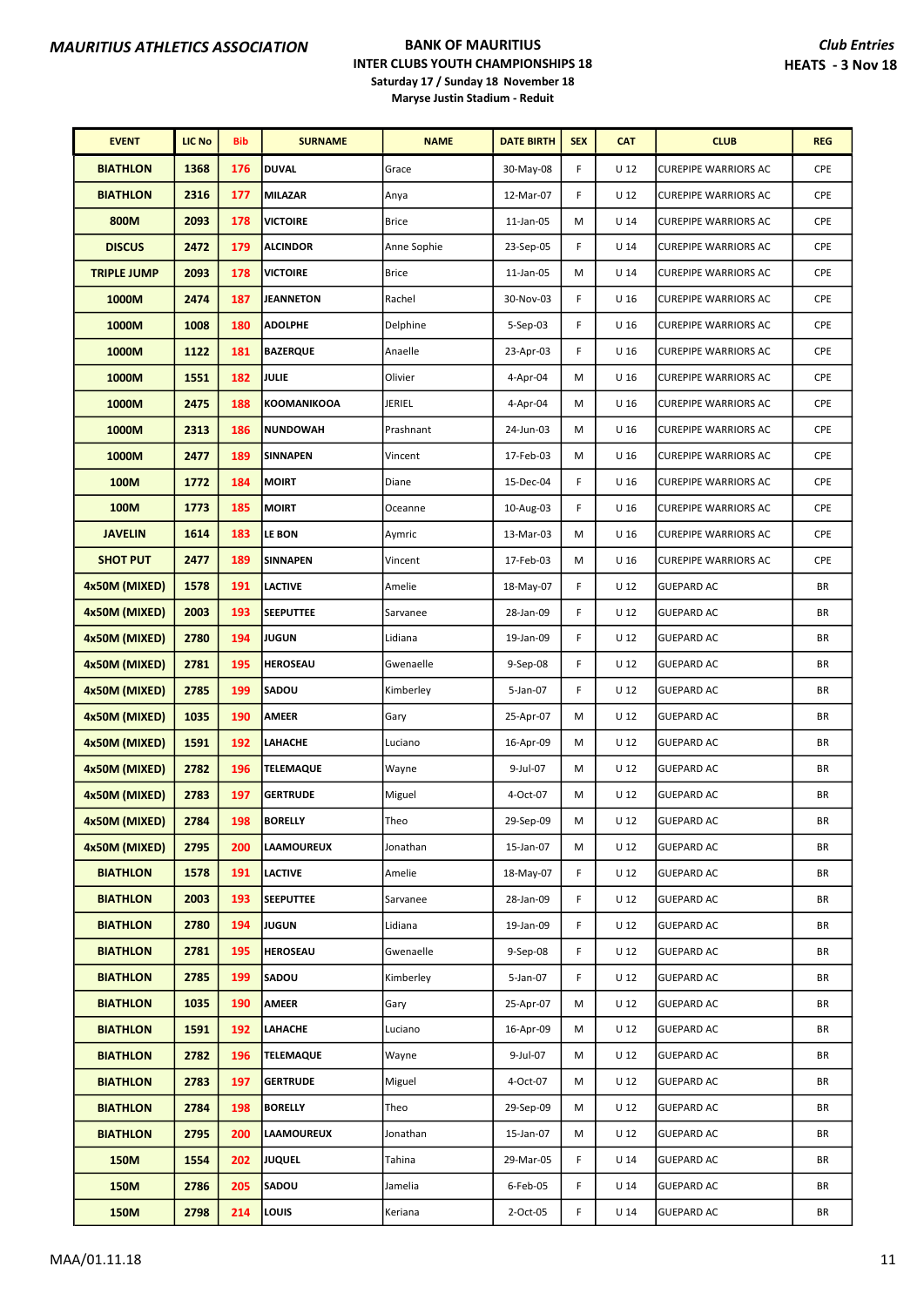| <b>EVENT</b>   | LIC No | <b>Bib</b> | <b>SURNAME</b>    | <b>NAME</b> | <b>DATE BIRTH</b> | <b>SEX</b> | <b>CAT</b>      | <b>CLUB</b>       | <b>REG</b> |
|----------------|--------|------------|-------------------|-------------|-------------------|------------|-----------------|-------------------|------------|
| 150M           | 2799   | 215        | <b>BLANCHE</b>    | Glory-Jay   | 5-May-05          | F          | U <sub>14</sub> | <b>GUEPARD AC</b> | BR         |
| 150M           | 2802   | 218        | <b>JATOONAH</b>   | Tessa       | 2-Feb-06          | F          | U <sub>14</sub> | <b>GUEPARD AC</b> | BR         |
| 150M           | 2804   | 220        | <b>TETREE</b>     | Ashna       | 15-Jan-05         | F          | U <sub>14</sub> | <b>GUEPARD AC</b> | BR         |
| <b>150M</b>    | 2805   | 221        | <b>PHILIPPE</b>   | Melanie     | 6-May-05          | F          | U <sub>14</sub> | <b>GUEPARD AC</b> | BR         |
| 150M           | 2792   | 211        | <b>PIERRE</b>     | Mc Enzie    | 9-Dec-05          | M          | U <sub>14</sub> | <b>GUEPARD AC</b> | BR         |
| 150M           | 2794   | 213        | <b>PRUDENCE</b>   | Nelson      | $1$ -Jan-06       | M          | U <sub>14</sub> | <b>GUEPARD AC</b> | BR         |
| <b>150M</b>    | 2801   | 217        | <b>DUMONT</b>     | Darwin      | 1-Oct-05          | M          | U <sub>14</sub> | <b>GUEPARD AC</b> | BR         |
| 150M           | 2803   | 219        | <b>LAMOUREUX</b>  | Juanito     | 10-Apr-05         | М          | U <sub>14</sub> | <b>GUEPARD AC</b> | BR         |
| 2000M WALK     | 1429   | 201        | <b>FRANCOIS</b>   | Marie       | 25-Dec-05         | F          | U <sub>14</sub> | <b>GUEPARD AC</b> | BR         |
| 2000M WALK     | 2787   | 206        | <b>TONTAH</b>     | Meganne     | 17-Feb-05         | F          | U <sub>14</sub> | <b>GUEPARD AC</b> | BR         |
| 2000M WALK     | 2788   | 207        | <b>HEROSEAU</b>   | Melissa     | 4-Jan-05          | F          | U <sub>14</sub> | <b>GUEPARD AC</b> | BR         |
| 2000M WALK     | 2789   | 208        | <b>JOSELITO</b>   | Vicianne    | 20-Dec-05         | F          | U <sub>14</sub> | <b>GUEPARD AC</b> | BR         |
| 60M            | 2786   | 205        | <b>SADOU</b>      | Jamelia     | 6-Feb-05          | F          | U <sub>14</sub> | <b>GUEPARD AC</b> | BR         |
| 60M            | 2790   | 209        | <b>TOUSSAINT</b>  | Jamelia     | 17-Mar-06         | F          | $U$ 14          | <b>GUEPARD AC</b> | BR         |
| 60M            | 2798   | 214        | LOUIS             | Keriana     | 2-Oct-05          | F          | U <sub>14</sub> | <b>GUEPARD AC</b> | BR         |
| 60M            | 2799   | 215        | <b>BLANCHE</b>    | Glory-Jay   | 5-May-05          | F          | U <sub>14</sub> | <b>GUEPARD AC</b> | BR         |
| 60M            | 2802   | 218        | <b>JATOONAH</b>   | Tessa       | 2-Feb-06          | F          | U <sub>14</sub> | <b>GUEPARD AC</b> | BR         |
| 60M            | 2804   | 220        | <b>TETREE</b>     | Ashna       | 15-Jan-05         | F          | U <sub>14</sub> | <b>GUEPARD AC</b> | BR         |
| 60M            | 2805   | 221        | <b>PHILIPPE</b>   | Melanie     | 6-May-05          | F          | $U$ 14          | <b>GUEPARD AC</b> | BR         |
| 60M            | 2139   | 203        | <b>ANSELINE</b>   | Jimmy       | 27-Aug-05         | М          | U <sub>14</sub> | <b>GUEPARD AC</b> | BR         |
| 60M            | 2792   | 211        | <b>PIERRE</b>     | Mc Enzie    | 9-Dec-05          | M          | U <sub>14</sub> | <b>GUEPARD AC</b> | BR         |
| 60M            | 2794   | 213        | <b>PRUDENCE</b>   | Nelson      | $1$ -Jan-06       | M          | U <sub>14</sub> | <b>GUEPARD AC</b> | BR         |
| 60M            | 2801   | 217        | <b>DUMONT</b>     | Darwin      | 1-Oct-05          | М          | U <sub>14</sub> | <b>GUEPARD AC</b> | BR         |
| 60M            | 2803   | 219        | <b>LAMOUREUX</b>  | Juanito     | 10-Apr-05         | M          | U <sub>14</sub> | <b>GUEPARD AC</b> | BR         |
| <b>60MH</b>    | 1554   | 202        | <b>JUQUEL</b>     | Tahina      | 29-Mar-05         | F          | U <sub>14</sub> | <b>GUEPARD AC</b> | ΒR         |
| 60M H          | 2790   | 209        | <b>TOUSSAINT</b>  | Jamelia     | 17-Mar-06         | F          | U <sub>14</sub> | <b>GUEPARD AC</b> | BR         |
| <b>60MH</b>    | 2139   | 203        | <b>ANSELINE</b>   | Jimmy       | 27-Aug-05         | м          | U <sub>14</sub> | <b>GUEPARD AC</b> | ΒR         |
| 6x100M (MIXED) | 1554   | 202        | <b>JUQUEL</b>     | Tahina      | 29-Mar-05         | F          | U <sub>14</sub> | <b>GUEPARD AC</b> | ΒR         |
| 6x100M (MIXED) | 2786   | 205        | SADOU             | Jamelia     | 6-Feb-05          | F          | $U$ 14          | <b>GUEPARD AC</b> | BR         |
| 6x100M (MIXED) | 2787   | 206        | <b>TONTAH</b>     | Meganne     | 17-Feb-05         | F          | U <sub>14</sub> | <b>GUEPARD AC</b> | BR         |
| 6x100M (MIXED) | 2788   | 207        | <b>HEROSEAU</b>   | Melissa     | 4-Jan-05          | F          | U <sub>14</sub> | <b>GUEPARD AC</b> | BR         |
| 6x100M (MIXED) | 2789   | 208        | <b>JOSELITO</b>   | Vicianne    | 20-Dec-05         | F          | U <sub>14</sub> | <b>GUEPARD AC</b> | BR         |
| 6x100M (MIXED) | 2791   | 210        | <b>CHRISTOPHE</b> | Kimberlay   | 4-Mar-05          | F          | $U$ 14          | <b>GUEPARD AC</b> | BR         |
| 6x100M (MIXED) | 2793   | 212        | <b>FRA</b>        | Grace       | 12-Aug-05         | F          | $U$ 14          | <b>GUEPARD AC</b> | BR         |
| 6x100M (MIXED) | 2798   | 214        | LOUIS             | Keriana     | 2-Oct-05          | F          | U <sub>14</sub> | <b>GUEPARD AC</b> | BR         |
| 6x100M (MIXED) | 2799   | 215        | <b>BLANCHE</b>    | Glory-Jay   | 5-May-05          | F          | U <sub>14</sub> | <b>GUEPARD AC</b> | BR         |
| 6x100M (MIXED) | 2800   | 216        | <b>PROVENCE</b>   | Chloe       | 10-Apr-05         | F          | U <sub>14</sub> | <b>GUEPARD AC</b> | BR         |
| 6x100M (MIXED) | 2804   | 220        | <b>TETREE</b>     | Ashna       | 15-Jan-05         | F          | U <sub>14</sub> | <b>GUEPARD AC</b> | BR         |
| 6x100M (MIXED) | 2139   | 203        | <b>ANSELINE</b>   | Jimmy       | 27-Aug-05         | M          | $U$ 14          | <b>GUEPARD AC</b> | BR         |
| 6x100M (MIXED) | 2792   | 211        | <b>PIERRE</b>     | Mc Enzie    | 9-Dec-05          | М          | U <sub>14</sub> | <b>GUEPARD AC</b> | BR         |
| 6x100M (MIXED) | 2794   | 213        | <b>PRUDENCE</b>   | Nelson      | 1-Jan-06          | М          | U <sub>14</sub> | <b>GUEPARD AC</b> | BR         |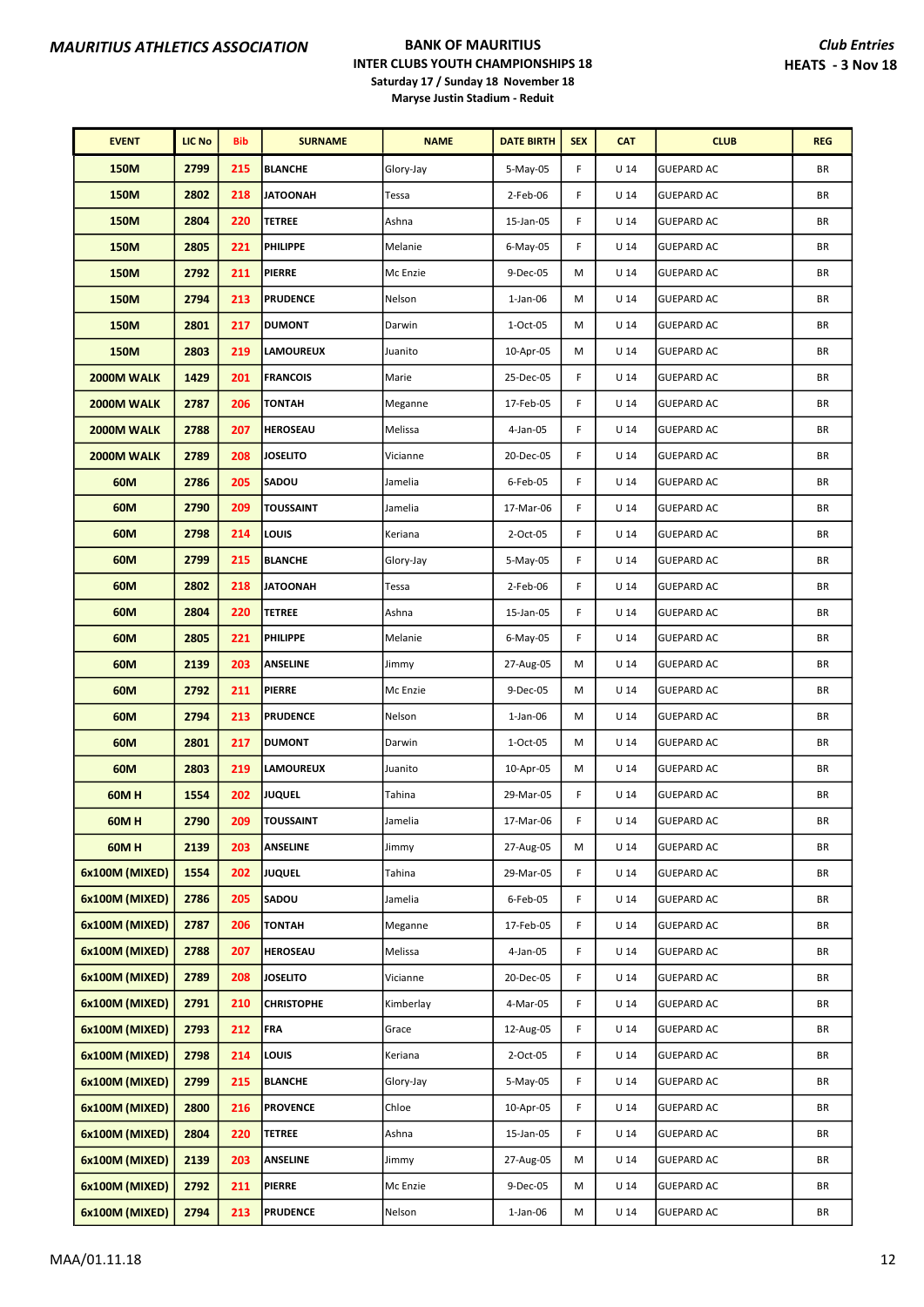| <b>EVENT</b>       | <b>LIC No</b> | <b>Bib</b> | <b>SURNAME</b>      | <b>NAME</b>  | <b>DATE BIRTH</b> | <b>SEX</b> | <b>CAT</b>      | <b>CLUB</b>       | <b>REG</b> |
|--------------------|---------------|------------|---------------------|--------------|-------------------|------------|-----------------|-------------------|------------|
| 6x100M (MIXED)     | 2803          | 219        | LAMOUREUX           | Juanito      | 10-Apr-05         | M          | U <sub>14</sub> | <b>GUEPARD AC</b> | BR         |
| <b>DISCUS</b>      | 2560          | 204        | <b>CHEVATTIAN</b>   | Maeva        | 27-Jan-05         | F          | U <sub>14</sub> | <b>GUEPARD AC</b> | BR         |
| <b>DISCUS</b>      | 2787          | 206        | <b>TONTAH</b>       | Meganne      | 17-Feb-05         | F          | U <sub>14</sub> | <b>GUEPARD AC</b> | BR         |
| <b>DISCUS</b>      | 2790          | 209        | <b>TOUSSAINT</b>    | Jamelia      | 17-Mar-06         | F          | U <sub>14</sub> | <b>GUEPARD AC</b> | BR         |
| <b>DISCUS</b>      | 2791          | 210        | <b>CHRISTOPHE</b>   | Kimberlay    | 4-Mar-05          | F          | U <sub>14</sub> | <b>GUEPARD AC</b> | BR         |
| <b>DISCUS</b>      | 2793          | 212        | <b>FRA</b>          | Grace        | 12-Aug-05         | F          | U <sub>14</sub> | <b>GUEPARD AC</b> | BR         |
| <b>HAMMER</b>      | 2560          | 204        | CHEVATTIAN          | Maeva        | 27-Jan-05         | F          | U <sub>14</sub> | <b>GUEPARD AC</b> | BR         |
| <b>HAMMER</b>      | 2791          | 210        | <b>CHRISTOPHE</b>   | Kimberlay    | 4-Mar-05          | F          | U <sub>14</sub> | <b>GUEPARD AC</b> | BR         |
| <b>HAMMER</b>      | 2793          | 212        | FRA                 | Grace        | 12-Aug-05         | F          | U <sub>14</sub> | <b>GUEPARD AC</b> | BR         |
| <b>HIGH JUMP</b>   | 2801          | 217        | <b>DUMONT</b>       | Darwin       | 1-Oct-05          | M          | U <sub>14</sub> | <b>GUEPARD AC</b> | BR         |
| <b>TRIPLE JUMP</b> | 1429          | 201        | <b>FRANCOIS</b>     | Marie        | 25-Dec-05         | F          | U <sub>14</sub> | <b>GUEPARD AC</b> | BR         |
| <b>TRIPLE JUMP</b> | 2786          | 205        | SADOU               | Jamelia      | 6-Feb-05          | F          | U <sub>14</sub> | <b>GUEPARD AC</b> | BR         |
| <b>TRIPLE JUMP</b> | 2798          | 214        | LOUIS               | Keriana      | 2-Oct-05          | F          | U <sub>14</sub> | <b>GUEPARD AC</b> | BR         |
| <b>TRIPLE JUMP</b> | 2799          | 215        | <b>BLANCHE</b>      | Glory-Jay    | 5-May-05          | F          | U <sub>14</sub> | <b>GUEPARD AC</b> | BR         |
| <b>TRIPLE JUMP</b> | 2800          | 216        | <b>PROVENCE</b>     | Chloe        | 10-Apr-05         | F          | U <sub>14</sub> | <b>GUEPARD AC</b> | BR         |
| <b>TRIPLE JUMP</b> | 2805          | 221        | <b>PHILIPPE</b>     | Melanie      | $6$ -May-05       | F          | U <sub>14</sub> | <b>GUEPARD AC</b> | BR         |
| <b>TRIPLE JUMP</b> | 2139          | 203        | <b>ANSELINE</b>     | Jimmy        | 27-Aug-05         | M          | U <sub>14</sub> | <b>GUEPARD AC</b> | BR         |
| <b>TRIPLE JUMP</b> | 2792          | 211        | <b>PIERRE</b>       | Mc Enzie     | 9-Dec-05          | М          | U <sub>14</sub> | <b>GUEPARD AC</b> | BR         |
| <b>TRIPLE JUMP</b> | 2794          | 213        | <b>PRUDENCE</b>     | Nelson       | $1$ -Jan-06       | M          | U <sub>14</sub> | <b>GUEPARD AC</b> | BR         |
| <b>TRIPLE JUMP</b> | 2801          | 217        | <b>DUMONT</b>       | Darwin       | 1-Oct-05          | М          | U <sub>14</sub> | <b>GUEPARD AC</b> | BR         |
| 1000M              | 1580          | 226        | <b>LADOUCEUR</b>    | Florian      | 27-Sep-04         | M          | U 16            | <b>GUEPARD AC</b> | BR         |
| 100M               | 1536          | 224        | <b>JOLICOEUR</b>    | Christabelle | 17-Mar-03         | F          | U 16            | <b>GUEPARD AC</b> | BR         |
| 100M               | 1598          | 227        | <b>LAMOUR</b>       | Alicia       | 24-Feb-03         | F          | U 16            | <b>GUEPARD AC</b> | BR         |
| 100M               | 2561          | 234        | <b>MELISSE</b>      | Delphine     | 17-Mar-04         | F          | U <sub>16</sub> | <b>GUEPARD AC</b> | BR         |
| 100M               | 2052          | 231        | <b>TELEMAQUE</b>    | Coralie      | 26-Feb-03         | F          | U <sub>16</sub> | <b>GUEPARD AC</b> | ΒR         |
| 100M               | 2796          | 235        | <b>POUSSE-PASSE</b> | Kethleen     | 7-Apr-04          | F          | U <sub>16</sub> | <b>GUEPARD AC</b> | BR         |
| 100M               | 2797          | 236        | <b>SOOPAUL</b>      | Ludivine     | 30-Jun-04         | F          | U <sub>16</sub> | <b>GUEPARD AC</b> | ΒR         |
| 100M               | 2807          | 238        | <b>PERRINE</b>      | Feliza       | $5-Sep-03$        | F          | U 16            | <b>GUEPARD AC</b> | ΒR         |
| 100M               | 1537          | 225        | <b>JOLICOEUR</b>    | Jordan       | 16-Apr-03         | М          | U <sub>16</sub> | <b>GUEPARD AC</b> | BR         |
| 100M               | 1720          | 230        | <b>MARIE</b>        | Hans         | 25-Mar-03         | м          | U 16            | <b>GUEPARD AC</b> | BR         |
| 100M               | 2101          | 232        | VISENJOUE           | Mathieu      | 20-Nov-03         | М          | U <sub>16</sub> | <b>GUEPARD AC</b> | BR         |
| 100M               | 2806          | 237        | <b>PHILIPPE</b>     | Yovanny      | 16-Apr-03         | М          | U <sub>16</sub> | <b>GUEPARD AC</b> | BR         |
| 100M               | 2808          | 239        | <b>SPEVILLE</b>     | Ashley       | 3-Mar-04          | М          | U 16            | <b>GUEPARD AC</b> | ΒR         |
| <b>100MH</b>       | 2052          | 231        | <b>TELEMAQUE</b>    | Coralie      | 26-Feb-03         | F          | U <sub>16</sub> | <b>GUEPARD AC</b> | BR         |
| <b>100MH</b>       | 1537          | 225        | <b>JOLICOEUR</b>    | Jordan       | 16-Apr-03         | м          | U <sub>16</sub> | <b>GUEPARD AC</b> | BR         |
| <b>100MH</b>       | 1580          | 226        | <b>LADOUCEUR</b>    | Florian      | 27-Sep-04         | М          | U <sub>16</sub> | <b>GUEPARD AC</b> | BR         |
| <b>100MH</b>       | 1720          | 230        | <b>MARIE</b>        | Hans         | 25-Mar-03         | М          | U <sub>16</sub> | <b>GUEPARD AC</b> | BR         |
| <b>100MH</b>       | 2101          | 232        | <b>VISENJOUE</b>    | Mathieu      | 20-Nov-03         | М          | U <sub>16</sub> | <b>GUEPARD AC</b> | BR         |
| 100MH              | 2808          | 239        | <b>SPEVILLE</b>     | Ashley       | 3-Mar-04          | М          | U <sub>16</sub> | <b>GUEPARD AC</b> | BR         |
| 3000M WALK         | 1108          | 222        | <b>BARIQUE</b>      | Coralie      | 10-Jun-04         | F          | U <sub>16</sub> | <b>GUEPARD AC</b> | BR         |
| 3000M WALK         | 1181          | 223        | <b>BRUNETTE</b>     | Tatiana      | 19-Apr-04         | F          | U <sub>16</sub> | <b>GUEPARD AC</b> | BR         |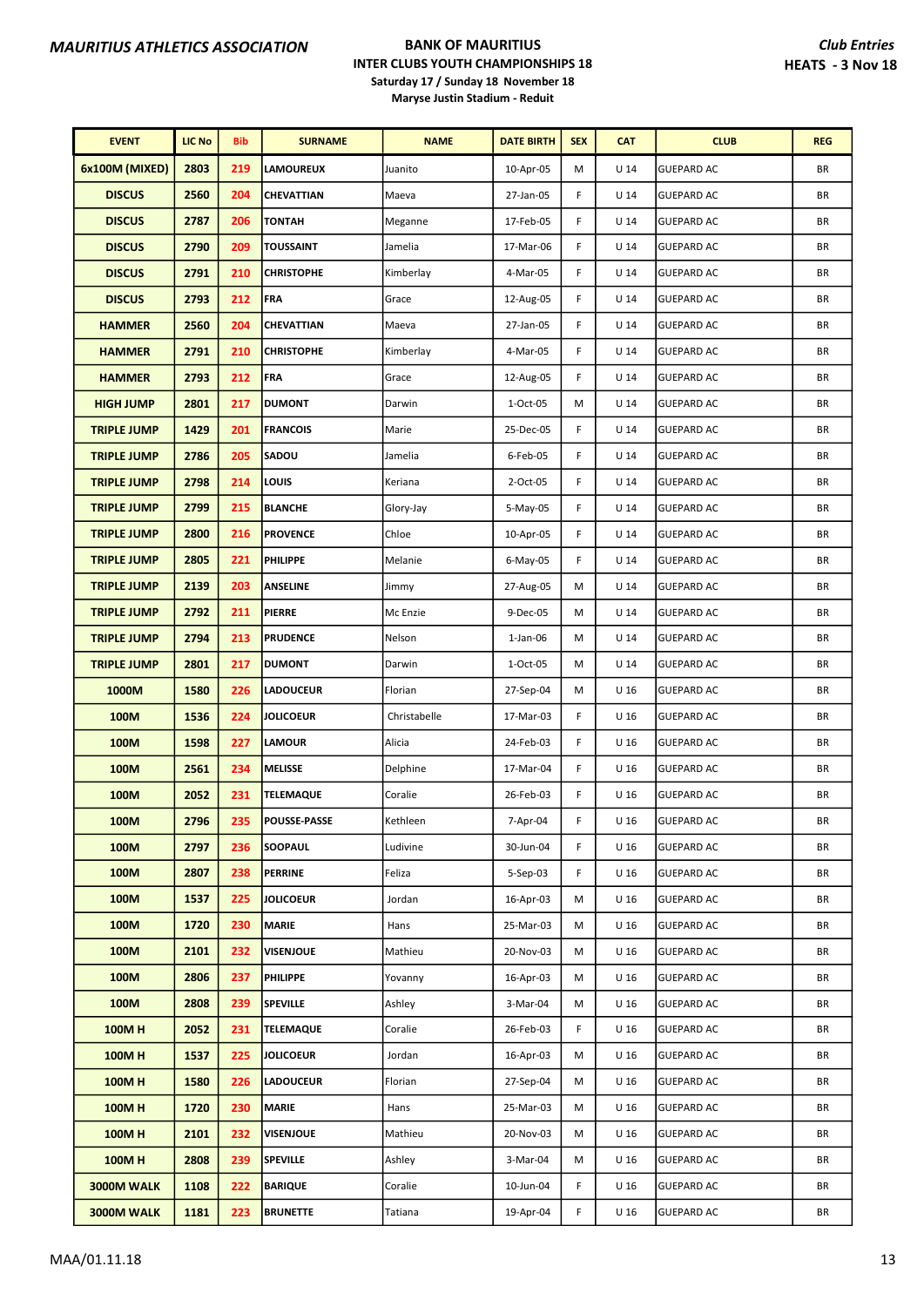| <b>EVENT</b>       | <b>LIC No</b> | Bib | <b>SURNAME</b>      | <b>NAME</b>  | <b>DATE BIRTH</b> | <b>SEX</b> | <b>CAT</b>      | <b>CLUB</b>        | <b>REG</b>  |
|--------------------|---------------|-----|---------------------|--------------|-------------------|------------|-----------------|--------------------|-------------|
| 3000M WALK         | 2807          | 238 | <b>PERRINE</b>      | Feliza       | 5-Sep-03          | F          | U <sub>16</sub> | <b>GUEPARD AC</b>  | BR          |
| 4x100M             | 1181          | 223 | <b>BRUNETTE</b>     | Tatiana      | 19-Apr-04         | F          | U <sub>16</sub> | <b>GUEPARD AC</b>  | BR          |
| 4x100M             | 1536          | 224 | <b>JOLICOEUR</b>    | Christabelle | 17-Mar-03         | F          | U <sub>16</sub> | <b>GUEPARD AC</b>  | BR          |
| 4x100M             | 1598          | 227 | <b>LAMOUR</b>       | Alicia       | 24-Feb-03         | F          | U <sub>16</sub> | <b>GUEPARD AC</b>  | BR          |
| 4x100M             | 1647          | 228 | <b>L'ESPAR</b>      | Eliza        | 30-Jan-03         | F          | U <sub>16</sub> | <b>GUEPARD AC</b>  | BR          |
| 4x100M             | 2561          | 234 | <b>MELISSE</b>      | Delphine     | 17-Mar-04         | F          | U <sub>16</sub> | <b>GUEPARD AC</b>  | BR          |
| 4x100M             | 2052          | 231 | <b>TELEMAQUE</b>    | Coralie      | 26-Feb-03         | F          | U <sub>16</sub> | <b>GUEPARD AC</b>  | BR          |
| 4x100M             | 2796          | 235 | <b>POUSSE-PASSE</b> | Kethleen     | 7-Apr-04          | F          | U <sub>16</sub> | <b>GUEPARD AC</b>  | BR          |
| 4x100M             | 2797          | 236 | <b>SOOPAUL</b>      | Ludivine     | 30-Jun-04         | F          | U <sub>16</sub> | <b>GUEPARD AC</b>  | ΒR          |
| 4x100M             | 1537          | 225 | <b>JOLICOEUR</b>    | Jordan       | 16-Apr-03         | М          | U <sub>16</sub> | <b>GUEPARD AC</b>  | BR          |
| 4x100M             | 1580          | 226 | <b>LADOUCEUR</b>    | Florian      | 27-Sep-04         | М          | U <sub>16</sub> | <b>GUEPARD AC</b>  | BR          |
| 4x100M             | 1720          | 230 | MARIE               | Hans         | 25-Mar-03         | M          | U 16            | <b>GUEPARD AC</b>  | ΒR          |
| 4x100M             | 2101          | 232 | <b>VISENJOUE</b>    | Mathieu      | 20-Nov-03         | M          | U 16            | <b>GUEPARD AC</b>  | ΒR          |
| 4x100M             | 2806          | 237 | <b>PHILIPPE</b>     | Yovanny      | 16-Apr-03         | M          | U <sub>16</sub> | <b>GUEPARD AC</b>  | BR          |
| 4x100M             | 2808          | 239 | <b>SPEVILLE</b>     | Ashley       | 3-Mar-04          | M          | U <sub>16</sub> | <b>GUEPARD AC</b>  | BR          |
| <b>HAMMER</b>      | 1536          | 224 | <b>JOLICOEUR</b>    | Christabelle | 17-Mar-03         | F          | U <sub>16</sub> | <b>GUEPARD AC</b>  | BR          |
| <b>HAMMER</b>      | 1598          | 227 | <b>LAMOUR</b>       | Alicia       | 24-Feb-03         | F          | U 16            | <b>GUEPARD AC</b>  | ΒR          |
| <b>HAMMER</b>      | 1663          | 229 | <b>LISETTE</b>      | Whitney      | 16-Apr-04         | F          | U 16            | <b>GUEPARD AC</b>  | ΒR          |
| <b>HAMMER</b>      | 2140          | 233 | <b>BOTTESOIE</b>    | Adrien       | 8-May-04          | M          | U <sub>16</sub> | <b>GUEPARD AC</b>  | ΒR          |
| <b>HIGH JUMP</b>   | 1647          | 228 | <b>L'ESPAR</b>      | Eliza        | 30-Jan-03         | F          | U <sub>16</sub> | <b>GUEPARD AC</b>  | BR          |
| <b>HIGH JUMP</b>   | 1580          | 226 | <b>LADOUCEUR</b>    | Florian      | 27-Sep-04         | М          | U <sub>16</sub> | <b>GUEPARD AC</b>  | BR          |
| <b>JAVELIN</b>     | 2140          | 233 | <b>BOTTESOIE</b>    | Adrien       | 8-May-04          | M          | U <sub>16</sub> | <b>GUEPARD AC</b>  | BR          |
| <b>SHOT PUT</b>    | 1536          | 224 | <b>JOLICOEUR</b>    | Christabelle | 17-Mar-03         | F          | U 16            | <b>GUEPARD AC</b>  | BR          |
| <b>SHOT PUT</b>    | 1663          | 229 | <b>LISETTE</b>      | Whitney      | 16-Apr-04         | F          | U <sub>16</sub> | <b>GUEPARD AC</b>  | ΒR          |
| <b>TRIPLE JUMP</b> | 1108          | 222 | <b>BARIQUE</b>      | Coralie      | 10-Jun-04         | F          | U <sub>16</sub> | <b>GUEPARD AC</b>  | BR          |
| <b>TRIPLE JUMP</b> | 1181          | 223 | <b>BRUNETTE</b>     | Tatiana      | 19-Apr-04         | F          | U 16            | <b>GUEPARD AC</b>  | BR          |
| <b>TRIPLE JUMP</b> | 2561          | 234 | MELISSE             | Delphine     | 17-Mar-04         | F          | U 16            | <b>GUEPARD AC</b>  | ΒR          |
| <b>TRIPLE JUMP</b> | 2052          | 231 | <b>TELEMAQUE</b>    | Coralie      | 26-Feb-03         | F          | U <sub>16</sub> | <b>GUEPARD AC</b>  | BR          |
| <b>TRIPLE JUMP</b> | 2796          | 235 | <b>POUSSE-PASSE</b> | Kethleen     | 7-Apr-04          | F          | U <sub>16</sub> | <b>GUEPARD AC</b>  | ΒR          |
| <b>TRIPLE JUMP</b> | 1537          | 225 | <b>JOLICOEUR</b>    | Jordan       | 16-Apr-03         | М          | U <sub>16</sub> | <b>GUEPARD AC</b>  | BR          |
| <b>TRIPLE JUMP</b> | 1720          | 230 | <b>MARIE</b>        | Hans         | 25-Mar-03         | М          | U <sub>16</sub> | <b>GUEPARD AC</b>  | ΒR          |
| <b>TRIPLE JUMP</b> | 2101          | 232 | <b>VISENJOUE</b>    | Mathieu      | 20-Nov-03         | M          | U 16            | <b>GUEPARD AC</b>  | BR          |
| 4x50M (MIXED)      | 1272          | 241 | <b>CLOVIS</b>       | Prinncesska  | 19-Dec-08         | F          | U 12            | <b>GYMKHANA AC</b> | <b>VCPH</b> |
| 4x50M (MIXED)      | 2553          | 244 | <b>DALAIS</b>       | Louise       | 26-Aug-10         | F          | U 12            | <b>GYMKHANA AC</b> | <b>VCPH</b> |
| 4x50M (MIXED)      | 1416          | 242 | FRA                 | Darius       | 28-Oct-07         | М          | U <sub>12</sub> | <b>GYMKHANA AC</b> | <b>VCPH</b> |
| 4x50M (MIXED)      | 2557          | 245 | <b>LAROSE</b>       | Stewart      | 7-Dec-09          | M          | U <sub>12</sub> | <b>GYMKHANA AC</b> | <b>VCPH</b> |
| <b>BIATHLON</b>    | 2553          | 244 | <b>DALAIS</b>       | Louise       | 26-Aug-10         | F          | U <sub>12</sub> | <b>GYMKHANA AC</b> | <b>VCPH</b> |
| <b>BIATHLON</b>    | 1272          | 241 | <b>CLOVIS</b>       | Prinncesska  | 19-Dec-08         | F          | U 12            | <b>GYMKHANA AC</b> | <b>VCPH</b> |
| <b>BIATHLON</b>    | 1002          | 240 | ABIB                | Altaaf       | 2-Jul-07          | M          | U 12            | GYMKHANA AC        | <b>VCPH</b> |
| <b>BIATHLON</b>    | 2285          | 243 | <b>SOORIAH</b>      | Aaron        | 22-Aug-07         | м          | U <sub>12</sub> | <b>GYMKHANA AC</b> | <b>VCPH</b> |
| <b>BIATHLON</b>    | 2557          | 245 | LAROSE              | Stewart      | 7-Dec-09          | М          | U <sub>12</sub> | <b>GYMKHANA AC</b> | <b>VCPH</b> |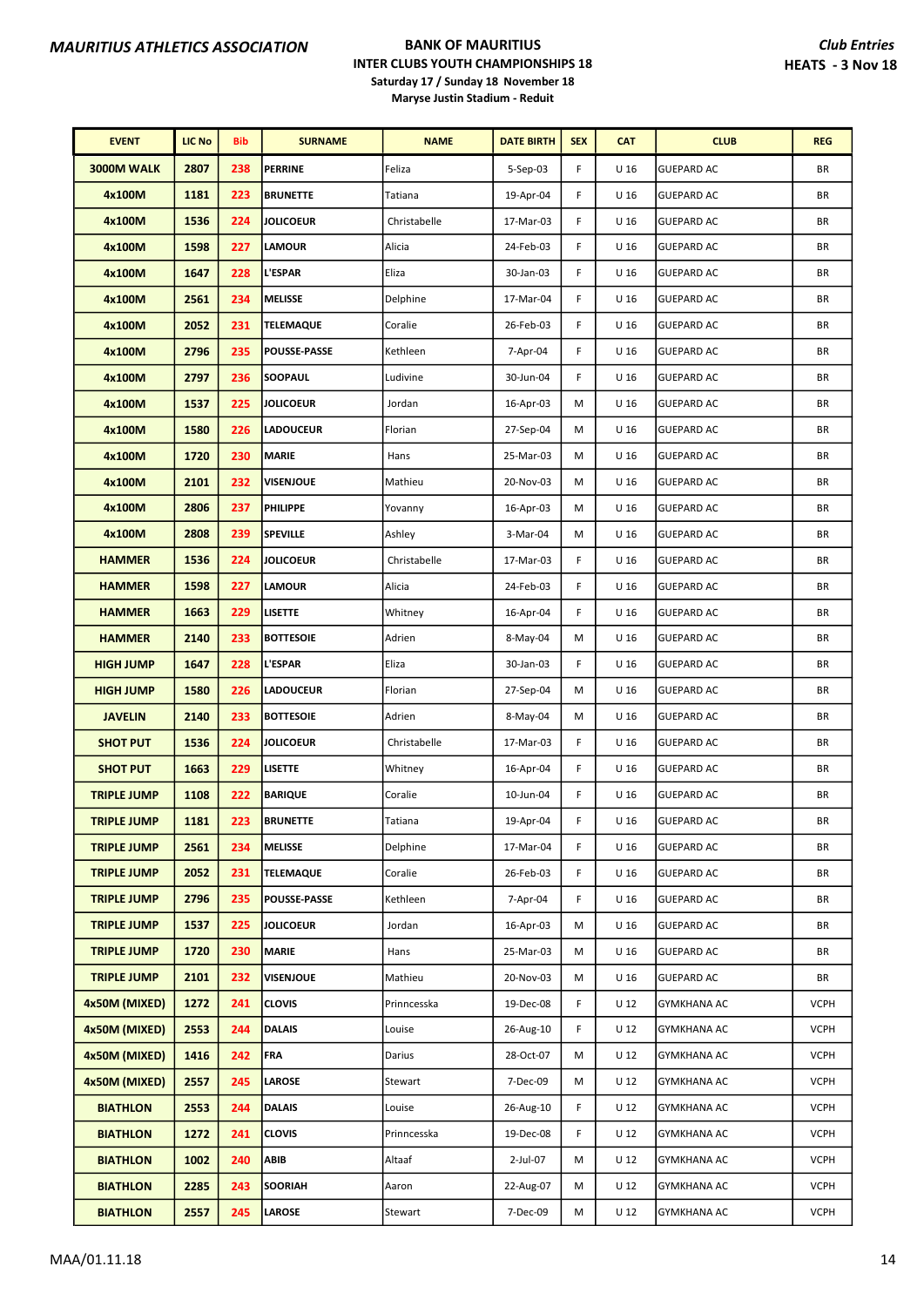| <b>EVENT</b>       | <b>LIC No</b> | <b>Bib</b> | <b>SURNAME</b>       | <b>NAME</b>  | <b>DATE BIRTH</b> | <b>SEX</b> | <b>CAT</b>      | <b>CLUB</b>        | <b>REG</b>  |
|--------------------|---------------|------------|----------------------|--------------|-------------------|------------|-----------------|--------------------|-------------|
| <b>BIATHLON</b>    | 1416          | 242        | <b>FRA</b>           | Darius       | 28-Oct-07         | M          | U 12            | <b>GYMKHANA AC</b> | <b>VCPH</b> |
| <b>150M</b>        | 2283          | 254        | <b>CHIFFONE</b>      | Rachel       | 26-Sep-06         | F          | U <sub>14</sub> | GYMKHANA AC        | <b>VCPH</b> |
| <b>150M</b>        | 1977          | 251        | <b>SAKAULOO</b>      | Suhaylah     | 18-Feb-06         | F          | U <sub>14</sub> | <b>GYMKHANA AC</b> | <b>VCPH</b> |
| <b>150M</b>        | 2141          | 253        | <b>WILLIAM CANGY</b> | Mary Alexia  | 17-Aug-06         | F          | U <sub>14</sub> | <b>GYMKHANA AC</b> | <b>VCPH</b> |
| <b>150M</b>        | 2554          | 256        | <b>DINDOYAL</b>      | Rahul        | 21-Jan-05         | M          | $U$ 14          | <b>GYMKHANA AC</b> | <b>VCPH</b> |
| <b>150M</b>        | 1001          | 246        | ABIB                 | Aamir        | 2-Sep-05          | M          | U <sub>14</sub> | <b>GYMKHANA AC</b> | <b>VCPH</b> |
| <b>150M</b>        | 1797          | 250        | <b>MUDHOO</b>        | Sahil        | 26-May-05         | M          | U <sub>14</sub> | GYMKHANA AC        | <b>VCPH</b> |
| <b>150M</b>        | 1714          | 248        | <b>MARCELIN</b>      | Noah         | 2-Jul-06          | M          | U <sub>14</sub> | <b>GYMKHANA AC</b> | <b>VCPH</b> |
| 60M                | 1977          | 251        | <b>SAKAULOO</b>      | Suhaylah     | 18-Feb-06         | F          | U <sub>14</sub> | <b>GYMKHANA AC</b> | <b>VCPH</b> |
| 60M                | 2141          | 253        | <b>WILLIAM CANGY</b> | Mary Alexia  | 17-Aug-06         | F          | U <sub>14</sub> | <b>GYMKHANA AC</b> | <b>VCPH</b> |
| 60M                | 2554          | 256        | <b>DINDOYAL</b>      | Rahul        | 21-Jan-05         | M          | U <sub>14</sub> | GYMKHANA AC        | <b>VCPH</b> |
| 60M                | 1001          | 246        | ABIB                 | Aamir        | $2-Sep-05$        | M          | U <sub>14</sub> | <b>GYMKHANA AC</b> | <b>VCPH</b> |
| 60M                | 1797          | 250        | <b>MUDHOO</b>        | Sahil        | 26-May-05         | м          | U <sub>14</sub> | <b>GYMKHANA AC</b> | <b>VCPH</b> |
| 60MH               | 1714          | 248        | <b>MARCELIN</b>      | Noah         | 2-Jul-06          | М          | U <sub>14</sub> | <b>GYMKHANA AC</b> | <b>VCPH</b> |
| 800M               | 2284          | 255        | <b>SOORIAH</b>       | Brandon      | 9-Jun-05          | M          | $U$ 14          | <b>GYMKHANA AC</b> | <b>VCPH</b> |
| 800M               | 1423          | 247        | <b>FRA</b>           | Olivier      | 8-May-05          | M          | $U$ 14          | <b>GYMKHANA AC</b> | <b>VCPH</b> |
| 800M               | 1982          | 252        | SAMIREDDI            | Warren       | 14-Sep-05         | M          | U <sub>14</sub> | <b>GYMKHANA AC</b> | <b>VCPH</b> |
| 800M               | 1782          | 249        | <b>MOOCHOORAM</b>    | Nivesh       | 6-Aug-06          | M          | U <sub>14</sub> | <b>GYMKHANA AC</b> | <b>VCPH</b> |
| <b>DISCUS</b>      | 2283          | 254        | <b>CHIFFONE</b>      | Rachel       | 26-Sep-06         | F          | U <sub>14</sub> | <b>GYMKHANA AC</b> | <b>VCPH</b> |
| <b>DISCUS</b>      | 2554          | 256        | <b>DINDOYAL</b>      | Rahul        | 21-Jan-05         | M          | $U$ 14          | <b>GYMKHANA AC</b> | <b>VCPH</b> |
| <b>DISCUS</b>      | 1423          | 247        | FRA                  | Olivier      | 8-May-05          | M          | $U$ 14          | <b>GYMKHANA AC</b> | <b>VCPH</b> |
| <b>DISCUS</b>      | 1982          | 252        | SAMIREDDI            | Warren       | 14-Sep-05         | M          | U <sub>14</sub> | <b>GYMKHANA AC</b> | <b>VCPH</b> |
| <b>DISCUS</b>      | 1782          | 249        | <b>MOOCHOORAM</b>    | Nivesh       | 6-Aug-06          | M          | U <sub>14</sub> | <b>GYMKHANA AC</b> | <b>VCPH</b> |
| <b>DISCUS</b>      | 1001          | 246        | ABIB                 | Aamir        | 2-Sep-05          | м          | U <sub>14</sub> | <b>GYMKHANA AC</b> | <b>VCPH</b> |
| <b>HIGH JUMP</b>   | 2141          | 253        | <b>WILLIAM CANGY</b> | Mary Alexia  | 17-Aug-06         | F          | $U$ 14          | <b>GYMKHANA AC</b> | <b>VCPH</b> |
| <b>HIGH JUMP</b>   | 2284          | 255        | <b>SOORIAH</b>       | Brandon      | 9-Jun-05          | М          | U 14            | <b>GYMKHANA AC</b> | <b>VCPH</b> |
| <b>HIGH JUMP</b>   | 1714          | 248        | <b>MARCELIN</b>      | Noah         | $2$ -Jul-06       | М          | U 14            | <b>GYMKHANA AC</b> | <b>VCPH</b> |
| <b>TRIPLE JUMP</b> | 1977          | 251        | <b>SAKAULOO</b>      | Suhaylah     | 18-Feb-06         | F          | U <sub>14</sub> | <b>GYMKHANA AC</b> | <b>VCPH</b> |
| <b>TRIPLE JUMP</b> | 2284          | 255        | <b>SOORIAH</b>       | Brandon      | 9-Jun-05          | м          | U 14            | GYMKHANA AC        | <b>VCPH</b> |
| <b>TRIPLE JUMP</b> | 1423          | 247        | FRA                  | Olivier      | 8-May-05          | М          | U <sub>14</sub> | <b>GYMKHANA AC</b> | <b>VCPH</b> |
| <b>TRIPLE JUMP</b> | 1982          | 252        | SAMIREDDI            | Warren       | 14-Sep-05         | м          | U <sub>14</sub> | <b>GYMKHANA AC</b> | <b>VCPH</b> |
| <b>TRIPLE JUMP</b> | 1782          | 249        | <b>MOOCHOORAM</b>    | Nivesh       | 6-Aug-06          | М          | U 14            | <b>GYMKHANA AC</b> | <b>VCPH</b> |
| <b>TRIPLE JUMP</b> | 1797          | 250        | <b>MUDHOO</b>        | Sahil        | 26-May-05         | М          | U <sub>14</sub> | GYMKHANA AC        | <b>VCPH</b> |
| 1000M              | 2280          | 260        | LAROSE               | Marie Lauryn | 30-Sep-03         | F          | U 16            | GYMKHANA AC        | <b>VCPH</b> |
| 100M               | 2279          | 259        | <b>PULCHERIE</b>     | Emie         | 30-Sep-03         | F          | U <sub>16</sub> | <b>GYMKHANA AC</b> | <b>VCPH</b> |
| 100M               | 1983          | 258        | SAMIREDDI            | Wellan       | 23-Oct-03         | М          | U <sub>16</sub> | GYMKHANA AC        | <b>VCPH</b> |
| 100M               | 1433          | 257        | <b>FUKEERBOCCUS</b>  | Tanzeem      | 12-Jan-03         | М          | U <sub>16</sub> | <b>GYMKHANA AC</b> | <b>VCPH</b> |
| 100M               | 2281          | 261        | CATEAU               | Kurt Clyve   | 20-Jul-04         | М          | U <sub>16</sub> | GYMKHANA AC        | <b>VCPH</b> |
| <b>100MH</b>       | 2279          | 259        | <b>PULCHERIE</b>     | Emie         | 30-Sep-03         | F          | U 16            | GYMKHANA AC        | <b>VCPH</b> |
| <b>100MH</b>       | 1983          | 258        | SAMIREDDI            | Wellan       | 23-Oct-03         | M          | U <sub>16</sub> | <b>GYMKHANA AC</b> | <b>VCPH</b> |
| 100MH              | 1433          | 257        | <b>FUKEERBOCCUS</b>  | Tanzeem      | 12-Jan-03         | М          | U <sub>16</sub> | <b>GYMKHANA AC</b> | <b>VCPH</b> |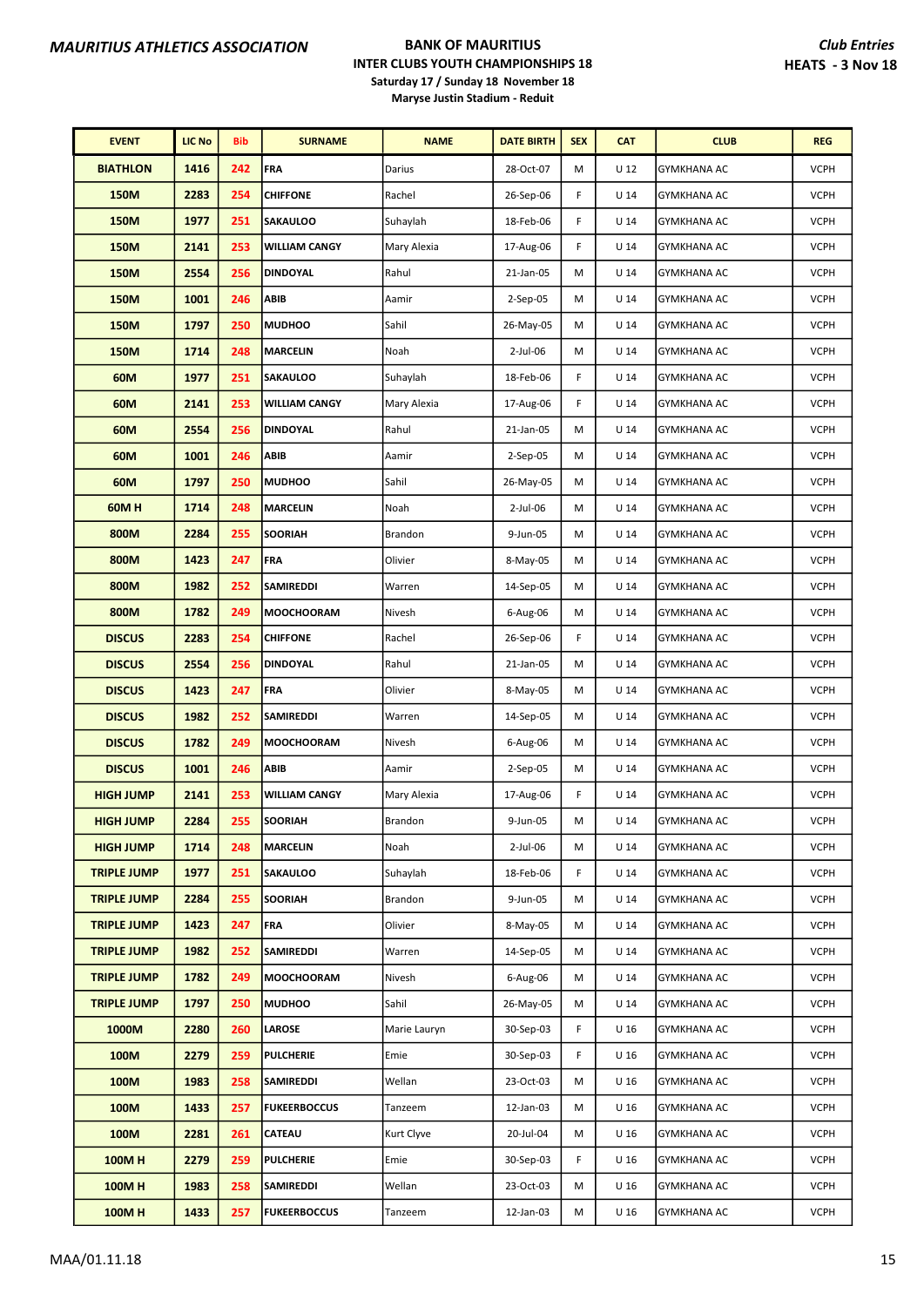| <b>EVENT</b>       | <b>LIC No</b> | <b>Bib</b> | <b>SURNAME</b>        | <b>NAME</b>     | <b>DATE BIRTH</b> | <b>SEX</b> | <b>CAT</b>      | <b>CLUB</b>         | <b>REG</b>  |
|--------------------|---------------|------------|-----------------------|-----------------|-------------------|------------|-----------------|---------------------|-------------|
| <b>100MH</b>       | 2281          | 261        | CATEAU                | Kurt Clyve      | 20-Jul-04         | М          | U 16            | GYMKHANA AC         | <b>VCPH</b> |
| <b>HIGH JUMP</b>   | 2280          | 260        | <b>LAROSE</b>         | Marie Lauryn    | 30-Sep-03         | F          | U <sub>16</sub> | <b>GYMKHANA AC</b>  | <b>VCPH</b> |
| <b>HIGH JUMP</b>   | 2279          | 259        | <b>PULCHERIE</b>      | Emie            | 30-Sep-03         | F          | U 16            | GYMKHANA AC         | <b>VCPH</b> |
| <b>HIGH JUMP</b>   | 2281          | 261        | <b>CATEAU</b>         | Kurt Clyve      | 20-Jul-04         | М          | U <sub>16</sub> | <b>GYMKHANA AC</b>  | <b>VCPH</b> |
| <b>JAVELIN</b>     | 1983          | 258        | SAMIREDDI             | Wellan          | 23-Oct-03         | М          | U <sub>16</sub> | <b>GYMKHANA AC</b>  | <b>VCPH</b> |
| <b>SHOT PUT</b>    | 1983          | 258        | <b>SAMIREDDI</b>      | Wellan          | 23-Oct-03         | М          | U 16            | GYMKHANA AC         | <b>VCPH</b> |
| <b>SHOT PUT</b>    | 2281          | 261        | CATEAU                | Kurt Clyve      | 20-Jul-04         | М          | U <sub>16</sub> | <b>GYMKHANA AC</b>  | <b>VCPH</b> |
| <b>TRIPLE JUMP</b> | 2280          | 260        | <b>LAROSE</b>         | Marie Lauryn    | 30-Sep-03         | F          | U 16            | <b>GYMKHANA AC</b>  | <b>VCPH</b> |
| <b>TRIPLE JUMP</b> | 1433          | 257        | <b>FUKEERBOCCUS</b>   | Tanzeem         | 12-Jan-03         | M          | U <sub>16</sub> | <b>GYMKHANA AC</b>  | <b>VCPH</b> |
| <b>BIATHLON</b>    | 1930          | 264        | <b>RAMSAHYE</b>       | Yohan           | 24-Aug-07         | M          | U <sub>12</sub> | HIGHLANDS AC        | <b>VCPH</b> |
| <b>BIATHLON</b>    | 2000          | 265        | <b>SEEDOM</b>         | Shavesh         | 12-Apr-11         | M          | U 12            | <b>HIGHLANDS AC</b> | <b>VCPH</b> |
| <b>BIATHLON</b>    | 1700          | 263        | <b>MADURAY</b>        | Dayalan         | 9-Oct-07          | M          | U <sub>12</sub> | <b>HIGHLANDS AC</b> | <b>VCPH</b> |
| <b>BIATHLON</b>    | 1596          | 262        | LALLEEBEEHARRY        | Pranav          | 14-Aug-08         | М          | U <sub>12</sub> | HIGHLANDS AC        | <b>VCPH</b> |
| <b>150M</b>        | 1838          | 269        | PARYANAN              | Yovan           | 10-Jul-06         | М          | U <sub>14</sub> | HIGHLANDS AC        | <b>VCPH</b> |
| <b>150M</b>        | 1595          | 267        | <b>LALLEEBEEHARRY</b> | Kavshik         | $1-May-05$        | М          | $U$ 14          | HIGHLANDS AC        | <b>VCPH</b> |
| 60M                | 1838          | 269        | <b>PARYANAN</b>       | Yovan           | 10-Jul-06         | М          | U <sub>14</sub> | HIGHLANDS AC        | <b>VCPH</b> |
| 60M                | 1047          | 266        | <b>ANSYVER</b>        | Chite           | 27-Sep-05         | М          | U <sub>14</sub> | HIGHLANDS AC        | <b>VCPH</b> |
| 60M                | 1826          | 268        | ONION                 | Andy            | 3-May-05          | М          | U <sub>14</sub> | HIGHLANDS AC        | <b>VCPH</b> |
| 800M               | 2021          | 270        | <b>SOOBAH</b>         | Akilesh         | 7-Feb-06          | М          | U <sub>14</sub> | HIGHLANDS AC        | <b>VCPH</b> |
| <b>DISCUS</b>      | 1838          | 269        | PARYANAN              | Yovan           | 10-Jul-06         | М          | $U$ 14          | HIGHLANDS AC        | <b>VCPH</b> |
| <b>DISCUS</b>      | 1047          | 266        | <b>ANSYVER</b>        | Chite           | 27-Sep-05         | М          | U <sub>14</sub> | HIGHLANDS AC        | <b>VCPH</b> |
| <b>DISCUS</b>      | 1595          | 267        | LALLEEBEEHARRY        | Kavshik         | 1-May-05          | м          | U <sub>14</sub> | HIGHLANDS AC        | <b>VCPH</b> |
| <b>HAMMER</b>      | 1826          | 268        | ONION                 | Andy            | $3-May-05$        | М          | U <sub>14</sub> | HIGHLANDS AC        | <b>VCPH</b> |
| <b>HIGH JUMP</b>   | 2021          | 270        | <b>SOOBAH</b>         | Akilesh         | 7-Feb-06          | м          | U <sub>14</sub> | <b>HIGHLANDS AC</b> | <b>VCPH</b> |
| <b>TRIPLE JUMP</b> | 1047          | 266        | <b>ANSYVER</b>        | Chite           | 27-Sep-05         | М          | $U$ 14          | <b>HIGHLANDS AC</b> | <b>VCPH</b> |
| <b>TRIPLE JUMP</b> | 1595          | 267        | <b>LALLEEBEEHARRY</b> | Kavshik         | 1-May-05          | M          | U <sub>14</sub> | <b>HIGHLANDS AC</b> | <b>VCPH</b> |
| <b>TRIPLE JUMP</b> | 1826          | 268        | ONION                 | Andy            | 3-May-05          | м          | U <sub>14</sub> | <b>HIGHLANDS AC</b> | <b>VCPH</b> |
| 4x50M (MIXED)      | 2346          | 274        | <b>SOOGREE</b>        | Rihana Amelia   | 28-Jan-09         | F          | U <sub>12</sub> | LA CAVERNE AC       | <b>VCPH</b> |
| 4x50M (MIXED)      | 1355          | 271        | <b>DOWLOT</b>         | Ashill          | 11-Dec-08         | М          | U <sub>12</sub> | LA CAVERNE AC       | <b>VCPH</b> |
| 4x50M (MIXED)      | 1585          | 272        | <b>LAFORME</b>        | Esaie           | 8-Oct-08          | м          | U <sub>12</sub> | LA CAVERNE AC       | <b>VCPH</b> |
| 4x50M (MIXED)      | 2651          | 276        | <b>MOONSAMY</b>       | Emmanuel        | 26-Jan-10         | м          | U <sub>12</sub> | LA CAVERNE AC       | <b>VCPH</b> |
| <b>BIATHLON</b>    | 2346          | 274        | <b>SOOGREE</b>        | Rihana Amelia   | 28-Jan-09         | F          | U 12            | LA CAVERNE AC       | <b>VCPH</b> |
| <b>BIATHLON</b>    | 1355          | 271        | <b>DOWLOT</b>         | Ashill          | 11-Dec-08         | м          | U <sub>12</sub> | LA CAVERNE AC       | <b>VCPH</b> |
| <b>BIATHLON</b>    | 1585          | 272        | LAFORME               | Esaie           | 8-Oct-08          | М          | U 12            | LA CAVERNE AC       | <b>VCPH</b> |
| <b>BIATHLON</b>    | 2344          | 273        | <b>OUDEUIL</b>        | Jacques Brandon | 8-Jul-07          | м          | U <sub>12</sub> | LA CAVERNE AC       | <b>VCPH</b> |
| <b>BIATHLON</b>    | 2650          | 275        | L'EVEILLE             | Axel            | 5-Sep-07          | М          | U <sub>12</sub> | LA CAVERNE AC       | <b>VCPH</b> |
| <b>BIATHLON</b>    | 2654          | 277        | <b>MANAN</b>          | Wayne Nygel     | 26-Jan-08         | м          | U 12            | LA CAVERNE AC       | <b>VCPH</b> |
| <b>BIATHLON</b>    | 2651          | 276        | <b>MOONSAMY</b>       | Emmanuel        | 26-Jan-10         | м          | U <sub>12</sub> | LA CAVERNE AC       | <b>VCPH</b> |
| 150M               | 1586          | 281        | <b>LAFORME</b>        | Nasrine         | 10-Jul-05         | F          | U <sub>14</sub> | LA CAVERNE AC       | <b>VCPH</b> |
| 150M               | 1650          | 283        | <b>LESTE</b>          | Anais           | 14-Sep-05         | F.         | U <sub>14</sub> | LA CAVERNE AC       | <b>VCPH</b> |
| <b>150M</b>        | 2107          | 285        | ZAMEER                | Gael            | 23-Sep-06         | М          | U <sub>14</sub> | LA CAVERNE AC       | <b>VCPH</b> |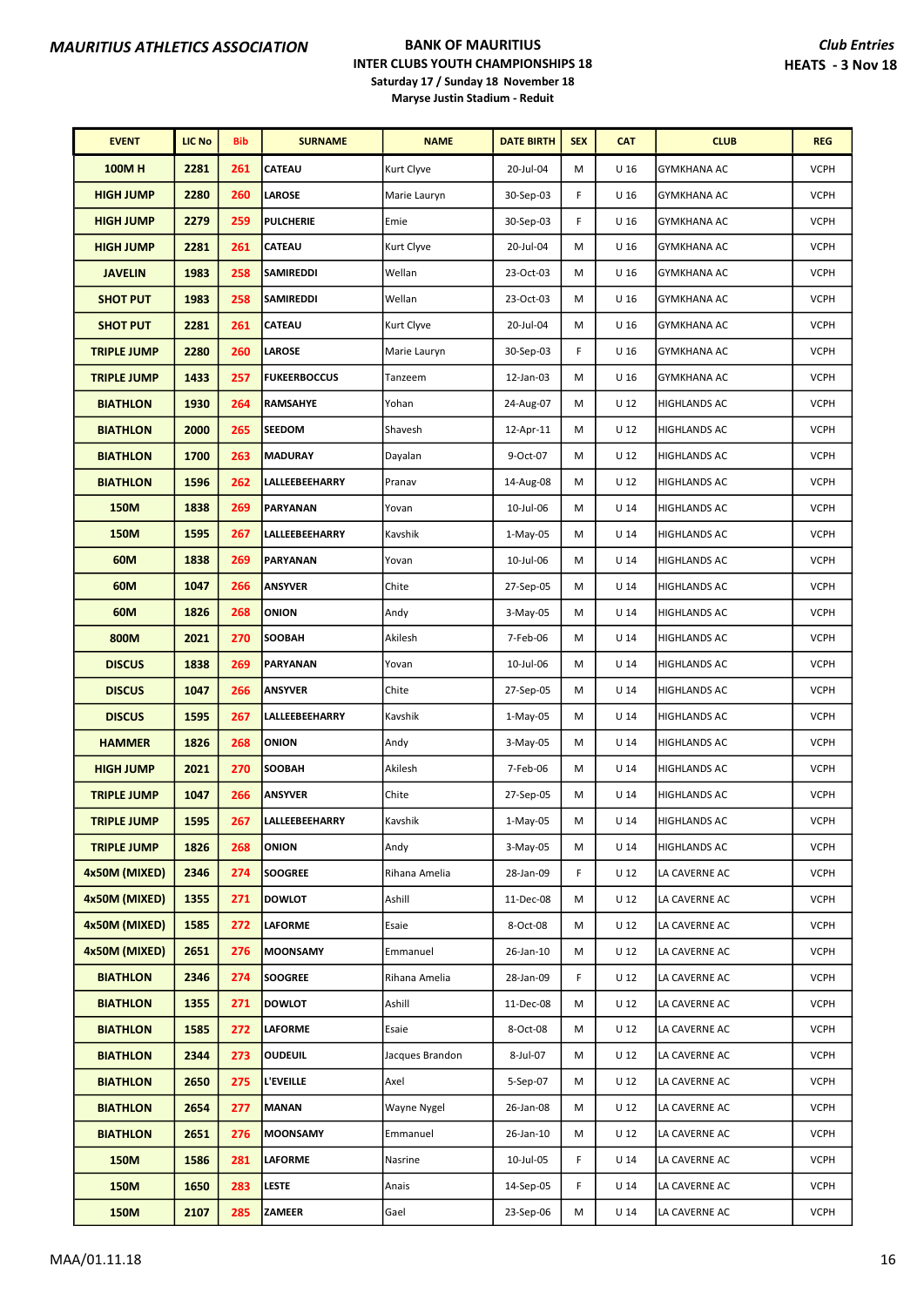| <b>EVENT</b>       | <b>LIC No</b> | Bib | <b>SURNAME</b>  | <b>NAME</b>   | <b>DATE BIRTH</b> | <b>SEX</b> | <b>CAT</b>      | <b>CLUB</b>            | <b>REG</b>  |
|--------------------|---------------|-----|-----------------|---------------|-------------------|------------|-----------------|------------------------|-------------|
| 60M                | 1587          | 282 | <b>LAFORME</b>  | Rebecca       | 18-Dec-06         | F          | U <sub>14</sub> | LA CAVERNE AC          | <b>VCPH</b> |
| 60M                | 1650          | 283 | <b>LESTE</b>    | Anais         | 14-Sep-05         | F          | U <sub>14</sub> | LA CAVERNE AC          | <b>VCPH</b> |
| 60M                | 2068          | 284 | <b>TOOLAH</b>   | Trysha        | 23-Jan-06         | F          | U <sub>14</sub> | LA CAVERNE AC          | <b>VCPH</b> |
| 6x100M (MIXED)     | 1650          | 283 | LESTE           | Anais         | 14-Sep-05         | F          | U <sub>14</sub> | LA CAVERNE AC          | <b>VCPH</b> |
| 6x100M (MIXED)     | 1586          | 281 | <b>LAFORME</b>  | Nasrine       | 10-Jul-05         | F          | $U$ 14          | LA CAVERNE AC          | <b>VCPH</b> |
| 6x100M (MIXED)     | 2068          | 284 | <b>TOOLAH</b>   | Trysha        | 23-Jan-06         | F          | U <sub>14</sub> | LA CAVERNE AC          | <b>VCPH</b> |
| 6x100M (MIXED)     | 1274          | 279 | <b>COLET</b>    | Evans Bradley | 15-Aug-05         | M          | U <sub>14</sub> | LA CAVERNE AC          | <b>VCPH</b> |
| 6x100M (MIXED)     | 1347          | 280 | <b>DIONORY</b>  | Adrien        | 7-Sep-05          | M          | U <sub>14</sub> | LA CAVERNE AC          | <b>VCPH</b> |
| 6x100M (MIXED)     | 2107          | 285 | <b>ZAMEER</b>   | Gael          | 23-Sep-06         | M          | U <sub>14</sub> | LA CAVERNE AC          | <b>VCPH</b> |
| 800M               | 1263          | 278 | <b>CLAIR</b>    | Anieska       | 2-Aug-05          | F          | $U$ 14          | LA CAVERNE AC          | <b>VCPH</b> |
| <b>DISCUS</b>      | 1586          | 281 | <b>LAFORME</b>  | Nasrine       | 10-Jul-05         | F          | U <sub>14</sub> | LA CAVERNE AC          | <b>VCPH</b> |
| <b>DISCUS</b>      | 1587          | 282 | LAFORME         | Rebecca       | 18-Dec-06         | F          | U <sub>14</sub> | LA CAVERNE AC          | <b>VCPH</b> |
| <b>DISCUS</b>      | 2068          | 284 | <b>TOOLAH</b>   | Trysha        | 23-Jan-06         | F          | U <sub>14</sub> | LA CAVERNE AC          | <b>VCPH</b> |
| <b>HAMMER</b>      | 2107          | 285 | <b>ZAMEER</b>   | Gael          | 23-Sep-06         | M          | U <sub>14</sub> | LA CAVERNE AC          | <b>VCPH</b> |
| <b>TRIPLE JUMP</b> | 1586          | 281 | <b>LAFORME</b>  | Nasrine       | 10-Jul-05         | F          | $U$ 14          | LA CAVERNE AC          | <b>VCPH</b> |
| <b>TRIPLE JUMP</b> | 1650          | 283 | LESTE           | Anais         | 14-Sep-05         | F          | U <sub>14</sub> | LA CAVERNE AC          | <b>VCPH</b> |
| <b>TRIPLE JUMP</b> | 2068          | 284 | <b>TOOLAH</b>   | Trysha        | 23-Jan-06         | F          | U <sub>14</sub> | LA CAVERNE AC          | <b>VCPH</b> |
| <b>TRIPLE JUMP</b> | 2107          | 285 | <b>ZAMEER</b>   | Gael          | 23-Sep-06         | M          | U <sub>14</sub> | LA CAVERNE AC          | <b>VCPH</b> |
| 1000M              | 1451          | 286 | <b>GELLE</b>    | Megane        | 5-Nov-03          | F          | U <sub>16</sub> | LA CAVERNE AC          | <b>VCPH</b> |
| 100M               | 2652          | 288 | <b>MANON</b>    | Adrien Jordan | 22-Oct-04         | M          | U <sub>16</sub> | LA CAVERNE AC          | <b>VCPH</b> |
| <b>100MH</b>       | 2343          | 287 | <b>FRANCOIS</b> | Mathieu       | 4-Sep-03          | M          | U <sub>16</sub> | LA CAVERNE AC          | <b>VCPH</b> |
| <b>JAVELIN</b>     | 2343          | 287 | <b>FRANCOIS</b> | Mathieu       | 4-Sep-03          | M          | U <sub>16</sub> | LA CAVERNE AC          | <b>VCPH</b> |
| <b>SHOT PUT</b>    | 2652          | 288 | <b>MANON</b>    | Adrien Jordan | 22-Oct-04         | M          | U <sub>16</sub> | LA CAVERNE AC          | <b>VCPH</b> |
| <b>TRIPLE JUMP</b> | 2343          | 287 | <b>FRANCOIS</b> | Mathieu       | 4-Sep-03          | М          | U 16            | LA CAVERNE AC          | <b>VCPH</b> |
| 4x50M (MIXED)      | 2819          | 294 | THEVENAU        | Sarah         | 7-Aug-07          | F          | U <sub>12</sub> | LONG MOUNTAIN WARRIORS | PAMP        |
| 4x50M (MIXED)      | 2831          | 306 | <b>LEGRIS</b>   | Julie         | 30-Apr-08         | F          | U 12            | LONG MOUNTAIN WARRIORS | PAMP        |
| 4x50M (MIXED)      | 2829          | 304 | <b>COLLET</b>   | Anais         | 16-Apr-07         | F          | U <sub>12</sub> | LONG MOUNTAIN WARRIORS | PAMP        |
| 4x50M (MIXED)      | 1408          | 290 | <b>FIARD</b>    | Alexandre     | 13-Mar-07         | M          | $U_12$          | LONG MOUNTAIN WARRIORS | PAMP        |
| 4x50M (MIXED)      | 2822          | 297 | <b>EDOUARD</b>  | Shaun         | 30-Jul-07         | М          | U 12            | LONG MOUNTAIN WARRIORS | PAMP        |
| 4x50M (MIXED)      | 2832          | 307 | <b>AUGUSTIN</b> | Edson         | 9-Jun-08          | М          | $U_12$          | LONG MOUNTAIN WARRIORS | PAMP        |
| <b>BIATHLON</b>    | 2819          | 294 | THEVENAU        | Sarah         | 7-Aug-07          | F          | U <sub>12</sub> | LONG MOUNTAIN WARRIORS | PAMP        |
| <b>BIATHLON</b>    | 1867          | 292 | PIEGRIECHE      | Lea           | 14-Jul-09         | F          | U 12            | LONG MOUNTAIN WARRIORS | PAMP        |
| <b>BIATHLON</b>    | 2824          | 299 | <b>BERT</b>     | Indiana       | 21-May-08         | F          | $U_12$          | LONG MOUNTAIN WARRIORS | PAMP        |
| <b>BIATHLON</b>    | 2825          | 300 | <b>MEDART</b>   | Oceane        | 12-Jun-07         | F          | U 12            | LONG MOUNTAIN WARRIORS | PAMP        |
| <b>BIATHLON</b>    | 2826          | 301 | <b>CLAIRE</b>   | Amele         | 21-Aug-07         | F          | U <sub>12</sub> | LONG MOUNTAIN WARRIORS | PAMP        |
| <b>BIATHLON</b>    | 2827          | 302 | <b>CLAIRE</b>   | Bernata       | 13-Apr-07         | F          | U <sub>12</sub> | LONG MOUNTAIN WARRIORS | PAMP        |
| <b>BIATHLON</b>    | 2829          | 304 | <b>COLLET</b>   | Anais         | 16-Apr-07         | F          | U <sub>12</sub> | LONG MOUNTAIN WARRIORS | PAMP        |
| <b>BIATHLON</b>    | 2830          | 305 | <b>FRANCHIN</b> | Emilie        | 7-Sep-07          | F          | $U_12$          | LONG MOUNTAIN WARRIORS | PAMP        |
| <b>BIATHLON</b>    | 2831          | 306 | LEGRIS          | Julie         | 30-Apr-08         | F          | U 12            | LONG MOUNTAIN WARRIORS | PAMP        |
| <b>BIATHLON</b>    | 2926          | 308 | LABONNE         | Emma          | 22-Oct-07         | F          | U <sub>12</sub> | LONG MOUNTAIN WARRIORS | PAMP        |
| <b>BIATHLON</b>    | 2545          | 293 | LECLERC         | Kenan         | 27-Jun-07         | M          | $U_12$          | LONG MOUNTAIN WARRIORS | PAMP        |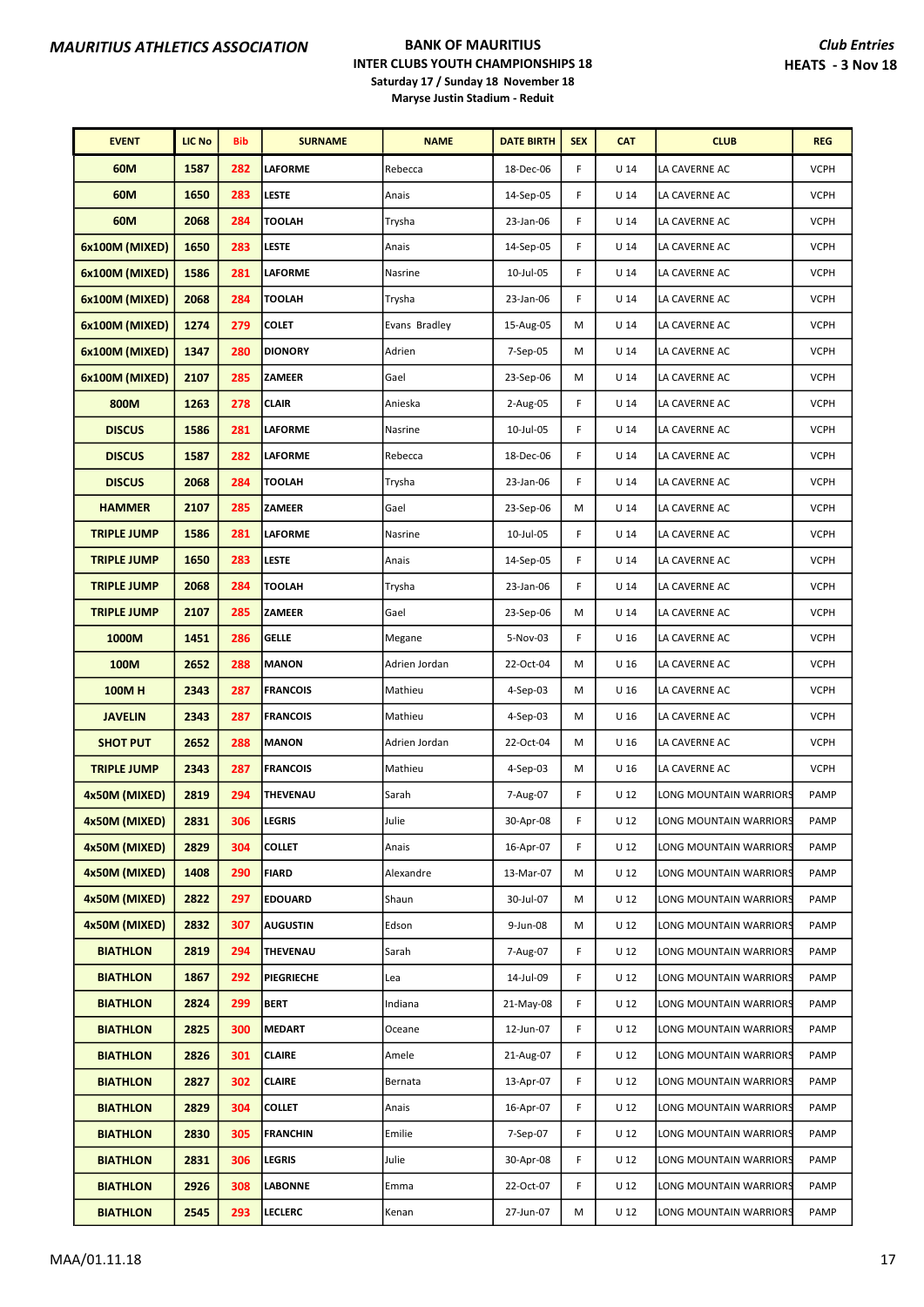| <b>EVENT</b>    | <b>LIC No</b> | <b>Bib</b> | <b>SURNAME</b>       | <b>NAME</b>           | <b>DATE BIRTH</b> | <b>SEX</b> | <b>CAT</b>      | <b>CLUB</b>            | <b>REG</b>  |
|-----------------|---------------|------------|----------------------|-----------------------|-------------------|------------|-----------------|------------------------|-------------|
| <b>BIATHLON</b> | 2820          | 295        | <b>MUNGUR</b>        | Jean Ludovic Mathieu  | 26-Aug-09         | M          | U <sub>12</sub> | LONG MOUNTAIN WARRIORS | PAMP        |
| <b>BIATHLON</b> | 1326          | 289        | DEBOURCHEVILLE       | Etan                  | 11-Jul-07         | M          | U <sub>12</sub> | LONG MOUNTAIN WARRIORS | PAMP        |
| <b>BIATHLON</b> | 1408          | 290        | <b>FIARD</b>         | Alexandre             | 13-Mar-07         | M          | U <sub>12</sub> | LONG MOUNTAIN WARRIORS | PAMP        |
| <b>BIATHLON</b> | 1644          | 291        | <b>LEOPOLD</b>       | Darell                | 5-Dec-07          | M          | U <sub>12</sub> | LONG MOUNTAIN WARRIORS | PAMP        |
| <b>BIATHLON</b> | 2821          | 296        | <b>HILAIRE</b>       | <b>Helly Desire</b>   | 6-Sep-07          | M          | U <sub>12</sub> | LONG MOUNTAIN WARRIORS | <b>PAMP</b> |
| <b>BIATHLON</b> | 2823          | 298        | <b>MAURICE</b>       | Shaun                 | 25-Aug-07         | M          | U <sub>12</sub> | LONG MOUNTAIN WARRIORS | PAMP        |
| <b>BIATHLON</b> | 2828          | 303        | <b>MARINGO</b>       | Samuel                | 13-Oct-08         | M          | U <sub>12</sub> | LONG MOUNTAIN WARRIORS | PAMP        |
| <b>BIATHLON</b> | 2832          | 307        | <b>AUGUSTIN</b>      | Edson                 | 9-Jun-08          | M          | U <sub>12</sub> | LONG MOUNTAIN WARRIORS | PAMP        |
| <b>BIATHLON</b> | 2822          | 297        | <b>EDOUARD</b>       | Shaun                 | 30-Jul-07         | M          | U <sub>12</sub> | LONG MOUNTAIN WARRIORS | PAMP        |
| 150M            | 2548          | 314        | <b>AUGUSTIN</b>      | Anne Sophie Sheridane | 21-Jul-06         | F          | U <sub>14</sub> | LONG MOUNTAIN WARRIORS | <b>PAMP</b> |
| <b>150M</b>     | 2927          | 316        | <b>MOOTOOVEEREN</b>  | Marie Anisa Maeva     | 7-Jan-05          | F          | U <sub>14</sub> | LONG MOUNTAIN WARRIORS | PAMP        |
| <b>150M</b>     | 1115          | 309        | <b>BAUBOOA</b>       | Mohammad Sulaiman     | 15-Sep-06         | M          | U <sub>14</sub> | LONG MOUNTAIN WARRIORS | PAMP        |
| 60M             | 2833          | 315        | <b>BHUNDOO</b>       | Radhika               | 1-Aug-05          | F          | U <sub>14</sub> | LONG MOUNTAIN WARRIORS | PAMP        |
| 60M             | 2548          | 314        | <b>AUGUSTIN</b>      | Anne Sophie Sheridane | 21-Jul-06         | F          | U <sub>14</sub> | LONG MOUNTAIN WARRIORS | PAMP        |
| 60M             | 2927          | 316        | <b>MOOTOOVEEREN</b>  | Marie Anisa Maeva     | 7-Jan-05          | F          | U <sub>14</sub> | LONG MOUNTAIN WARRIORS | <b>PAMP</b> |
| 60M             | 1115          | 309        | <b>BAUBOOA</b>       | Mohammad Sulaiman     | 15-Sep-06         | M          | U <sub>14</sub> | LONG MOUNTAIN WARRIORS | PAMP        |
| 60M             | 1834          | 310        | <b>PADOO</b>         | Darino                | 10-Jul-06         | M          | U <sub>14</sub> | LONG MOUNTAIN WARRIORS | PAMP        |
| 60M             | 1853          | 311        | <b>PERRINE</b>       | Loic                  | 29-Oct-05         | М          | U <sub>14</sub> | LONG MOUNTAIN WARRIORS | PAMP        |
| 6x100M (MIXED)  | 2833          | 315        | <b>BHUNDOO</b>       | Radhika               | 1-Aug-05          | F          | U <sub>14</sub> | LONG MOUNTAIN WARRIORS | <b>PAMP</b> |
| 6x100M (MIXED)  | 2548          | 314        | <b>AUGUSTIN</b>      | Anne Sophie Sheridane | 21-Jul-06         | F          | U <sub>14</sub> | LONG MOUNTAIN WARRIORS | PAMP        |
| 6x100M (MIXED)  | 1834          | 310        | <b>PADOO</b>         | Darino                | 10-Jul-06         | M          | $U$ 14          | LONG MOUNTAIN WARRIORS | PAMP        |
| 6x100M (MIXED)  | 1853          | 311        | <b>PERRINE</b>       | Loic                  | 29-Oct-05         | M          | U <sub>14</sub> | LONG MOUNTAIN WARRIORS | PAMP        |
| 6x100M (MIXED)  | 1115          | 309        | <b>BAUBOOA</b>       | Mohammad Sulaiman     | 15-Sep-06         | M          | U <sub>14</sub> | LONG MOUNTAIN WARRIORS | PAMP        |
| 800M            | 1865          | 312        | <b>PIEGRIECHE</b>    | Jean Kewell           | 15-May-05         | M          | U <sub>14</sub> | LONG MOUNTAIN WARRIORS | PAMP        |
| <b>DISCUS</b>   | 2151          | 313        | <b>YARDIN</b>        | Jareel                | 10-Apr-06         | M          | U <sub>14</sub> | LONG MOUNTAIN WARRIORS | PAMP        |
| <b>HAMMER</b>   | 2151          | 313        | YARDIN               | Jareel                | 10-Apr-06         | M          | U <sub>14</sub> | LONG MOUNTAIN WARRIORS | PAMP        |
| 1000M           | 2836          | 331        | <b>BHUNDOO</b>       | Lovena Devi           | 25-Jun-03         | F          | U 16            | LONG MOUNTAIN WARRIORS | PAMP        |
| 1000M           | 1698          | 320        | <b>MADHEWOO</b>      | Trishty               | 26-Jan-03         | F          | U 16            | LONG MOUNTAIN WARRIORS | PAMP        |
| 1000M           | 2835          | 330        | <b>BURTALLY</b>      | Mohammad Sheik Zaho   | 21-Dec-03         | F.         | U 16            | LONG MOUNTAIN WARRIORS | PAMP        |
| 1000M           | 1354          | 319        | <b>DORO</b>          | Mathieu Jonathan      | 28-Aug-03         | M          | U <sub>16</sub> | LONG MOUNTAIN WARRIORS | PAMP        |
| 1000M           | 1866          | 321        | <b>PIEGRIECHE</b>    | Jean Loic             | 3-Dec-03          | M          | U <sub>16</sub> | LONG MOUNTAIN WARRIORS | PAMP        |
| 1000M           | 2158          | 326        | <b>MUDHO</b>         | Akhil                 | 3-Feb-03          | м          | U <sub>16</sub> | LONG MOUNTAIN WARRIORS | PAMP        |
| 100M            | 2152          | 324        | <b>NICOLAS</b>       | Alice Marie Geanne    | 21-Jan-04         | F          | U 16            | LONG MOUNTAIN WARRIORS | PAMP        |
| 100M            | 2547          | 327        | <b>QUIRIN</b>        | Amenia Beatrice       | 19-Apr-04         | F.         | U 16            | LONG MOUNTAIN WARRIORS | PAMP        |
| 100M            | 1114          | 317        | <b>BAUBOOA</b>       | Bibi Fathimah Zahra   | 25-Nov-04         | F.         | U <sub>16</sub> | LONG MOUNTAIN WARRIORS | PAMP        |
| 100M            | 2657          | 328        | <b>BAUBOOA</b>       | Mohammad Sufyaan      | 3-Jul-03          | M          | U <sub>16</sub> | LONG MOUNTAIN WARRIORS | PAMP        |
| 100M            | 2837          | 332        | <b>RAMKHELAWON</b>   | Keyur                 | 9-Sep-04          | м          | U 16            | LONG MOUNTAIN WARRIORS | PAMP        |
| 100M            | 2838          | 333        | SOHAWON              | Alzaf                 | 10-Mar-03         | М          | U <sub>16</sub> | LONG MOUNTAIN WARRIORS | PAMP        |
| 100MH           | 1240          | 318        | <b>CHENGUBRAYDOO</b> | Eliam Hans            | 25-Feb-03         | м          | U 16            | LONG MOUNTAIN WARRIORS | PAMP        |
| 4x100M          | 2152          | 324        | <b>NICOLAS</b>       | Alice Marie Geanne    | 21-Jan-04         | F          | U <sub>16</sub> | LONG MOUNTAIN WARRIORS | PAMP        |
| 4x100M          | 2836          | 331        | <b>BHUNDOO</b>       | Lovena Devi           | 25-Jun-03         | F          | U <sub>16</sub> | LONG MOUNTAIN WARRIORS | PAMP        |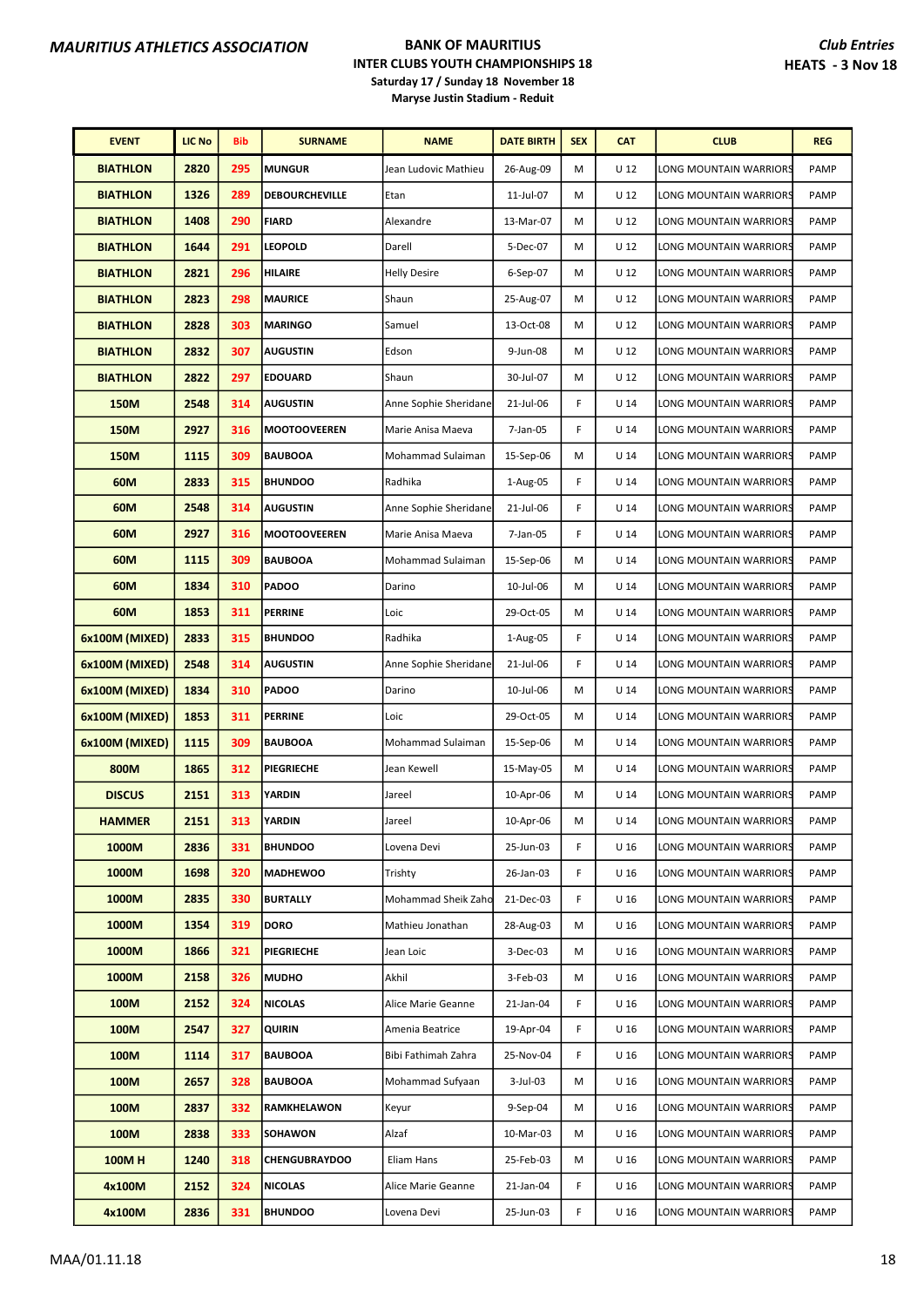| <b>EVENT</b>       | <b>LIC No</b> | <b>Bib</b> | <b>SURNAME</b>       | <b>NAME</b>           | <b>DATE BIRTH</b> | <b>SEX</b> | <b>CAT</b>      | <b>CLUB</b>            | <b>REG</b> |
|--------------------|---------------|------------|----------------------|-----------------------|-------------------|------------|-----------------|------------------------|------------|
| 4x100M             | 2547          | 327        | <b>QUIRIN</b>        | Amenia Beatrice       | 19-Apr-04         | F          | U <sub>16</sub> | LONG MOUNTAIN WARRIORS | PAMP       |
| 4x100M             | 1114          | 317        | <b>BAUBOOA</b>       | Bibi Fathimah Zahra   | 25-Nov-04         | F          | U 16            | LONG MOUNTAIN WARRIORS | PAMP       |
| 4x100M             | 1698          | 320        | <b>MADHEWOO</b>      | Trishty               | 26-Jan-03         | F          | U 16            | LONG MOUNTAIN WARRIORS | PAMP       |
| 4x100M             | 2835          | 330        | <b>BURTALLY</b>      | Mohammad Sheik Zaho   | 21-Dec-03         | F          | U <sub>16</sub> | LONG MOUNTAIN WARRIORS | PAMP       |
| 4x100M             | 2657          | 328        | <b>BAUBOOA</b>       | Mohammad Sufyaan      | $3$ -Jul-03       | М          | U 16            | LONG MOUNTAIN WARRIORS | PAMP       |
| 4x100M             | 1240          | 318        | <b>CHENGUBRAYDOO</b> | Eliam Hans            | 25-Feb-03         | M          | U <sub>16</sub> | LONG MOUNTAIN WARRIORS | PAMP       |
| 4x100M             | 2837          | 332        | RAMKHELAWON          | Keyur                 | 9-Sep-04          | M          | U 16            | LONG MOUNTAIN WARRIORS | PAMP       |
| 4x100M             | 2838          | 333        | <b>SOHAWON</b>       | Alzaf                 | 10-Mar-03         | M          | U 16            | LONG MOUNTAIN WARRIORS | PAMP       |
| <b>HAMMER</b>      | 2834          | 329        | LANGUILLA            | Marie Britney Beyoncy | 13-Jun-03         | F          | U <sub>16</sub> | LONG MOUNTAIN WARRIORS | PAMP       |
| <b>HAMMER</b>      | 2156          | 325        | <b>YARDIN</b>        | Jade                  | 13-Jul-04         | F          | U 16            | LONG MOUNTAIN WARRIORS | PAMP       |
| <b>HAMMER</b>      | 1904          | 322        | <b>RADEGONDE</b>     | Jean Lucas Hans       | 27-Jan-03         | M          | U <sub>16</sub> | LONG MOUNTAIN WARRIORS | PAMP       |
| <b>HIGH JUMP</b>   | 2657          | 328        | <b>BAUBOOA</b>       | Mohammad Sufyaan      | 3-Jul-03          | M          | U 16            | LONG MOUNTAIN WARRIORS | PAMP       |
| <b>JAVELIN</b>     | 2156          | 325        | <b>YARDIN</b>        | Jade                  | 13-Jul-04         | F          | U <sub>16</sub> | LONG MOUNTAIN WARRIORS | PAMP       |
| <b>JAVELIN</b>     | 1905          | 323        | <b>RADEGONDE</b>     | Loan                  | 27-Feb-03         | M          | U <sub>16</sub> | LONG MOUNTAIN WARRIORS | PAMP       |
| <b>SHOT PUT</b>    | 2834          | 329        | LANGUILLA            | Marie Britney Beyoncy | 13-Jun-03         | F          | U 16            | LONG MOUNTAIN WARRIORS | PAMP       |
| <b>TRIPLE JUMP</b> | 1114          | 317        | <b>BAUBOOA</b>       | Bibi Fathimah Zahra   | 25-Nov-04         | F          | U 16            | LONG MOUNTAIN WARRIORS | PAMP       |
| <b>TRIPLE JUMP</b> | 2657          | 328        | <b>BAUBOOA</b>       | Mohammad Sufyaan      | 3-Jul-03          | M          | U 16            | LONG MOUNTAIN WARRIORS | PAMP       |
| <b>BIATHLON</b>    | 2964          | 337        | <b>BHUGALOO</b>      | Mohammed              | 14-Jun-07         | F          | U 12            | MAHEBOURG AC           | GP         |
| <b>BIATHLON</b>    | 2961          | 334        | <b>ZEMIDOR</b>       | Hans                  | 6-Jul-07          | M          | U 12            | MAHEBOURG AC           | GP         |
| <b>BIATHLON</b>    | 2962          | 335        | <b>JAUFERALLY</b>    | Rushdie               | 10-May-07         | м          | U 12            | MAHEBOURG AC           | GP         |
| <b>BIATHLON</b>    | 2963          | 336        | <b>BHUGALOO</b>      | Quddus                | 7-Jun-07          | M          | U 12            | MAHEBOURG AC           | GP         |
| 150M               | 2184          | 338        | <b>EUPHEMIE</b>      | Denzel                | 30-Oct-05         | M          | U 14            | MEDINE AC              | BR         |
| 60M                | 2184          | 338        | <b>EUPHEMIE</b>      | Denzel                | 30-Oct-05         | М          | U <sub>14</sub> | MEDINE AC              | BR         |
| 800M               | 2664          | 339        | <b>TALBOTIER</b>     | Andria                | 6-Oct-05          | F          | U 14            | <b>MEDINE AC</b>       | BR         |
| 1000M              | 2665          | 347        | <b>VALY</b>          | Jordan                | 20-Aug-04         | м          | U 16            | MEDINE AC              | BR         |
| 100M               | 2180          | 344        | <b>ARMANCHE</b>      | Victoria              | 13-Dec-04         | F.         | U 16            | MEDINE AC              | ΒR         |
| 100M               | 1494          | 341        | <b>HERRY</b>         | Lawrence              | 13-Mar-04         | м          | U 16            | MEDINE AC              | BR         |
| 100M               | 1229          | 340        | <b>CHAN SING MAN</b> | Bruce                 | 25-Mar-04         | м          | U 16            | <b>MEDINE AC</b>       | BR         |
| 100M               | 2090          | 342        | VELLIEN              | Nayam                 | 1-Feb-03          | М          | U 16            | MEDINE AC              | BR         |
| <b>100MH</b>       | 2165          | 343        | <b>FON SIN</b>       | Jordan                | 7-May-03          | М          | U 16            | <b>MEDINE AC</b>       | BR         |
| 4x100M             | 2165          | 343        | <b>FON SIN</b>       | Jordan                | 7-May-03          | М          | U <sub>16</sub> | MEDINE AC              | BR         |
| 4x100M             | 1229          | 340        | <b>CHAN SING MAN</b> | Bruce                 | 25-Mar-04         | М          | U <sub>16</sub> | MEDINE AC              | BR         |
| 4x100M             | 1494          | 341        | <b>HERRY</b>         | Lawrence              | 13-Mar-04         | М          | U 16            | MEDINE AC              | BR         |
| 4x100M             | 2181          | 345        | <b>BOTTE</b>         | Aurelien              | 26-Feb-03         | М          | U <sub>16</sub> | MEDINE AC              | BR         |
| 4x100M             | 2090          | 342        | <b>VELLIEN</b>       | Nayam                 | 1-Feb-03          | М          | U <sub>16</sub> | <b>MEDINE AC</b>       | BR         |
| 4x100M             | 2665          | 347        | VALY                 | Jordan                | 20-Aug-04         | M          | U <sub>16</sub> | MEDINE AC              | BR         |
| <b>HIGH JUMP</b>   | 2361          | 346        | <b>SIMPSON</b>       | Tomay                 | 28-May-03         | М          | U <sub>16</sub> | MEDINE AC              | BR         |
| <b>TRIPLE JUMP</b> | 2165          | 343        | <b>FON SIN</b>       | Jordan                | 7-May-03          | М          | U 16            | MEDINE AC              | BR         |
| 60M H              | 2666          | 349        | POTHANO              | Delliana              | 2-Mar-06          | F          | U <sub>14</sub> | P-LOUIS CENTAURS AC    | PL         |
| 60M H              | 2198          | 348        | <b>ATWAROO</b>       | Rachel                | 20-Feb-05         | F          | U 14            | P-LOUIS CENTAURS AC    | PL         |
| <b>HIGH JUMP</b>   | 2666          | 349        | POTHANO              | Delliana              | 2-Mar-06          | F          | U <sub>14</sub> | P-LOUIS CENTAURS AC    | PL         |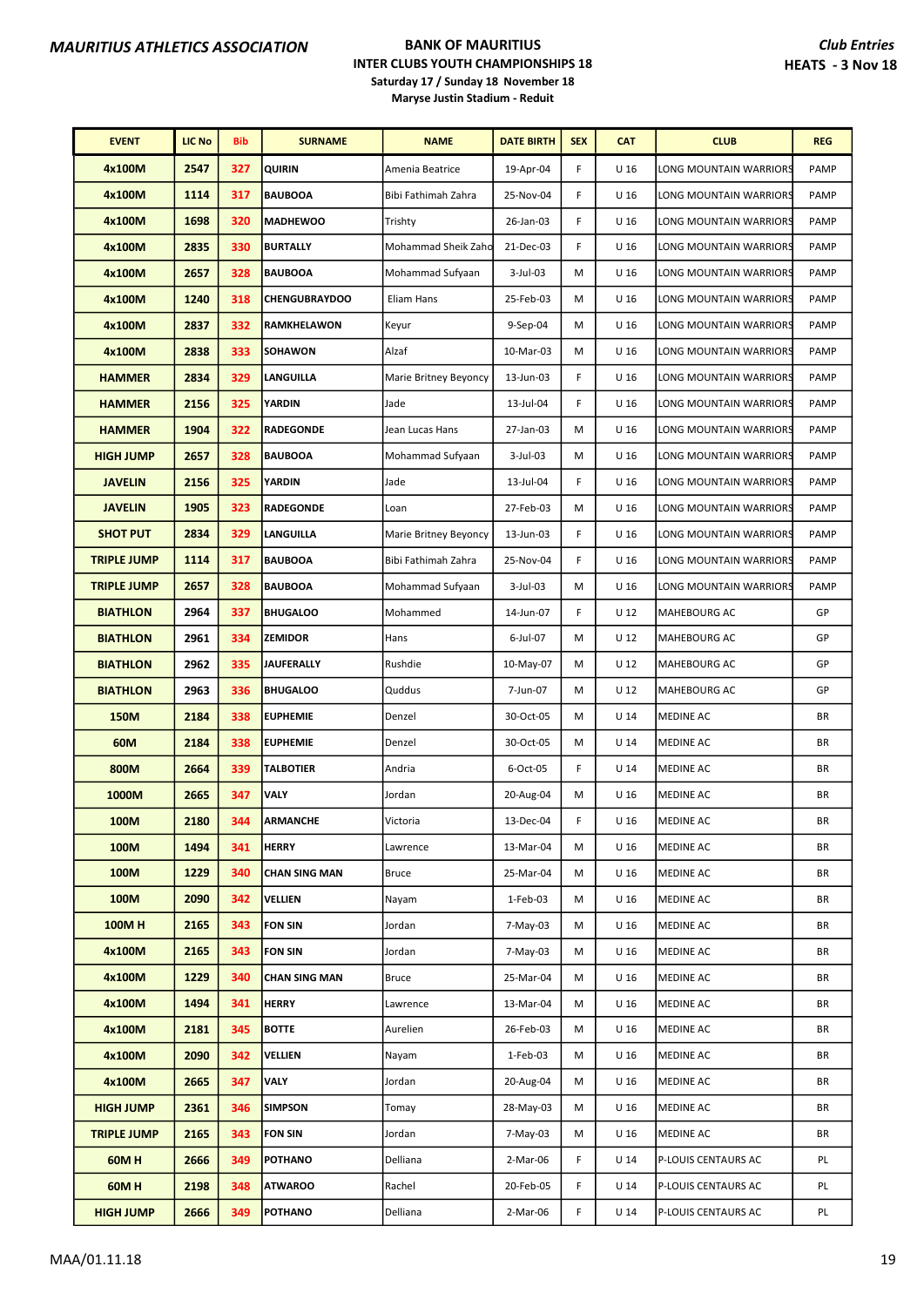| <b>EVENT</b>       | <b>LIC No</b> | Bib | <b>SURNAME</b>   | <b>NAME</b>   | <b>DATE BIRTH</b> | <b>SEX</b> | <b>CAT</b>      | <b>CLUB</b>         | <b>REG</b> |
|--------------------|---------------|-----|------------------|---------------|-------------------|------------|-----------------|---------------------|------------|
| <b>HIGH JUMP</b>   | 2198          | 348 | <b>ATWAROO</b>   | Rachel        | 20-Feb-05         | F          | U <sub>14</sub> | P-LOUIS CENTAURS AC | PL         |
| 1000M              | 2201          | 351 | THESEE           | Ruth          | $2$ -Jan-04       | F          | U <sub>16</sub> | P-LOUIS CENTAURS AC | PL         |
| 100M               | 2205          | 354 | JATHA            | Laurena       | 7-May-03          | F          | U <sub>16</sub> | P-LOUIS CENTAURS AC | PL         |
| 100M               | 2203          | 353 | <b>BRASSE</b>    | Shannon       | 21-Oct-03         | F          | U <sub>16</sub> | P-LOUIS CENTAURS AC | PL         |
| <b>100MH</b>       | 2362          | 355 | <b>AGATHE</b>    | Franceska     | 2-Oct-03          | F          | U <sub>16</sub> | P-LOUIS CENTAURS AC | PL         |
| <b>100MH</b>       | 2202          | 352 | <b>LA FINE</b>   | Rebecca       | 20-Jan-03         | F          | U <sub>16</sub> | P-LOUIS CENTAURS AC | PL         |
| 4x100M             | 2362          | 355 | <b>AGATHE</b>    | Franceska     | 2-Oct-03          | F          | U <sub>16</sub> | P-LOUIS CENTAURS AC | PL         |
| 4x100M             | 2202          | 352 | LA FINE          | Rebecca       | 20-Jan-03         | F          | U <sub>16</sub> | P-LOUIS CENTAURS AC | PL         |
| 4x100M             | 2203          | 353 | <b>BRASSE</b>    | Shannon       | 21-Oct-03         | F          | U <sub>16</sub> | P-LOUIS CENTAURS AC | PL         |
| 4x100M             | 2201          | 351 | <b>THESEE</b>    | Ruth          | $2$ -Jan-04       | F          | U <sub>16</sub> | P-LOUIS CENTAURS AC | PL         |
| <b>HAMMER</b>      | 2362          | 355 | <b>AGATHE</b>    | Franceska     | 2-Oct-03          | F          | U <sub>16</sub> | P-LOUIS CENTAURS AC | PL         |
| <b>HIGH JUMP</b>   | 2362          | 355 | <b>AGATHE</b>    | Franceska     | 2-Oct-03          | F          | U <sub>16</sub> | P-LOUIS CENTAURS AC | PL         |
| <b>HIGH JUMP</b>   | 2202          | 352 | <b>LA FINE</b>   | Rebecca       | 20-Jan-03         | F          | U <sub>16</sub> | P-LOUIS CENTAURS AC | PL         |
| <b>HIGH JUMP</b>   | 2203          | 353 | <b>BRASSE</b>    | Shannon       | 21-Oct-03         | F          | U <sub>16</sub> | P-LOUIS CENTAURS AC | PL         |
| <b>JAVELIN</b>     | 2202          | 352 | <b>LA FINE</b>   | Rebecca       | 20-Jan-03         | F          | U <sub>16</sub> | P-LOUIS CENTAURS AC | PL         |
| <b>JAVELIN</b>     | 2200          | 350 | <b>NOBINE</b>    | Selena        | 28-Jul-04         | F          | U <sub>16</sub> | P-LOUIS CENTAURS AC | PL         |
| <b>TRIPLE JUMP</b> | 2205          | 354 | <b>JATHA</b>     | Laurena       | 7-May-03          | F          | U <sub>16</sub> | P-LOUIS CENTAURS AC | PL         |
| 4x50M (MIXED)      | 1023          | 356 | <b>ALEXANDRE</b> | Adriano       | 23-Jun-07         | M          | U 12            | P-LOUIS RACERS AC   | PL         |
| <b>BIATHLON</b>    | 1583          | 360 | <b>LAFONTAN</b>  | Lorna         | 24-Jul-09         | F          | $U_12$          | P-LOUIS RACERS AC   | PL         |
| <b>BIATHLON</b>    | 1890          | 363 | <b>PROSPER</b>   | Annabelle     | 31-May-07         | F          | U 12            | P-LOUIS RACERS AC   | PL         |
| <b>BIATHLON</b>    | 1891          | 364 | <b>PROSPER</b>   | Christabelle  | 31-May-07         | F          | U 12            | P-LOUIS RACERS AC   | PL         |
| <b>BIATHLON</b>    | 1584          | 361 | <b>LAFONTAN</b>  | Lovena        | 24-May-07         | F          | U 12            | P-LOUIS RACERS AC   | PL         |
| <b>BIATHLON</b>    | 1023          | 356 | <b>ALEXANDRE</b> | Adriano       | 23-Jun-07         | M          | U 12            | P-LOUIS RACERS AC   | PL         |
| <b>BIATHLON</b>    | 1330          | 357 | <b>DERCY</b>     | Relliano      | 26-Feb-08         | М          | U 12            | P-LOUIS RACERS AC   | PL         |
| <b>BIATHLON</b>    | 1502          | 359 | HURDOYAL         | Tylen         | 16-May-08         | М          | U 12            | P-LOUIS RACERS AC   | PL         |
| <b>BIATHLON</b>    | 1449          | 358 | <b>GASPARD</b>   | Lovvish       | 9-Sep-08          | M          | U 12            | P-LOUIS RACERS AC   | PL         |
| <b>BIATHLON</b>    | 1635          | 362 | LEGER            | Loic          | 16-Apr-08         | М          | U 12            | P-LOUIS RACERS AC   | PL         |
| 1000M              | 2018          | 370 | <b>SIOW YOUN</b> | Annaelle      | 16-Aug-03         | F          | U <sub>16</sub> | P-LOUIS RACERS AC   | PL         |
| 1000M              | 1636          | 369 | <b>LEGOFF</b>    | Christabelle  | $2-Apr-04$        | F          | U <sub>16</sub> | P-LOUIS RACERS AC   | PL         |
| 1000M              | 1521          | 366 | JEAN             | Luciano       | 10-Apr-03         | М          | U 16            | P-LOUIS RACERS AC   | PL         |
| 1000M              | 2232          | 374 | <b>BEGUE</b>     | Chris Stephan | 19-Jan-03         | м          | U <sub>16</sub> | P-LOUIS RACERS AC   | PL         |
| 1000M              | 2226          | 372 | <b>BISNOT</b>    | Giovanni      | 11-Feb-03         | м          | U <sub>16</sub> | P-LOUIS RACERS AC   | PL         |
| 1000M              | 2225          | 371 | <b>LUCETTE</b>   | Dino          | 13-Aug-04         | М          | U <sub>16</sub> | P-LOUIS RACERS AC   | PL         |
| 100M               | 1630          | 368 | <b>LEGENTIL</b>  | Anastasia     | 9-Aug-03          | F          | U <sub>16</sub> | P-LOUIS RACERS AC   | PL         |
| 100M               | 1392          | 365 | <b>LAROSEE</b>   | Ezechiel      | 24-Mar-03         | М          | U <sub>16</sub> | P-LOUIS RACERS AC   | PL         |
| 100M               | 2672          | 376 | LOUIS            | Jonathan      | 9-Jan-03          | м          | U <sub>16</sub> | P-LOUIS RACERS AC   | PL         |
| 100M               | 1597          | 367 | LAMARQUE         | Loic          | 21-Jul-03         | М          | U 16            | P-LOUIS RACERS AC   | PL         |
| 100M               | 2674          | 377 | <b>MILATE</b>    | Jamel         | $2-Sep-04$        | М          | U <sub>16</sub> | P-LOUIS RACERS AC   | PL         |
| 100M               | 2229          | 373 | <b>EDOUARD</b>   | Loic Gregory  | 22-Jul-04         | м          | U <sub>16</sub> | P-LOUIS RACERS AC   | PL         |
| 100M               | 2234          | 375 | AZIE             | Julio         | 16-Jan-03         | М          | U 16            | P-LOUIS RACERS AC   | PL         |
| 100MH              | 2229          | 373 | <b>EDOUARD</b>   | Loic Gregory  | 22-Jul-04         | М          | U <sub>16</sub> | P-LOUIS RACERS AC   | PL         |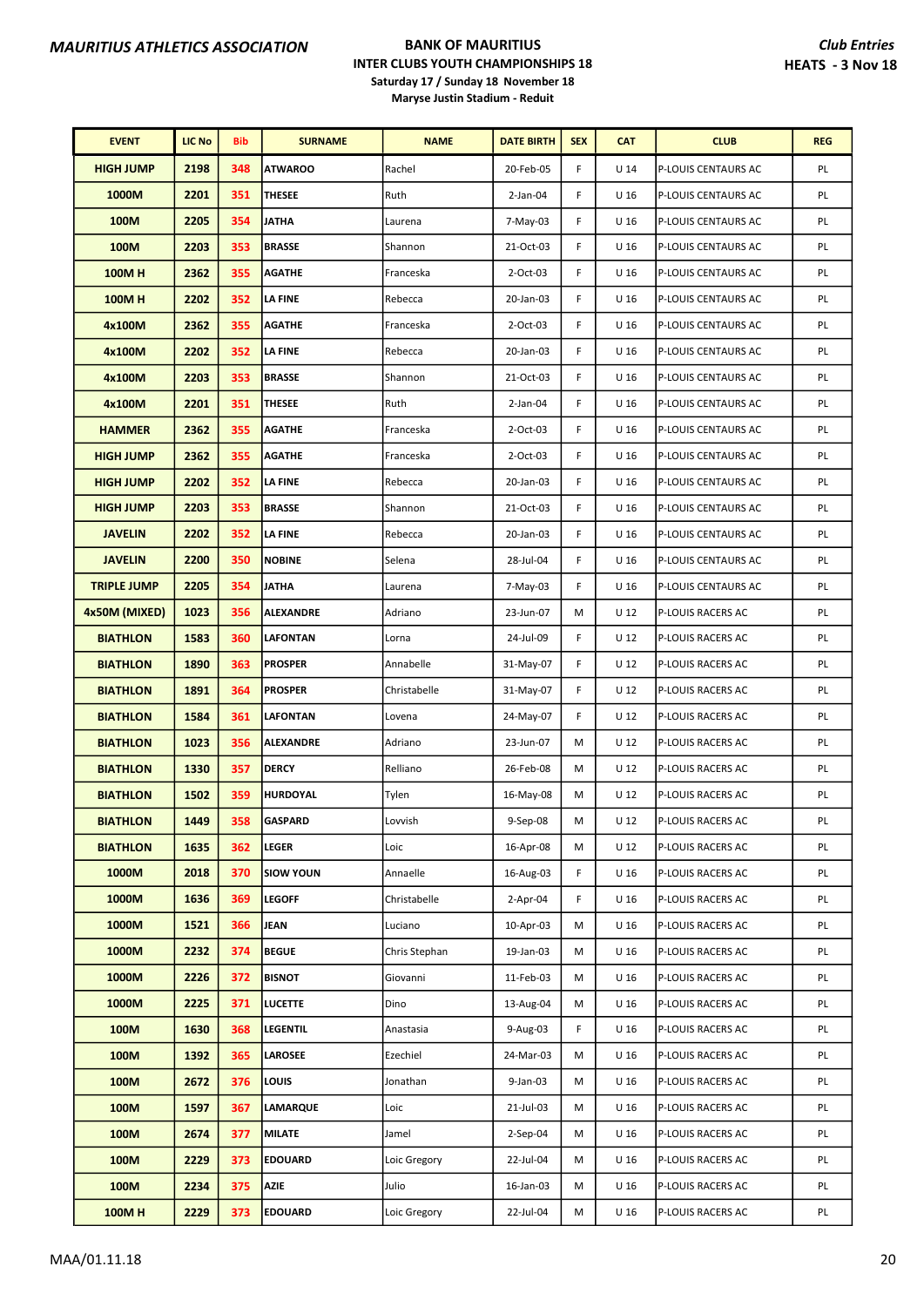| <b>EVENT</b>       | <b>LIC No</b> | Bib | <b>SURNAME</b>            | <b>NAME</b>   | <b>DATE BIRTH</b> | <b>SEX</b> | <b>CAT</b>      | <b>CLUB</b>       | <b>REG</b> |
|--------------------|---------------|-----|---------------------------|---------------|-------------------|------------|-----------------|-------------------|------------|
| 4x100M             | 1392          | 365 | <b>LAROSEE</b>            | Ezechiel      | 24-Mar-03         | M          | U <sub>16</sub> | P-LOUIS RACERS AC | PL         |
| 4x100M             | 1521          | 366 | <b>JEAN</b>               | Luciano       | 10-Apr-03         | M          | U <sub>16</sub> | P-LOUIS RACERS AC | PL         |
| 4x100M             | 2232          | 374 | <b>BEGUE</b>              | Chris Stephan | 19-Jan-03         | M          | U <sub>16</sub> | P-LOUIS RACERS AC | PL         |
| 4x100M             | 2672          | 376 | LOUIS                     | Jonathan      | 9-Jan-03          | M          | U 16            | P-LOUIS RACERS AC | PL         |
| 4x100M             | 1597          | 367 | <b>LAMARQUE</b>           | Loic          | 21-Jul-03         | M          | U <sub>16</sub> | P-LOUIS RACERS AC | PL         |
| 4x100M             | 2229          | 373 | <b>EDOUARD</b>            | Loic Gregory  | 22-Jul-04         | M          | U 16            | P-LOUIS RACERS AC | PL         |
| 4x100M             | 2226          | 372 | <b>BISNOT</b>             | Giovanni      | 11-Feb-03         | М          | U <sub>16</sub> | P-LOUIS RACERS AC | PL         |
| 4x100M             | 2234          | 375 | <b>AZIE</b>               | Julio         | 16-Jan-03         | M          | U 16            | P-LOUIS RACERS AC | PL         |
| <b>HIGH JUMP</b>   | 1630          | 368 | <b>LEGENTIL</b>           | Anastasia     | 9-Aug-03          | F          | U <sub>16</sub> | P-LOUIS RACERS AC | PL         |
| <b>HIGH JUMP</b>   | 2232          | 374 | <b>BEGUE</b>              | Chris Stephan | 19-Jan-03         | M          | U <sub>16</sub> | P-LOUIS RACERS AC | PL         |
| <b>HIGH JUMP</b>   | 2672          | 376 | LOUIS                     | Jonathan      | 9-Jan-03          | M          | U 16            | P-LOUIS RACERS AC | PL         |
| <b>HIGH JUMP</b>   | 1597          | 367 | <b>LAMARQUE</b>           | Loic          | 21-Jul-03         | М          | U <sub>16</sub> | P-LOUIS RACERS AC | PL         |
| <b>JAVELIN</b>     | 2229          | 373 | <b>EDOUARD</b>            | Loic Gregory  | 22-Jul-04         | М          | U 16            | P-LOUIS RACERS AC | PL         |
| <b>JAVELIN</b>     | 2226          | 372 | <b>BISNOT</b>             | Giovanni      | 11-Feb-03         | M          | U <sub>16</sub> | P-LOUIS RACERS AC | PL         |
| <b>SHOT PUT</b>    | 1636          | 369 | <b>LEGOFF</b>             | Christabelle  | $2$ -Apr-04       | F          | U <sub>16</sub> | P-LOUIS RACERS AC | PL         |
| <b>SHOT PUT</b>    | 1521          | 366 | <b>JEAN</b>               | Luciano       | 10-Apr-03         | M          | U 16            | P-LOUIS RACERS AC | PL         |
| <b>TRIPLE JUMP</b> | 2018          | 370 | <b>SIOW YOUN</b>          | Annaelle      | 16-Aug-03         | F          | U <sub>16</sub> | P-LOUIS RACERS AC | PL         |
| <b>TRIPLE JUMP</b> | 1597          | 367 | <b>LAMARQUE</b>           | Loic          | 21-Jul-03         | M          | U <sub>16</sub> | P-LOUIS RACERS AC | PL         |
| <b>TRIPLE JUMP</b> | 2674          | 377 | <b>MILATE</b>             | Jamel         | $2-Sep-04$        | M          | U 16            | P-LOUIS RACERS AC | PL         |
| <b>TRIPLE JUMP</b> | 2226          | 372 | <b>BISNOT</b>             | Giovanni      | 11-Feb-03         | M          | U <sub>16</sub> | P-LOUIS RACERS AC | PL         |
| 4x50M (MIXED)      | 1576          | 379 | <b>LINCOLN</b>            | Fabrice       | 2-Feb-08          | M          | U 12            | POUDRE D'OR AC    | PAMP       |
| 4x50M (MIXED)      | 1693          | 380 | SFREMALI                  | Karol         | 7-May-08          | M          | U <sub>12</sub> | POUDRE D'OR AC    | PAMP       |
| <b>BIATHLON</b>    | 1576          | 379 | <b>LINCOLN</b>            | Fabrice       | 2-Feb-08          | M          | U <sub>12</sub> | POUDRE D'OR AC    | PAMP       |
| <b>BIATHLON</b>    | 1693          | 380 | <b>SFREMALI</b>           | Karol         | 7-May-08          | м          | U 12            | POUDRE D'OR AC    | PAMP       |
| <b>BIATHLON</b>    | 2022          | 381 | <b>SOOKURUN</b>           | Dan           | 31-May-09         | M          | $U_12$          | POUDRE D'OR AC    | PAMP       |
| <b>BIATHLON</b>    | 2023          | 382 | <b>SOOKURUN</b>           | Nathan        | 24-Jan-08         | М          | U 12            | POUDRE D'OR AC    | PAMP       |
| <b>BIATHLON</b>    | 1117          | 378 | <b>BAURE</b>              | Romeo         | 6-Mar-09          | М          | U 12            | POUDRE D'OR AC    | PAMP       |
| <b>BIATHLON</b>    | 2163          | 383 | <b>BRISSART ALI YAHIA</b> | Arthur        | 5-May-09          | М          | U 12            | POUDRE D'OR AC    | PAMP       |
| <b>BIATHLON</b>    | 2164          | 384 | <b>NLEYA</b>              | Nyasha        | 5-Apr-09          | м          | U 12            | POUDRE D'OR AC    | PAMP       |
| <b>BIATHLON</b>    | 2902          | 385 | <b>MEDON</b>              | Miquelle      | 6-Jun-07          | M          | U 12            | POUDRE D'OR AC    | PAMP       |
| 60M                | 2209          | 386 | <b>BABOOA</b>             | Saanvy        | 23-Nov-06         | М          | U 14            | POUDRE D'OR AC    | PAMP       |
| 6x100M (MIXED)     | 2724          | 390 | <b>DALAIS</b>             | Cecile        | 8-Sep-06          | F          | U 14            | POUDRE D'OR AC    | PAMP       |
| 6x100M (MIXED)     | 2725          | 391 | <b>NELL</b>               | Luna          | 24-Sep-06         | F          | U <sub>14</sub> | POUDRE D'OR AC    | PAMP       |
| 6x100M (MIXED)     | 2726          | 392 | UYS                       | Chantal       | 26-Apr-05         | F          | U <sub>14</sub> | POUDRE D'OR AC    | PAMP       |
| 6x100M (MIXED)     | 2722          | 389 | <b>KOTS</b>               | Leandros      | 4-Feb-05          | М          | U 14            | POUDRE D'OR AC    | PAMP       |
| 6x100M (MIXED)     | 2720          | 387 | YOW CHOK NEE              | Dustin        | 25-Jan-06         | М          | U 14            | POUDRE D'OR AC    | PAMP       |
| 6x100M (MIXED)     | 2721          | 388 | <b>TISHER</b>             | Jayden        | 21-Aug-05         | М          | U 14            | POUDRE D'OR AC    | PAMP       |
| <b>TRIPLE JUMP</b> | 2209          | 386 | <b>BABOOA</b>             | Saanvy        | 23-Nov-06         | М          | U <sub>14</sub> | POUDRE D'OR AC    | PAMP       |
| 1000M              | 2513          | 394 | <b>TISHER</b>             | Kayla         | 24-Mar-04         | F          | U 16            | POUDRE D'OR AC    | PAMP       |
| 1000M              | 2515          | 395 | <b>NELL</b>               | Linke         | 16-Jun-03         | F          | U 16            | POUDRE D'OR AC    | PAMP       |
| 100M               | 2522          | 396 | KOTS                      | Giorges       | 13-Aug-03         | М          | U 16            | POUDRE D'OR AC    | PAMP       |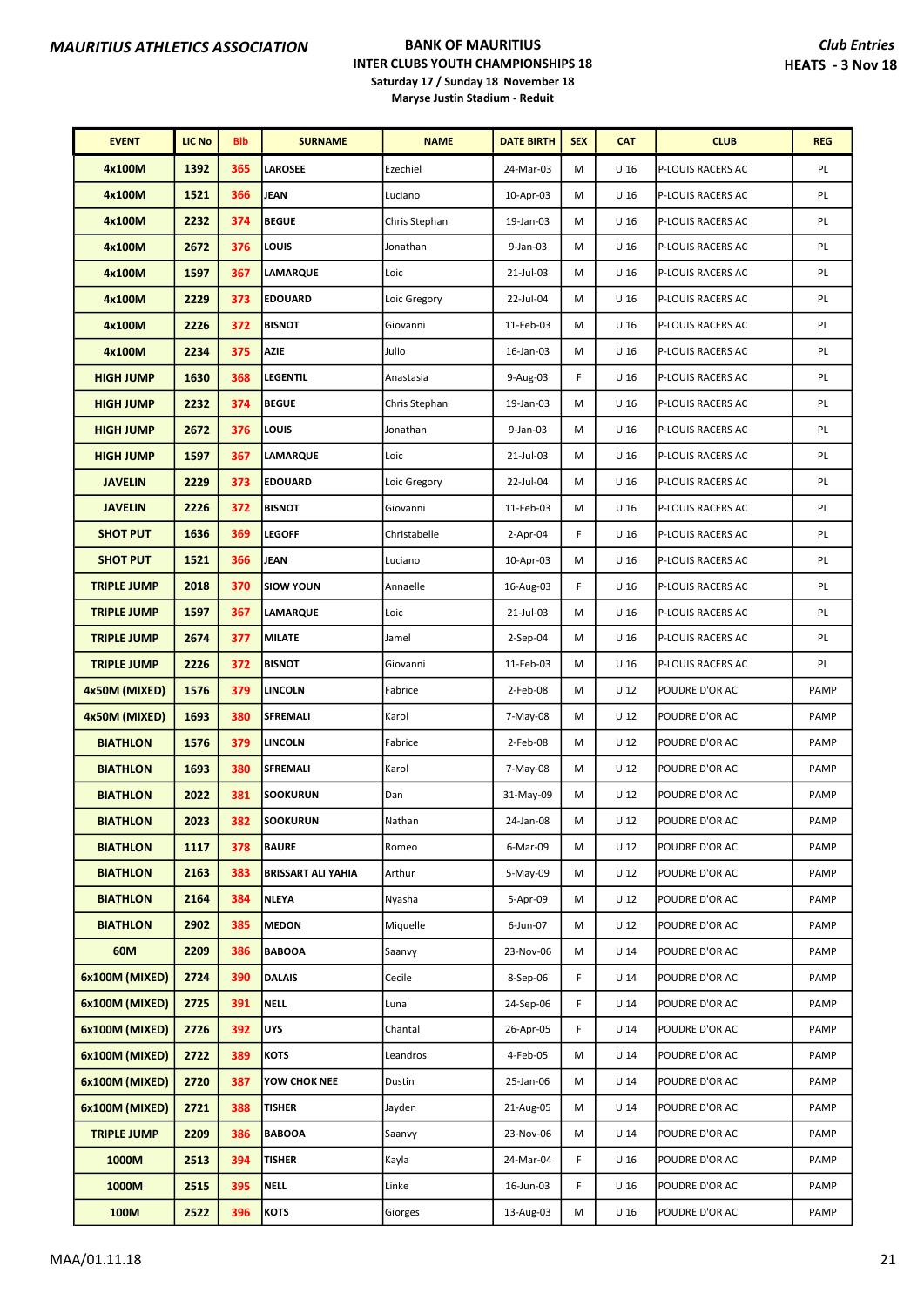| <b>EVENT</b>       | <b>LIC No</b> | <b>Bib</b> | <b>SURNAME</b>  | <b>NAME</b>     | <b>DATE BIRTH</b> | <b>SEX</b> | <b>CAT</b>      | <b>CLUB</b>           | <b>REG</b> |
|--------------------|---------------|------------|-----------------|-----------------|-------------------|------------|-----------------|-----------------------|------------|
| <b>JAVELIN</b>     | 2356          | 393        | <b>NLEYA</b>    | Taboka          | 15-Nov-03         | M          | U <sub>16</sub> | POUDRE D'OR AC        | PAMP       |
| <b>TRIPLE JUMP</b> | 2515          | 395        | <b>NELL</b>     | Linke           | 16-Jun-03         | F          | U <sub>16</sub> | POUDRE D'OR AC        | PAMP       |
| 4x50M (MIXED)      | 2535          | 398        | <b>EMILIEN</b>  | Marie Stephanie | 12-Oct-07         | F          | U <sub>12</sub> | Q-BORNES PAVILLION AC | QB         |
| 4x50M (MIXED)      | 2536          | 399        | <b>MARIE</b>    | Kurty Jenno     | 21-Feb-07         | M          | U <sub>12</sub> | Q-BORNES PAVILLION AC | QB         |
| 4x50M (MIXED)      | 2538          | 400        | <b>RAMCHURN</b> | Anklesh         | 24-Jun-07         | M          | U <sub>12</sub> | Q-BORNES PAVILLION AC | QB         |
| <b>BIATHLON</b>    | 2535          | 398        | <b>EMILIEN</b>  | Marie Stephanie | 12-Oct-07         | F          | $U$ 12          | Q-BORNES PAVILLION AC | QB         |
| <b>BIATHLON</b>    | 2536          | 399        | <b>MARIE</b>    | Kurty Jenno     | 21-Feb-07         | M          | U <sub>12</sub> | Q-BORNES PAVILLION AC | QB         |
| <b>BIATHLON</b>    | 2538          | 400        | <b>RAMCHURN</b> | Anklesh         | 24-Jun-07         | M          | U <sub>12</sub> | Q-BORNES PAVILLION AC | QB         |
| <b>150M</b>        | 1840          | 403        | <b>PATTE</b>    | Adriano         | 30-Jun-05         | M          | U <sub>14</sub> | Q-BORNES PAVILLION AC | QB         |
| 150M               | 1925          | 404        | <b>RAMLALL</b>  | Dhruve          | 25-Oct-05         | M          | U <sub>14</sub> | Q-BORNES PAVILLION AC | QB         |
| 2000M WALK         | 1081          | 401        | <b>AYADY</b>    | Sebastien       | 29-Aug-06         | М          | U <sub>14</sub> | Q-BORNES PAVILLION AC | QB         |
| 60M                | 2537          | 406        | <b>BAUSRAM</b>  | Jules           | 11-Jul-06         | M          | U <sub>14</sub> | Q-BORNES PAVILLION AC | QB         |
| 60M                | 1840          | 403        | <b>PATTE</b>    | Adriano         | 30-Jun-05         | M          | U <sub>14</sub> | Q-BORNES PAVILLION AC | QB         |
| 60M                | 1925          | 404        | <b>RAMLALL</b>  | Dhruve          | 25-Oct-05         | M          | U <sub>14</sub> | Q-BORNES PAVILLION AC | QB         |
| 800M               | 1293          | 402        | <b>CORDIER</b>  | Miguel          | 26-Mar-06         | M          | U <sub>14</sub> | Q-BORNES PAVILLION AC | QB         |
| 800M               | 2534          | 405        | <b>EMILIEN</b>  | Rony Niclan     | 26-Aug-05         | М          | $U$ 14          | Q-BORNES PAVILLION AC | QB         |
| <b>DISCUS</b>      | 1293          | 402        | <b>CORDIER</b>  | Miguel          | 26-Mar-06         | M          | U <sub>14</sub> | Q-BORNES PAVILLION AC | QB         |
| <b>HIGH JUMP</b>   | 1081          | 401        | AYADY           | Sebastien       | 29-Aug-06         | M          | U <sub>14</sub> | Q-BORNES PAVILLION AC | QB         |
| <b>TRIPLE JUMP</b> | 1840          | 403        | <b>PATTE</b>    | Adriano         | 30-Jun-05         | M          | U <sub>14</sub> | Q-BORNES PAVILLION AC | QB         |
| <b>TRIPLE JUMP</b> | 1925          | 404        | <b>RAMLALL</b>  | Dhruve          | 25-Oct-05         | M          | U <sub>14</sub> | Q-BORNES PAVILLION AC | QB         |
| 1000M              | 1066          | 407        | <b>AREQUION</b> | Tracy           | 13-Sep-04         | F          | U <sub>16</sub> | Q-BORNES PAVILLION AC | QB         |
| 100M               | 1259          | 409        | <b>CHUTTOO</b>  | Shania          | 18-May-04         | F          | U <sub>16</sub> | Q-BORNES PAVILLION AC | QB         |
| 100M               | 1517          | 410        | <b>JASON</b>    | Annaelle        | 13-Apr-03         | F          | U <sub>16</sub> | Q-BORNES PAVILLION AC | QB         |
| 100M               | 1099          | 408        | <b>BALISON</b>  | Jeffrey         | 21-Sep-04         | M          | U <sub>16</sub> | Q-BORNES PAVILLION AC | QB         |
| 100M               | 1541          | 411        | <b>JOSEPH</b>   | Samuel Jeremie  | 31-Dec-04         | М          | U 16            | Q-BORNES PAVILLION AC | QB         |
| 100M               | 1926          | 413        | RAMLALL         | Sahil           | 21-Mar-04         | М          | U 16            | Q-BORNES PAVILLION AC | QB         |
| <b>100MH</b>       | 1926          | 413        | RAMLALL         | Sahil           | 21-Mar-04         | М          | U 16            | Q-BORNES PAVILLION AC | QB         |
| 4x100M             | 1099          | 408        | <b>BALISON</b>  | Jeffrey         | 21-Sep-04         | М          | U <sub>16</sub> | Q-BORNES PAVILLION AC | QB         |
| 4x100M             | 1541          | 411        | <b>JOSEPH</b>   | Samuel Jeremie  | 31-Dec-04         | М          | U 16            | Q-BORNES PAVILLION AC | QB         |
| 4x100M             | 1926          | 413        | RAMLALL         | Sahil           | 21-Mar-04         | Μ          | U <sub>16</sub> | Q-BORNES PAVILLION AC | QB         |
| <b>HIGH JUMP</b>   | 1099          | 408        | <b>BALISON</b>  | Jeffrey         | 21-Sep-04         | М          | U <sub>16</sub> | Q-BORNES PAVILLION AC | QB         |
| <b>HIGH JUMP</b>   | 1926          | 413        | RAMLALL         | Sahil           | 21-Mar-04         | М          | U <sub>16</sub> | Q-BORNES PAVILLION AC | QB         |
| <b>JAVELIN</b>     | 1517          | 410        | JASON           | Annaelle        | 13-Apr-03         | F          | U <sub>16</sub> | Q-BORNES PAVILLION AC | QB         |
| <b>JAVELIN</b>     | 1812          | 412        | NAPANAHANI      | Leticia         | 27-Feb-03         | F          | U 16            | Q-BORNES PAVILLION AC | QB         |
| <b>JAVELIN</b>     | 2046          | 414        | <b>TABAC</b>    | Tracy           | 10-May-03         | F          | U <sub>16</sub> | Q-BORNES PAVILLION AC | QB         |
| <b>JAVELIN</b>     | 1541          | 411        | <b>JOSEPH</b>   | Samuel Jeremie  | 31-Dec-04         | М          | U <sub>16</sub> | Q-BORNES PAVILLION AC | QB         |
| <b>SHOT PUT</b>    | 1259          | 409        | <b>CHUTTOO</b>  | Shania          | 18-May-04         | F          | U <sub>16</sub> | Q-BORNES PAVILLION AC | QB         |
| <b>SHOT PUT</b>    | 1517          | 410        | JASON           | Annaelle        | 13-Apr-03         | F          | U <sub>16</sub> | Q-BORNES PAVILLION AC | QB         |
| <b>SHOT PUT</b>    | 1812          | 412        | NAPANAHANI      | Leticia         | 27-Feb-03         | F          | U <sub>16</sub> | Q-BORNES PAVILLION AC | QB         |
| <b>SHOT PUT</b>    | 2046          | 414        | <b>TABAC</b>    | Tracy           | 10-May-03         | F          | U <sub>16</sub> | Q-BORNES PAVILLION AC | QB         |
| <b>SHOT PUT</b>    | 1541          | 411        | <b>JOSEPH</b>   | Samuel Jeremie  | 31-Dec-04         | M          | U <sub>16</sub> | Q-BORNES PAVILLION AC | QB         |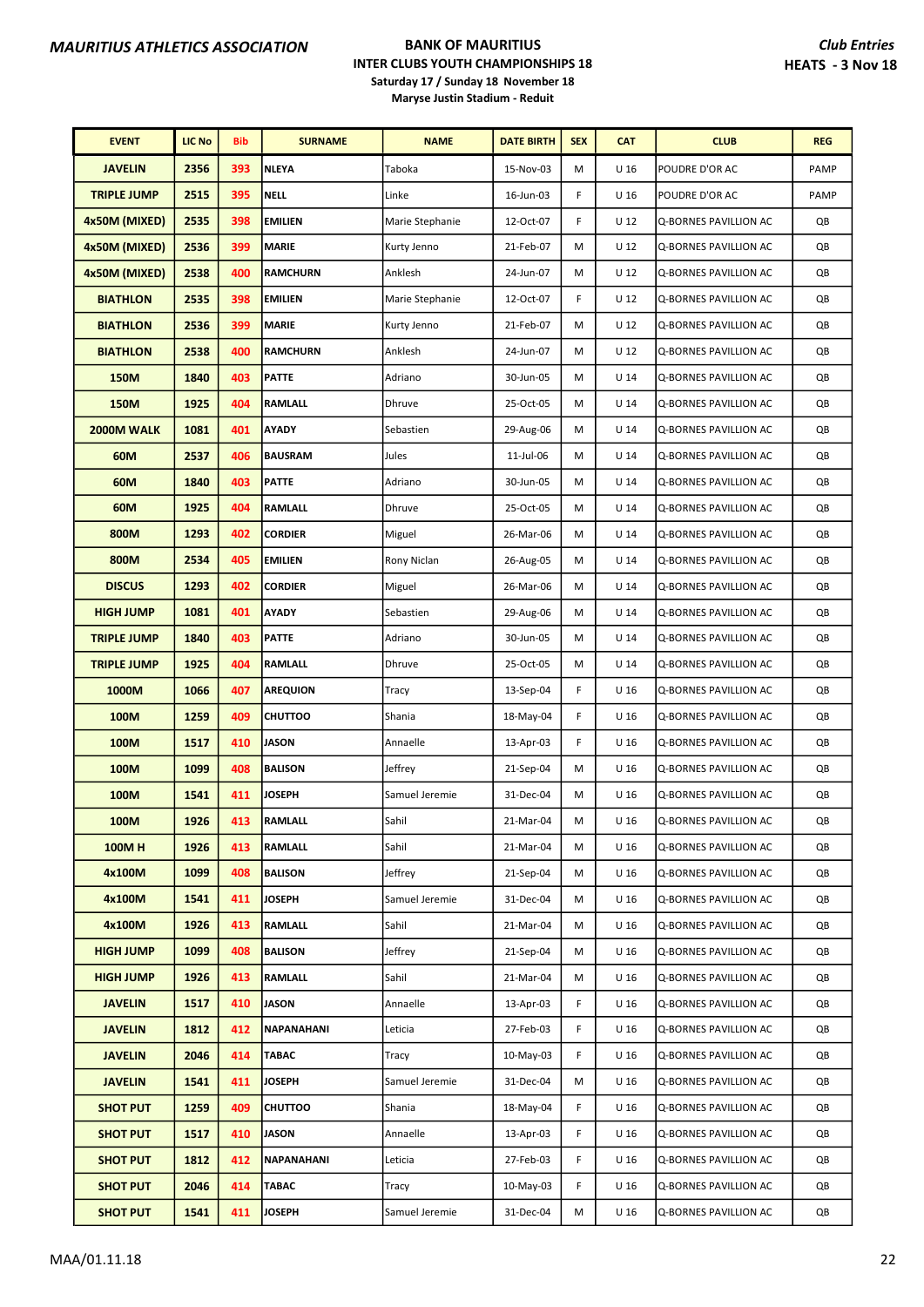| <b>EVENT</b>       | <b>LIC No</b> | <b>Bib</b> | <b>SURNAME</b>  | <b>NAME</b>     | <b>DATE BIRTH</b> | <b>SEX</b> | <b>CAT</b>      | <b>CLUB</b>           | <b>REG</b> |
|--------------------|---------------|------------|-----------------|-----------------|-------------------|------------|-----------------|-----------------------|------------|
| <b>TRIPLE JUMP</b> | 1099          | 408        | <b>BALISON</b>  | Jeffrey         | 21-Sep-04         | M          | U <sub>16</sub> | Q-BORNES PAVILLION AC | QB         |
| <b>TRIPLE JUMP</b> | 1926          | 413        | <b>RAMLALL</b>  | Sahil           | 21-Mar-04         | М          | U 16            | Q-BORNES PAVILLION AC | QB         |
| <b>BIATHLON</b>    | 2678          | 415        | <b>BARATRAM</b> | Lochana         | 28-Jun-08         | F          | $U$ 12          | ROCHE BOIS ÉCLAIR AC  | PL         |
| <b>BIATHLON</b>    | 2686          | 417        | <b>THERESE</b>  | Clea            | 8-Dec-09          | F          | U 12            | ROCHE BOIS ÉCLAIR AC  | PL         |
| <b>BIATHLON</b>    | 2683          | 416        | LOUIS           | Risson          | 19-Jul-07         | M          | U 12            | ROCHE BOIS ÉCLAIR AC  | PL         |
| <b>150M</b>        | 2040          | 419        | <b>SUNKUR</b>   | Loraine         | 19-Jun-06         | F          | $U$ 14          | ROCHE BOIS ÉCLAIR AC  | PL         |
| <b>150M</b>        | 2059          | 420        | <b>THERESE</b>  | Oceane          | 8-Oct-05          | F          | U 14            | ROCHE BOIS ÉCLAIR AC  | PL         |
| <b>150M</b>        | 2737          | 422        | <b>COLIN</b>    | Queenciano      | 10-Apr-05         | M          | U <sub>14</sub> | ROCHE BOIS ÉCLAIR AC  | PL         |
| 60M                | 1722          | 418        | <b>MARIE</b>    | Dina            | 8-Feb-06          | F          | $U$ 14          | ROCHE BOIS ÉCLAIR AC  | PL         |
| 60M                | 2040          | 419        | <b>SUNKUR</b>   | Loraine         | 19-Jun-06         | F          | $U$ 14          | ROCHE BOIS ÉCLAIR AC  | PL         |
| 60M                | 2059          | 420        | <b>THERESE</b>  | Oceane          | 8-Oct-05          | F          | U 14            | ROCHE BOIS ÉCLAIR AC  | PL         |
| 60M                | 2737          | 422        | <b>COLIN</b>    | Queenciano      | 10-Apr-05         | М          | U <sub>14</sub> | ROCHE BOIS ÉCLAIR AC  | PL         |
| 800M               | 2684          | 421        | LOUIS           | Jason           | 15-Mar-05         | М          | U 14            | ROCHE BOIS ÉCLAIR AC  | PL         |
| <b>DISCUS</b>      | 1722          | 418        | <b>MARIE</b>    | Dina            | 8-Feb-06          | F          | $U$ 14          | ROCHE BOIS ÉCLAIR AC  | PL         |
| <b>DISCUS</b>      | 2040          | 419        | <b>SUNKUR</b>   | Loraine         | 19-Jun-06         | F          | $U$ 14          | ROCHE BOIS ÉCLAIR AC  | PL         |
| <b>HAMMER</b>      | 1722          | 418        | <b>MARIE</b>    | Dina            | 8-Feb-06          | F          | U 14            | ROCHE BOIS ÉCLAIR AC  | PL         |
| <b>HIGH JUMP</b>   | 2059          | 420        | THERESE         | Oceane          | 8-Oct-05          | F          | $U$ 14          | ROCHE BOIS ÉCLAIR AC  | PL         |
| 1000M              | 1415          | 424        | <b>FOURNIER</b> | Nigel           | 10-Jan-04         | M          | U <sub>16</sub> | ROCHE BOIS ÉCLAIR AC  | PL         |
| 100M               | 1276          | 423        | <b>COLIN</b>    | Ocean           | 20-Jan-04         | F          | U <sub>16</sub> | ROCHE BOIS ÉCLAIR AC  | PL         |
| 100M               | 1756          | 425        | <b>MENEST</b>   | Ryan            | 4-Feb-03          | M          | U <sub>16</sub> | ROCHE BOIS ÉCLAIR AC  | PL         |
| 100M               | 2095          | 426        | <b>VICTOIRE</b> | Owen            | 7-Feb-04          | M          | U <sub>16</sub> | ROCHE BOIS ÉCLAIR AC  | PL         |
| <b>HIGH JUMP</b>   | 1276          | 423        | <b>COLIN</b>    | Ocean           | 20-Jan-04         | F          | U <sub>16</sub> | ROCHE BOIS ÉCLAIR AC  | PL         |
| <b>HIGH JUMP</b>   | 2095          | 426        | <b>VICTOIRE</b> | Owen            | 7-Feb-04          | M          | U <sub>16</sub> | ROCHE BOIS ÉCLAIR AC  | PL         |
| <b>JAVELIN</b>     | 1276          | 423        | <b>COLIN</b>    | Ocean           | 20-Jan-04         | F          | U <sub>16</sub> | ROCHE BOIS ÉCLAIR AC  | PL         |
| <b>JAVELIN</b>     | 1756          | 425        | <b>MENEST</b>   | Ryan            | 4-Feb-03          | М          | U <sub>16</sub> | ROCHE BOIS ÉCLAIR AC  | PL         |
| <b>TRIPLE JUMP</b> | 1415          | 424        | <b>FOURNIER</b> | Nigel           | 10-Jan-04         | М          | U 16            | ROCHE BOIS ÉCLAIR AC  | PL         |
| 1000m              | 1270          | 428        | CLEMENT         | <b>Beatrice</b> | 7-Oct-04          | F          | U 16            | ROSE BELLE AC         | GP         |
| 1000M              | 1611          | 430        | LAVIOLETTE      | Aurore          | 9-Nov-04          | F          | U <sub>16</sub> | ROSE BELLE AC         | GP         |
| 1000M              | 2377          | 435        | <b>BANDA</b>    | Noah            | 30-Jan-04         | м          | U <sub>16</sub> | ROSE BELLE AC         | GP         |
| 1000M              | 2239          | 433        | <b>GOPALAN</b>  | Manav Girish    | 24-Sep-03         | М          | U 16            | ROSE BELLE AC         | GP         |
| 1000M              | 1754          | 432        | MELIN           | Elie Ashley     | 21-Mar-04         | М          | U <sub>16</sub> | ROSE BELLE AC         | GP         |
| 100M               | 1111          | 427        | <b>BASENOO</b>  | Manshika        | 24-Mar-03         | F          | U 16            | ROSE BELLE AC         | GP         |
| 100M               | 2241          | 434        | <b>DUSSAYE</b>  | Ashna           | 1-Feb-03          | F          | U <sub>16</sub> | ROSE BELLE AC         | GP         |
| 100M               | 1666          | 431        | <b>LOLOTTE</b>  | William         | 5-May-04          | м          | U <sub>16</sub> | ROSE BELLE AC         | GP         |
| 100M               | 1607          | 429        | <b>LAURENT</b>  | Ismael Bradley  | 12-Aug-03         | М          | U <sub>16</sub> | ROSE BELLE AC         | GP         |
| <b>100MH</b>       | 1270          | 428        | <b>CLEMENT</b>  | Beatrice        | 7-Oct-04          | F          | U <sub>16</sub> | ROSE BELLE AC         | GP         |
| <b>100MH</b>       | 1111          | 427        | <b>BASENOO</b>  | Manshika        | 24-Mar-03         | F          | U 16            | ROSE BELLE AC         | GP         |
| <b>100MH</b>       | 2241          | 434        | <b>DUSSAYE</b>  | Ashna           | 1-Feb-03          | F          | U <sub>16</sub> | ROSE BELLE AC         | GP         |
| <b>100MH</b>       | 1666          | 431        | LOLOTTE         | William         | 5-May-04          | М          | U <sub>16</sub> | ROSE BELLE AC         | GP         |
| <b>100MH</b>       | 1607          | 429        | LAURENT         | Ismael Bradley  | 12-Aug-03         | М          | U <sub>16</sub> | ROSE BELLE AC         | GP         |
| 4x100M             | 1270          | 428        | <b>CLEMENT</b>  | Beatrice        | 7-Oct-04          | F          | U <sub>16</sub> | ROSE BELLE AC         | GP         |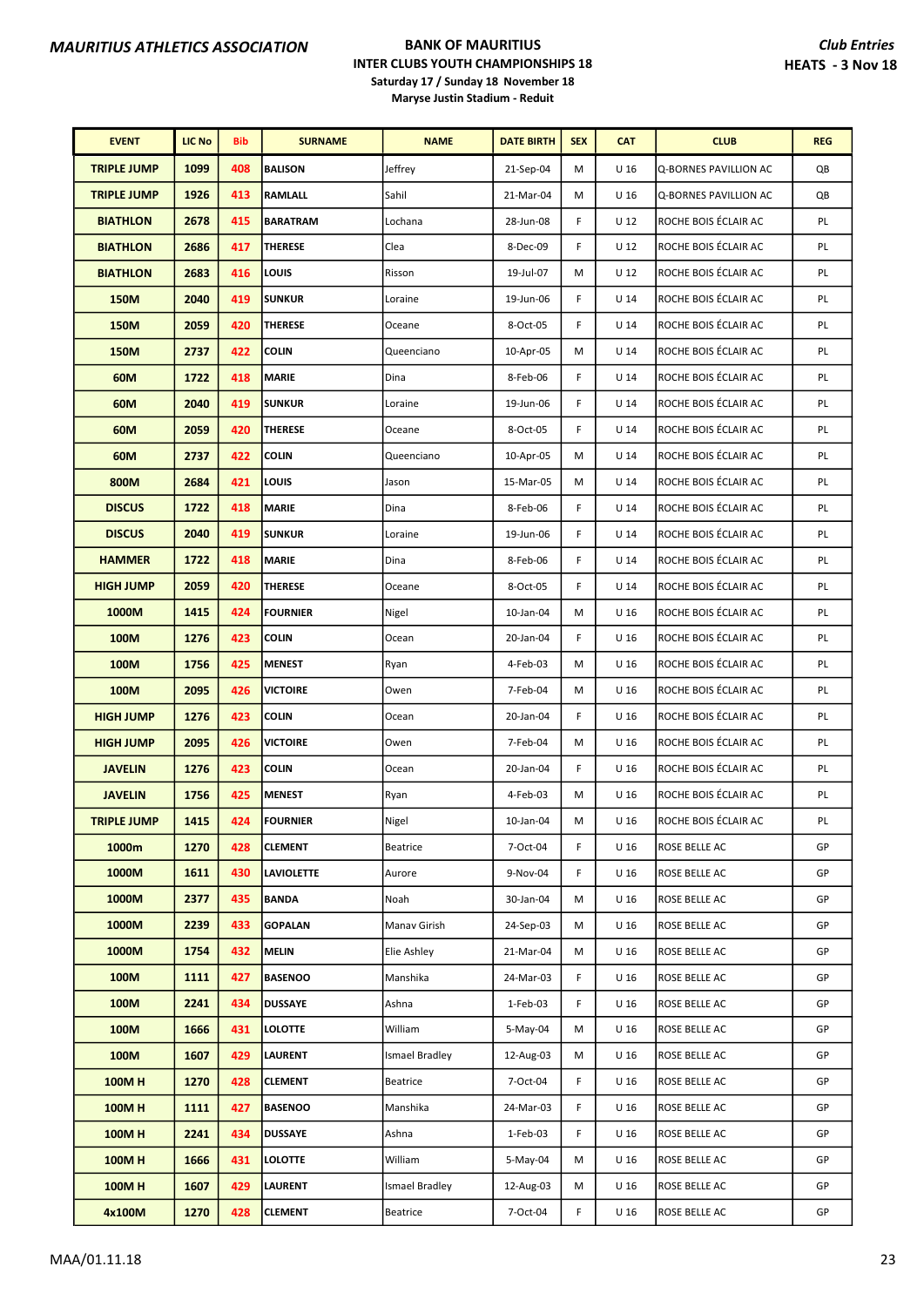| <b>EVENT</b>       | <b>LIC No</b> | Bib | <b>SURNAME</b>    | <b>NAME</b>              | <b>DATE BIRTH</b> | <b>SEX</b> | <b>CAT</b>      | <b>CLUB</b>          | <b>REG</b>  |
|--------------------|---------------|-----|-------------------|--------------------------|-------------------|------------|-----------------|----------------------|-------------|
| 4x100M             | 1111          | 427 | <b>BASENOO</b>    | Manshika                 | 24-Mar-03         | F          | U <sub>16</sub> | ROSE BELLE AC        | GP          |
| 4x100M             | 1611          | 430 | <b>LAVIOLETTE</b> | Aurore                   | 9-Nov-04          | F          | U <sub>16</sub> | ROSE BELLE AC        | GP          |
| 4x100M             | 2241          | 434 | <b>DUSSAYE</b>    | Ashna                    | 1-Feb-03          | F          | U <sub>16</sub> | ROSE BELLE AC        | GP          |
| 4x100M             | 1754          | 432 | <b>MELIN</b>      | Elie Ashley              | 21-Mar-04         | M          | U <sub>16</sub> | ROSE BELLE AC        | GP          |
| 4x100M             | 1666          | 431 | <b>LOLOTTE</b>    | William                  | 5-May-04          | M          | U <sub>16</sub> | ROSE BELLE AC        | GP          |
| 4x100M             | 1607          | 429 | <b>LAURENT</b>    | Ismael Bradley           | 12-Aug-03         | M          | U <sub>16</sub> | ROSE BELLE AC        | GP          |
| <b>HIGH JUMP</b>   | 1111          | 427 | <b>BASENOO</b>    | Manshika                 | 24-Mar-03         | F          | U <sub>16</sub> | ROSE BELLE AC        | GP          |
| <b>HIGH JUMP</b>   | 2377          | 435 | <b>BANDA</b>      | Noah                     | 30-Jan-04         | M          | U <sub>16</sub> | ROSE BELLE AC        | GP          |
| <b>HIGH JUMP</b>   | 1754          | 432 | <b>MELIN</b>      | Elie Ashley              | 21-Mar-04         | M          | U <sub>16</sub> | ROSE BELLE AC        | GP          |
| <b>HIGH JUMP</b>   | 1607          | 429 | <b>LAURENT</b>    | <b>Ismael Bradley</b>    | 12-Aug-03         | M          | U <sub>16</sub> | ROSE BELLE AC        | GP          |
| <b>JAVELIN</b>     | 1611          | 430 | <b>LAVIOLETTE</b> | Aurore                   | 9-Nov-04          | F          | U <sub>16</sub> | ROSE BELLE AC        | GP          |
| <b>JAVELIN</b>     | 2241          | 434 | <b>DUSSAYE</b>    | Ashna                    | 1-Feb-03          | F          | U <sub>16</sub> | ROSE BELLE AC        | GP          |
| <b>JAVELIN</b>     | 1666          | 431 | <b>LOLOTTE</b>    | William                  | 5-May-04          | M          | U <sub>16</sub> | ROSE BELLE AC        | GP          |
| <b>SHOT PUT</b>    | 1270          | 428 | <b>CLEMENT</b>    | <b>Beatrice</b>          | 7-Oct-04          | F          | U <sub>16</sub> | ROSE BELLE AC        | GP          |
| <b>SHOT PUT</b>    | 2241          | 434 | <b>DUSSAYE</b>    | Ashna                    | 1-Feb-03          | F          | U <sub>16</sub> | ROSE BELLE AC        | GP          |
| <b>SHOT PUT</b>    | 2239          | 433 | <b>GOPALAN</b>    | Manav Girish             | 24-Sep-03         | M          | U <sub>16</sub> | ROSE BELLE AC        | GP          |
| <b>SHOT PUT</b>    | 1666          | 431 | <b>LOLOTTE</b>    | William                  | 5-May-04          | M          | U <sub>16</sub> | ROSE BELLE AC        | GP          |
| <b>TRIPLE JUMP</b> | 1270          | 428 | <b>CLEMENT</b>    | <b>Beatrice</b>          | 7-Oct-04          | F          | U <sub>16</sub> | ROSE BELLE AC        | GP          |
| <b>TRIPLE JUMP</b> | 1111          | 427 | <b>BASENOO</b>    | Manshika                 | 24-Mar-03         | F          | U <sub>16</sub> | <b>ROSE BELLE AC</b> | GP          |
| <b>TRIPLE JUMP</b> | 1611          | 430 | <b>LAVIOLETTE</b> | Aurore                   | 9-Nov-04          | F          | U <sub>16</sub> | ROSE BELLE AC        | GP          |
| <b>TRIPLE JUMP</b> | 2377          | 435 | <b>BANDA</b>      | Noah                     | 30-Jan-04         | M          | U <sub>16</sub> | ROSE BELLE AC        | GP          |
| <b>TRIPLE JUMP</b> | 2239          | 433 | <b>GOPALAN</b>    | Manav Girish             | 24-Sep-03         | M          | U <sub>16</sub> | ROSE BELLE AC        | GP          |
| <b>TRIPLE JUMP</b> | 1754          | 432 | <b>MELIN</b>      | Elie Ashley              | 21-Mar-04         | M          | U <sub>16</sub> | ROSE BELLE AC        | GP          |
| <b>BIATHLON</b>    | 2885          | 444 | <b>ANTONIO</b>    | Tashiana Jsarina Fabiori | 31-Jul-07         | F          | U <sub>12</sub> | <b>ROSE HILL AC</b>  | <b>BBRH</b> |
| <b>BIATHLON</b>    | 1315          | 436 | DALOU             | Elsa                     | 20-Mar-08         | F          | U <sub>12</sub> | ROSE HILL AC         | <b>BBRH</b> |
| <b>BIATHLON</b>    | 2695          | 442 | <b>QUIRIN</b>     | Wilena                   | 31-Aug-09         | F          | U <sub>12</sub> | <b>ROSE HILL AC</b>  | <b>BBRH</b> |
| <b>BIATHLON</b>    | 2394          | 439 | <b>DESIRE</b>     | Emilie Chloe             | 22-Sep-08         | F          | U 12            | ROSE HILL AC         | <b>BBRH</b> |
| <b>BIATHLON</b>    | 2481          | 440 | <b>NINA</b>       | Laeticia Solena          | 3-Oct-08          | F          | U <sub>12</sub> | ROSE HILL AC         | <b>BBRH</b> |
| <b>BIATHLON</b>    | 2887          | 446 | <b>HARPON</b>     | Julie                    | 18-Oct-08         | F          | U 12            | ROSE HILL AC         | <b>BBRH</b> |
| <b>BIATHLON</b>    | 1469          | 437 | <b>GOINDA</b>     | Louis Ethan Gregory      | 15-Sep-08         | M          | U <sub>12</sub> | ROSE HILL AC         | <b>BBRH</b> |
| <b>BIATHLON</b>    | 2544          | 441 | ALLET             | Thimothee                | 7-Apr-09          | M          | U 12            | ROSE HILL AC         | <b>BBRH</b> |
| <b>BIATHLON</b>    | 1520          | 438 | JEAN              | Aurelien                 | 24-Mar-08         | M          | U 12            | ROSE HILL AC         | <b>BBRH</b> |
| <b>BIATHLON</b>    | 2884          | 443 | <b>HERVEY</b>     | Aurelien Mattieu         | 28-Oct-07         | M          | U 12            | ROSE HILL AC         | <b>BBRH</b> |
| <b>BIATHLON</b>    | 2886          | 445 | <b>HARPON</b>     | Anderson Joseph Fanley   | 14-May-07         | M          | U 12            | ROSE HILL AC         | <b>BBRH</b> |
| 150M               | 1919          | 457 | RAMASAWMY         | Wilona                   | 25-Jun-06         | F          | U <sub>14</sub> | ROSE HILL AC         | <b>BBRH</b> |
| 150M               | 1801          | 455 | <b>MURDEN</b>     | Yohan                    | 11-Apr-05         | M          | U <sub>14</sub> | ROSE HILL AC         | <b>BBRH</b> |
| 150M               | 1810          | 456 | <b>NANKO</b>      | Jake                     | 1-Jun-05          | M          | U <sub>14</sub> | ROSE HILL AC         | <b>BBRH</b> |
| 150M               | 1535          | 452 | <b>JODUN</b>      | Luciano                  | 21-Jul-05         | М          | U <sub>14</sub> | ROSE HILL AC         | <b>BBRH</b> |
| 60M                | 2881          | 466 | <b>LAVERDURE</b>  | Marie Noelle Sevrine     | 22-Dec-05         | F          | U 14            | ROSE HILL AC         | <b>BBRH</b> |
| 60M                | 1919          | 457 | RAMASAWMY         | Wilona                   | 25-Jun-06         | F          | U <sub>14</sub> | ROSE HILL AC         | <b>BBRH</b> |
| 60M                | 1535          | 452 | <b>JODUN</b>      | Luciano                  | 21-Jul-05         | М          | U 14            | ROSE HILL AC         | <b>BBRH</b> |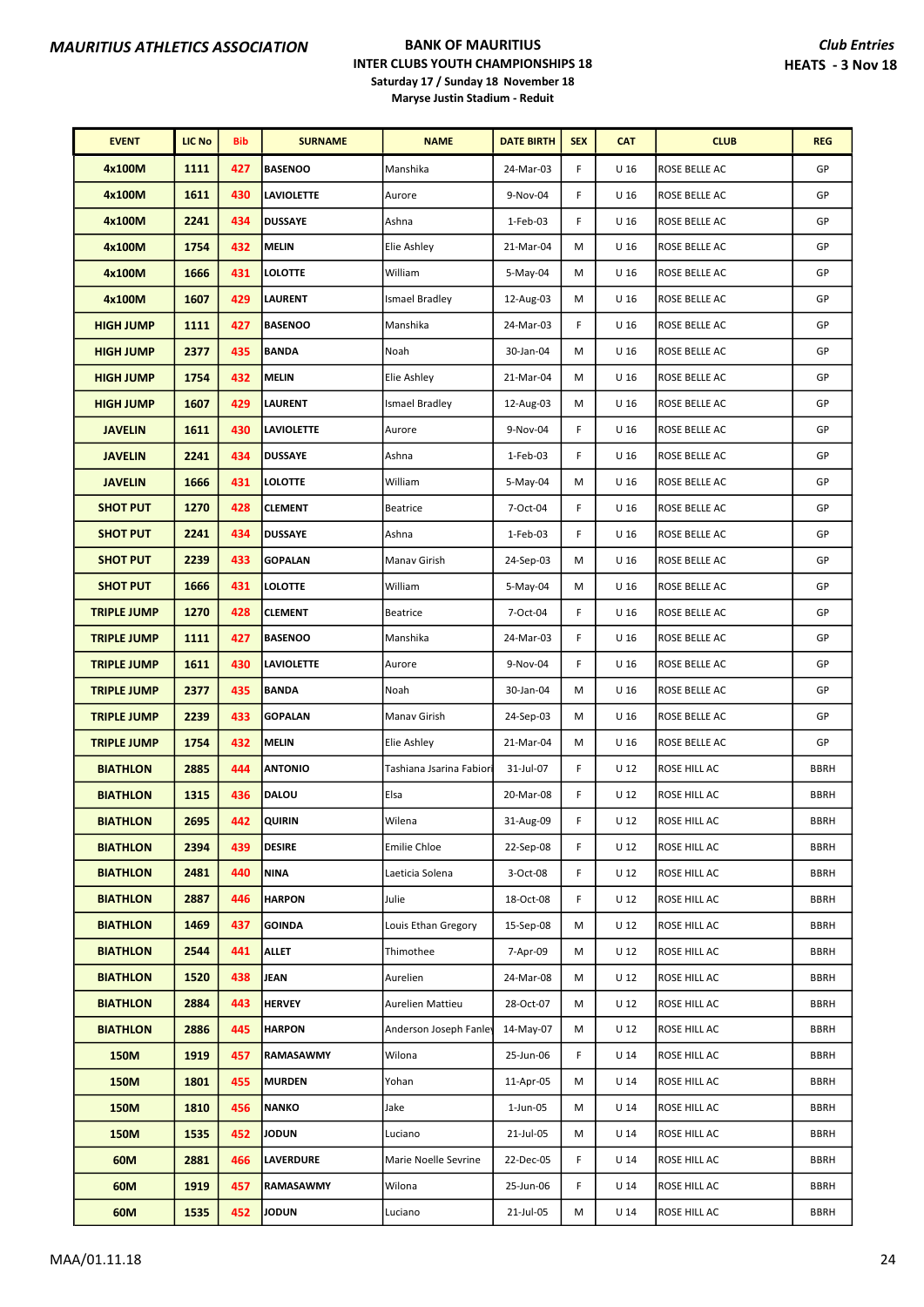| <b>EVENT</b>       | <b>LIC No</b> | <b>Bib</b> | <b>SURNAME</b>          | <b>NAME</b>          | <b>DATE BIRTH</b> | <b>SEX</b> | <b>CAT</b>      | <b>CLUB</b>         | <b>REG</b>  |
|--------------------|---------------|------------|-------------------------|----------------------|-------------------|------------|-----------------|---------------------|-------------|
| 60M                | 1810          | 456        | <b>NANKO</b>            | Jake                 | 1-Jun-05          | M          | U 14            | ROSE HILL AC        | <b>BBRH</b> |
| 60M                | 1801          | 455        | <b>MURDEN</b>           | Yohan                | 11-Apr-05         | M          | U <sub>14</sub> | ROSE HILL AC        | <b>BBRH</b> |
| <b>60MH</b>        | 2881          | 466        | <b>LAVERDURE</b>        | Marie Noelle Sevrine | 22-Dec-05         | F          | U <sub>14</sub> | <b>ROSE HILL AC</b> | <b>BBRH</b> |
| <b>60MH</b>        | 1120          | 447        | <b>BAYARAM</b>          | Lauryn Eva Courtney  | 28-Jun-05         | F          | U <sub>14</sub> | ROSE HILL AC        | <b>BBRH</b> |
| 60MH               | 1404          | 451        | <b>FELIX</b>            | Alexandre            | 20-Jun-05         | M          | U 14            | ROSE HILL AC        | <b>BBRH</b> |
| 60M H              | 1222          | 448        | <b>CERDOR</b>           | Conrad               | 23-May-05         | M          | U 14            | ROSE HILL AC        | <b>BBRH</b> |
| 6x100M (MIXED)     | 1919          | 457        | <b>RAMASAWMY</b>        | Wilona               | 25-Jun-06         | F          | U <sub>14</sub> | ROSE HILL AC        | <b>BBRH</b> |
| 6x100M (MIXED)     | 2881          | 466        | <b>LAVERDURE</b>        | Marie Noelle Sevrine | 22-Dec-05         | F          | U <sub>14</sub> | <b>ROSE HILL AC</b> | <b>BBRH</b> |
| 6x100M (MIXED)     | 1801          | 455        | <b>MURDEN</b>           | Yohan                | 11-Apr-05         | M          | U <sub>14</sub> | ROSE HILL AC        | <b>BBRH</b> |
| 6x100M (MIXED)     | 2251          | 459        | PERUMAL                 | Shane Ryan Oliver    | 5-Jan-05          | M          | U 14            | ROSE HILL AC        | <b>BBRH</b> |
| 6x100M (MIXED)     | 1535          | 452        | JODUN                   | Luciano              | 21-Jul-05         | M          | U <sub>14</sub> | ROSE HILL AC        | <b>BBRH</b> |
| 800M               | 1737          | 454        | <b>MARS</b>             | Anastasia            | 12-Mar-05         | F          | U <sub>14</sub> | ROSE HILL AC        | <b>BBRH</b> |
| 800M               | 2696          | 465        | VIRGINIE                | Chelan Stephanie     | 8-Dec-05          | F          | U 14            | ROSE HILL AC        | <b>BBRH</b> |
| 800M               | 1228          | 450        | <b>CHAN LAN WING</b>    | Jushua Wayne         | 13-Apr-05         | M          | U <sub>14</sub> | ROSE HILL AC        | <b>BBRH</b> |
| 800M               | 2543          | 462        | <b>ALLET</b>            | Xavier               | 24-Jul-05         | M          | U 14            | ROSE HILL AC        | <b>BBRH</b> |
| 800M               | 1404          | 451        | <b>FELIX</b>            | Alexandre            | 20-Jun-05         | M          | U <sub>14</sub> | ROSE HILL AC        | <b>BBRH</b> |
| <b>DISCUS</b>      | 2251          | 459        | PERUMAL                 | Shane Ryan Oliver    | 5-Jan-05          | M          | U <sub>14</sub> | ROSE HILL AC        | <b>BBRH</b> |
| <b>DISCUS</b>      | 2383          | 460        | <b>BAIGNATH</b>         | Koshalesh            | 19-Mar-05         | M          | U 14            | <b>ROSE HILL AC</b> | <b>BBRH</b> |
| <b>HAMMER</b>      | 2058          | 458        | <b>THEOTIS</b>          | Matthew              | 13-May-05         | M          | U <sub>14</sub> | ROSE HILL AC        | <b>BBRH</b> |
| <b>HAMMER</b>      | 1227          | 449        | <b>CHAN KING TONG</b>   | Daren                | 14-Jun-05         | М          | U 14            | ROSE HILL AC        | <b>BBRH</b> |
| <b>HAMMER</b>      | 2384          | 461        | <b>BEEHARRY</b>         | Michael              | 3-Jan-06          | M          | U <sub>14</sub> | ROSE HILL AC        | <b>BBRH</b> |
| <b>HIGH JUMP</b>   | 1737          | 454        | <b>MARS</b>             | Anastasia            | 12-Mar-05         | F          | U <sub>14</sub> | ROSE HILL AC        | <b>BBRH</b> |
| <b>HIGH JUMP</b>   | 2694          | 464        | <b>NOOMED</b>           | Axelle Aurore Marie  | 11-Nov-05         | F          | U 14            | <b>ROSE HILL AC</b> | <b>BBRH</b> |
| <b>HIGH JUMP</b>   | 2383          | 460        | <b>BAIGNATH</b>         | Koshalesh            | 19-Mar-05         | М          | U 14            | <b>ROSE HILL AC</b> | <b>BBRH</b> |
| <b>HIGH JUMP</b>   | 2251          | 459        | PERUMAL                 | Shane Ryan Oliver    | 5-Jan-05          | M          | U 14            | ROSE HILL AC        | <b>BBRH</b> |
| <b>HIGH JUMP</b>   | 1404          | 451        | <b>FELIX</b>            | Alexandre            | 20-Jun-05         | M          | U <sub>14</sub> | ROSE HILL AC        | <b>BBRH</b> |
| <b>TRIPLE JUMP</b> | 1919          | 457        | <b>RAMASAWMY</b>        | Wilona               | 25-Jun-06         | F          | U 14            | <b>ROSE HILL AC</b> | <b>BBRH</b> |
| <b>TRIPLE JUMP</b> | 2691          | 463        | LIEUTIER                | Chloe Marie Lehann   | 18-Jul-05         | F          | U 14            | ROSE HILL AC        | <b>BBRH</b> |
| <b>TRIPLE JUMP</b> | 2881          | 466        | <b>LAVERDURE</b>        | Marie Noelle Sevrine | 22-Dec-05         | F          | U 14            | <b>ROSE HILL AC</b> | <b>BBRH</b> |
| <b>TRIPLE JUMP</b> | 1665          | 453        | LOLIVE                  | Pascaline Jordan     | 5-Apr-06          | F          | U 14            | ROSE HILL AC        | <b>BBRH</b> |
| <b>TRIPLE JUMP</b> | 1535          | 452        | JODUN                   | Luciano              | 21-Jul-05         | М          | U 14            | ROSE HILL AC        | <b>BBRH</b> |
| <b>TRIPLE JUMP</b> | 1810          | 456        | <b>NANKO</b>            | Jake                 | $1$ -Jun-05       | M          | U <sub>14</sub> | ROSE HILL AC        | <b>BBRH</b> |
| <b>TRIPLE JUMP</b> | 1222          | 448        | <b>CERDOR</b>           | Conrad               | 23-May-05         | M          | U 14            | ROSE HILL AC        | <b>BBRH</b> |
| 1000M              | 2246          | 477        | VIRGINIE                | Sophia M Michelle    | 16-Jan-03         | F          | U <sub>16</sub> | ROSE HILL AC        | <b>BBRH</b> |
| 1000M              | 1916          | 473        | <b>RAMASAWMY</b>        | Jerusha              | 1-Aug-03          | F          | U 16            | ROSE HILL AC        | <b>BBRH</b> |
| 1000M              | 1344          | 469        | <b>DHURONE</b>          | Christopher          | 10-Jan-04         | М          | U <sub>16</sub> | ROSE HILL AC        | <b>BBRH</b> |
| 100M               | 2245          | 476        | <b>DAXE</b>             | Severine Joanita     | 25-Jul-04         | F          | U 16            | ROSE HILL AC        | <b>BBRH</b> |
| 100M               | 2062          | 475        | <b>THEVENET</b>         | Maeva                | 1-May-04          | F          | U 16            | ROSE HILL AC        | <b>BBRH</b> |
| 100M               | 2421          | 485        | <b>SOUAVE</b>           | Megane               | 3-Oct-03          | F          | U 16            | ROSE HILL AC        | <b>BBRH</b> |
| 100M               | 2247          | 478        | <b>BIBI</b>             | Yoan                 | 15-Oct-03         | М          | U 16            | ROSE HILL AC        | <b>BBRH</b> |
| 100M               | 1239          | 468        | <b>CHEANG KOON SHUN</b> | Jarod Bruce          | 28-Jan-04         | М          | U <sub>16</sub> | ROSE HILL AC        | <b>BBRH</b> |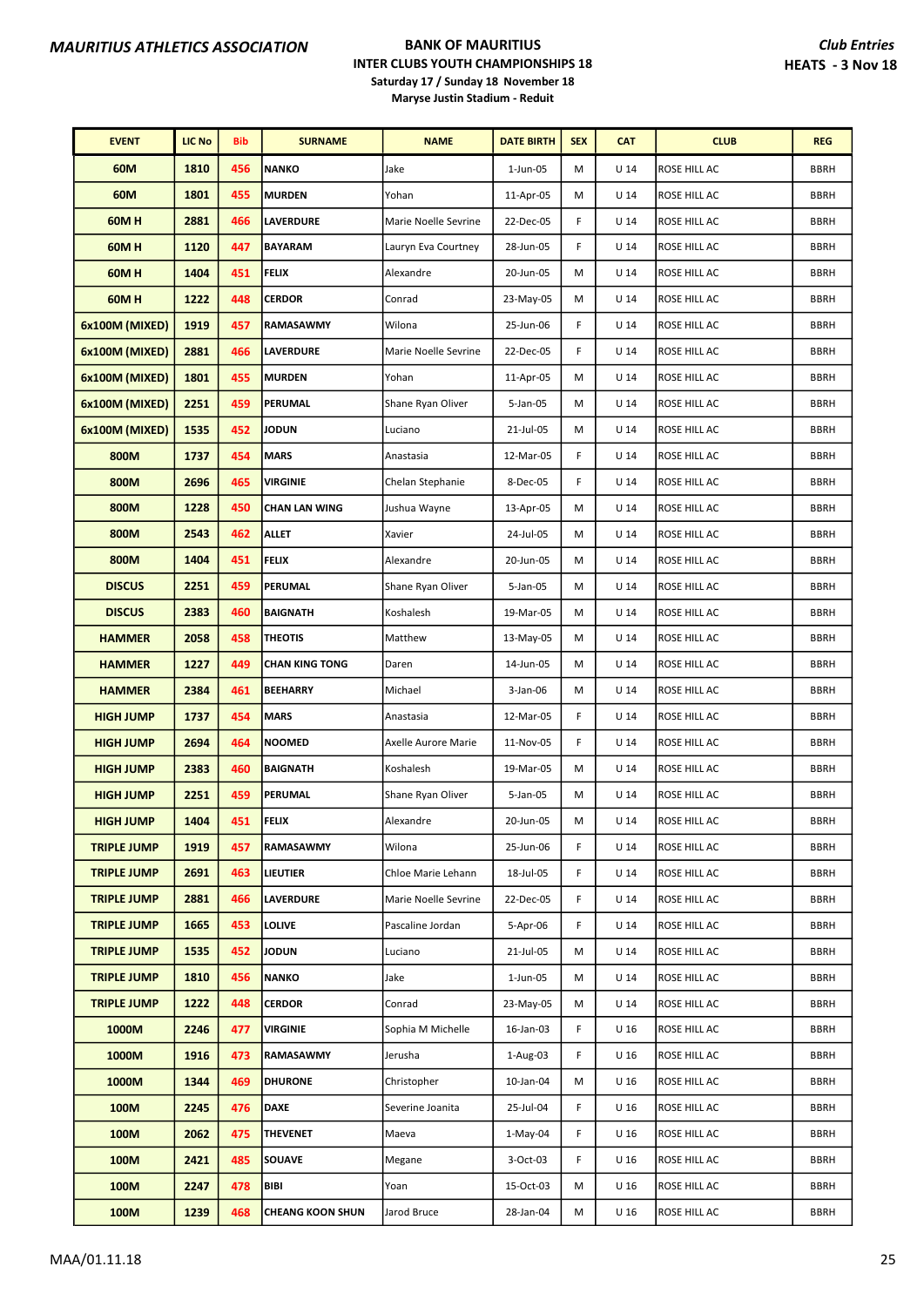| <b>EVENT</b>       | <b>LIC No</b> | Bib | <b>SURNAME</b>          | <b>NAME</b>         | <b>DATE BIRTH</b> | <b>SEX</b> | <b>CAT</b>      | <b>CLUB</b>         | <b>REG</b>  |
|--------------------|---------------|-----|-------------------------|---------------------|-------------------|------------|-----------------|---------------------|-------------|
| <b>100MH</b>       | 2062          | 475 | THEVENET                | Maeva               | $1-May-04$        | F          | U 16            | ROSE HILL AC        | <b>BBRH</b> |
| <b>100MH</b>       | 2395          | 483 | <b>DESIRE</b>           | Eliane Maria Laura  | 6-Jul-03          | F          | U <sub>16</sub> | ROSE HILL AC        | <b>BBRH</b> |
| <b>100MH</b>       | 2056          | 474 | <b>THEODORE</b>         | Yoan                | 13-Mar-03         | М          | U <sub>16</sub> | ROSE HILL AC        | <b>BBRH</b> |
| <b>100MH</b>       | 1544          | 472 | <b>JOSEPHINE</b>        | Julien              | 11-Jul-03         | М          | U <sub>16</sub> | ROSE HILL AC        | <b>BBRH</b> |
| <b>100MH</b>       | 1201          | 467 | <b>CANGY</b>            | Tibeau              | 6-Jun-03          | м          | U <sub>16</sub> | ROSE HILL AC        | <b>BBRH</b> |
| 4x100M             | 2421          | 485 | <b>SOUAVE</b>           | Megane              | 3-Oct-03          | F          | U <sub>16</sub> | ROSE HILL AC        | <b>BBRH</b> |
| 4x100M             | 2245          | 476 | <b>DAXE</b>             | Severine Joanita    | 25-Jul-04         | F          | U <sub>16</sub> | ROSE HILL AC        | <b>BBRH</b> |
| 4x100M             | 2062          | 475 | <b>THEVENET</b>         | Maeva               | $1-May-04$        | F          | U <sub>16</sub> | ROSE HILL AC        | <b>BBRH</b> |
| 4x100M             | 1916          | 473 | <b>RAMASAWMY</b>        | Jerusha             | 1-Aug-03          | F          | U <sub>16</sub> | ROSE HILL AC        | <b>BBRH</b> |
| 4x100M             | 2056          | 474 | <b>THEODORE</b>         | Yoan                | 13-Mar-03         | M          | U <sub>16</sub> | ROSE HILL AC        | <b>BBRH</b> |
| 4x100M             | 2247          | 478 | <b>BIBI</b>             | Yoan                | 15-Oct-03         | М          | U <sub>16</sub> | ROSE HILL AC        | <b>BBRH</b> |
| 4x100M             | 1544          | 472 | <b>JOSEPHINE</b>        | Julien              | 11-Jul-03         | M          | U <sub>16</sub> | ROSE HILL AC        | <b>BBRH</b> |
| 4x100M             | 1239          | 468 | <b>CHEANG KOON SHUN</b> | Jarod Bruce         | 28-Jan-04         | М          | U <sub>16</sub> | ROSE HILL AC        | <b>BBRH</b> |
| 4x100M             | 1344          | 469 | <b>DHURONE</b>          | Christopher         | 10-Jan-04         | М          | U <sub>16</sub> | ROSE HILL AC        | <b>BBRH</b> |
| <b>HAMMER</b>      | 1384          | 471 | <b>EMILIEN</b>          | Annael              | 26-Jun-03         | F          | U <sub>16</sub> | ROSE HILL AC        | <b>BBRH</b> |
| <b>HAMMER</b>      | 2382          | 481 | <b>AUGRAND</b>          | Justine Lorena      | 5-Feb-04          | F          | U <sub>16</sub> | ROSE HILL AC        | <b>BBRH</b> |
| <b>HAMMER</b>      | 2883          | 486 | <b>BABYLONE</b>         | Louis Alan Kevin    | 3-Feb-04          | М          | U <sub>16</sub> | ROSE HILL AC        | <b>BBRH</b> |
| <b>HIGH JUMP</b>   | 1916          | 473 | <b>RAMASAWMY</b>        | Jerusha             | 1-Aug-03          | F          | U <sub>16</sub> | ROSE HILL AC        | <b>BBRH</b> |
| <b>HIGH JUMP</b>   | 2056          | 474 | <b>THEODORE</b>         | Yoan                | 13-Mar-03         | М          | U <sub>16</sub> | ROSE HILL AC        | <b>BBRH</b> |
| <b>HIGH JUMP</b>   | 1544          | 472 | <b>JOSEPHINE</b>        | Julien              | 11-Jul-03         | м          | U <sub>16</sub> | ROSE HILL AC        | <b>BBRH</b> |
| <b>HIGH JUMP</b>   | 2403          | 484 | <b>JOSEPH</b>           | <b>Brice Kervin</b> | 18-Sep-03         | М          | U <sub>16</sub> | ROSE HILL AC        | <b>BBRH</b> |
| <b>JAVELIN</b>     | 2250          | 480 | <b>RAMSAMY</b>          | Stacy               | 6-Mar-04          | F          | U <sub>16</sub> | ROSE HILL AC        | <b>BBRH</b> |
| <b>JAVELIN</b>     | 2391          | 482 | <b>BOOLACK</b>          | Marie Cedrina       | 8-Jun-04          | F          | U <sub>16</sub> | ROSE HILL AC        | <b>BBRH</b> |
| <b>JAVELIN</b>     | 2248          | 479 | <b>THOMOO</b>           | Jatin               | 7-Sep-03          | м          | U <sub>16</sub> | ROSE HILL AC        | <b>BBRH</b> |
| <b>JAVELIN</b>     | 2403          | 484 | <b>JOSEPH</b>           | <b>Brice Kervin</b> | 18-Sep-03         | М          | U <sub>16</sub> | ROSE HILL AC        | <b>BBRH</b> |
| <b>SHOT PUT</b>    | 1384          | 471 | EMILIEN                 | Annael              | 26-Jun-03         | F          | U <sub>16</sub> | ROSE HILL AC        | <b>BBRH</b> |
| <b>SHOT PUT</b>    | 2382          | 481 | <b>AUGRAND</b>          | Justine Lorena      | 5-Feb-04          | F          | U 16            | <b>ROSE HILL AC</b> | <b>BBRH</b> |
| <b>SHOT PUT</b>    | 2248          | 479 | THOMOO                  | Jatin               | 7-Sep-03          | М          | U <sub>16</sub> | ROSE HILL AC        | <b>BBRH</b> |
| <b>SHOT PUT</b>    | 2900          | 487 | <b>MEDOR</b>            | Lorenzo             | 10-Oct-04         | м          | U 16            | ROSE HILL AC        | <b>BBRH</b> |
| <b>TRIPLE JUMP</b> | 1349          | 470 | <b>DOMISE</b>           | Jaimi               | 16-Dec-04         | F          | U <sub>16</sub> | ROSE HILL AC        | <b>BBRH</b> |
| <b>TRIPLE JUMP</b> | 2421          | 485 | <b>SOUAVE</b>           | Megane              | 3-Oct-03          | F          | U <sub>16</sub> | ROSE HILL AC        | <b>BBRH</b> |
| <b>TRIPLE JUMP</b> | 1239          | 468 | <b>CHEANG KOON SHUN</b> | Jarod Bruce         | 28-Jan-04         | М          | U 16            | ROSE HILL AC        | <b>BBRH</b> |
| <b>TRIPLE JUMP</b> | 2056          | 474 | <b>THEODORE</b>         | Yoan                | 13-Mar-03         | М          | U <sub>16</sub> | ROSE HILL AC        | <b>BBRH</b> |
| <b>TRIPLE JUMP</b> | 1544          | 472 | <b>JOSEPHINE</b>        | Julien              | 11-Jul-03         | М          | U 16            | ROSE HILL AC        | <b>BBRH</b> |
| 4x50M (MIXED)      | 2661          | 489 | <b>APPADOO</b>          | Leona               | 13-Dec-08         | F          | U <sub>12</sub> | SOUILLAC AC         | SAV         |
| 4x50M (MIXED)      | 2698          | 491 | <b>APPADOO</b>          | Lorna               | 13-Dec-08         | F          | U <sub>12</sub> | SOUILLAC AC         | SAV         |
| 4x50M (MIXED)      | 2697          | 490 | <b>FANNY</b>            | Annesophy           | 12-Feb-08         | F          | U <sub>12</sub> | SOUILLAC AC         | SAV         |
| <b>BIATHLON</b>    | 2661          | 489 | <b>APPADOO</b>          | Leona               | 13-Dec-08         | F          | U <sub>12</sub> | SOUILLAC AC         | SAV         |
| <b>BIATHLON</b>    | 2698          | 491 | <b>APPADOO</b>          | Lorna               | 13-Dec-08         | F          | U 12            | SOUILLAC AC         | SAV         |
| <b>BIATHLON</b>    | 2697          | 490 | <b>FANNY</b>            | Annesophy           | 12-Feb-08         | F          | U <sub>12</sub> | SOUILLAC AC         | SAV         |
| <b>BIATHLON</b>    | 2702          | 494 | <b>POYNEE</b>           | Trinity             | 8-Apr-08          | F          | U <sub>12</sub> | SOUILLAC AC         | SAV         |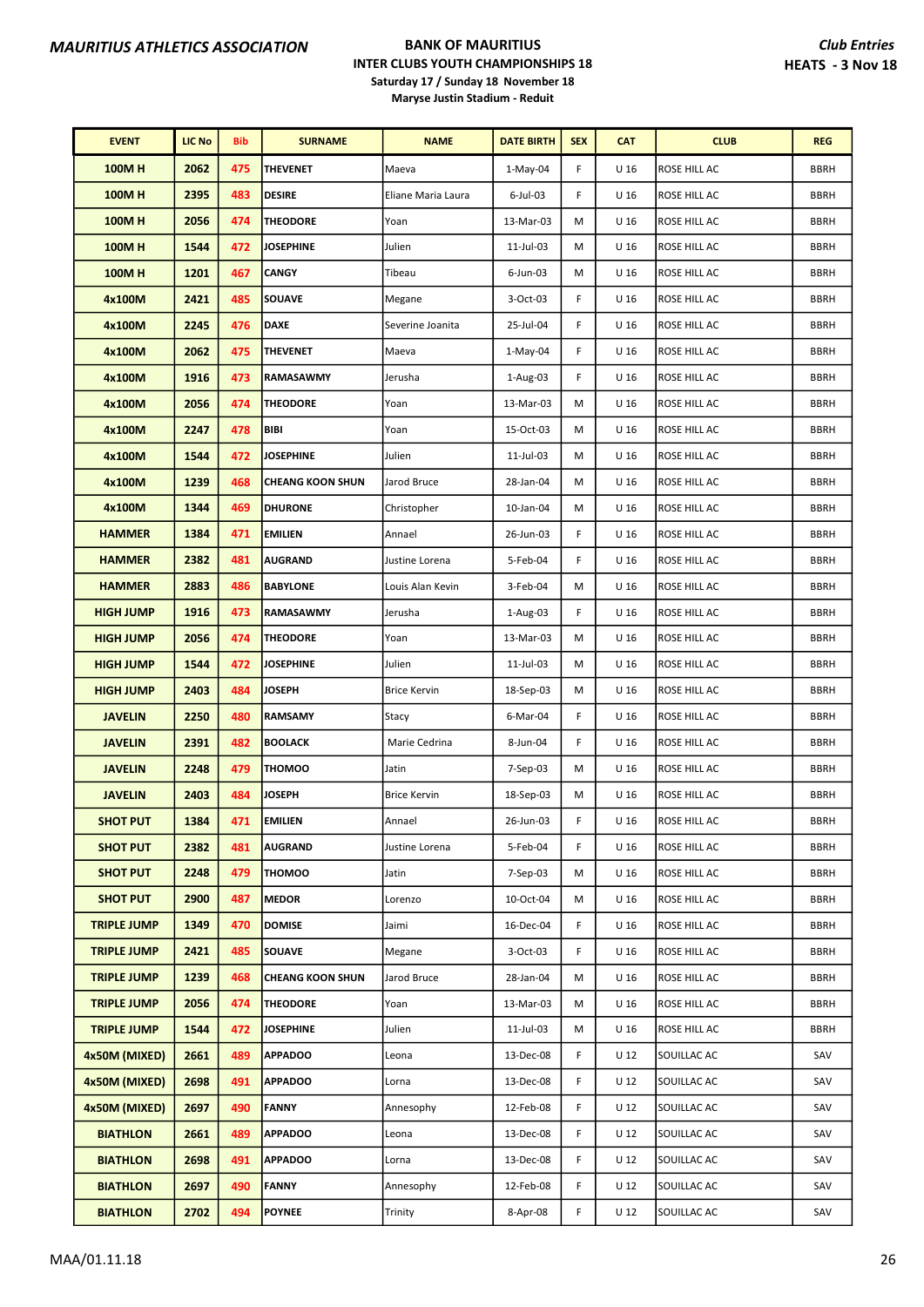| <b>EVENT</b>       | <b>LIC No</b> | <b>Bib</b> | <b>SURNAME</b>     | <b>NAME</b>  | <b>DATE BIRTH</b> | <b>SEX</b> | <b>CAT</b>      | <b>CLUB</b>         | <b>REG</b> |
|--------------------|---------------|------------|--------------------|--------------|-------------------|------------|-----------------|---------------------|------------|
| <b>BIATHLON</b>    | 2699          | 492        | <b>AUGUSTIN</b>    | Joana        | 17-May-07         | F          | U <sub>12</sub> | SOUILLAC AC         | SAV        |
| <b>BIATHLON</b>    | 2701          | 493        | <b>GERMAIN</b>     | Loriana      | 19-Mar-09         | F          | U <sub>12</sub> | SOUILLAC AC         | SAV        |
| <b>BIATHLON</b>    | 1395          | 488        | <b>POULE</b>       | Christabelle | 24-Jul-07         | F          | U <sub>12</sub> | SOUILLAC AC         | SAV        |
| <b>150M</b>        | 2703          | 495        | <b>TELVART</b>     | Axelle       | 24-Aug-05         | F          | U <sub>14</sub> | SOUILLAC AC         | SAV        |
| <b>150M</b>        | 2771          | 496        | <b>MAKAIR</b>      | Rael         | 12-Dec-06         | M          | U <sub>14</sub> | SOUILLAC AC         | SAV        |
| 60M                | 2703          | 495        | <b>TELVART</b>     | Axelle       | 24-Aug-05         | F          | $U$ 14          | SOUILLAC AC         | SAV        |
| 6x100M (MIXED)     | 2771          | 496        | <b>MAKAIR</b>      | Rael         | 12-Dec-06         | M          | U <sub>14</sub> | SOUILLAC AC         | SAV        |
| <b>DISCUS</b>      | 2771          | 496        | <b>MAKAIR</b>      | Rael         | 12-Dec-06         | M          | U <sub>14</sub> | SOUILLAC AC         | SAV        |
| 1000M              | 2914          | 500        | <b>DACCOO</b>      | Nashinee     | 17-May-03         | F          | U <sub>16</sub> | SOUILLAC AC         | SAV        |
| 1000M              | 2706          | 498        | <b>HELENE</b>      | Juliano      | 22-Nov-03         | M          | U <sub>16</sub> | SOUILLAC AC         | SAV        |
| 1000M              | 2912          | 499        | <b>TUPSEY</b>      | Dheerajsing  | 4-Feb-03          | M          | U <sub>16</sub> | SOUILLAC AC         | SAV        |
| 1000M              | 2921          | 502        | <b>BONNAPEN</b>    | Christopher  | 28-Feb-04         | М          | U <sub>16</sub> | SOUILLAC AC         | SAV        |
| 100M               | 1266          | 497        | <b>CLAIR</b>       | Kessy        | 12-Aug-04         | F          | U 16            | SOUILLAC AC         | SAV        |
| 100M               | 2915          | 501        | <b>JEANNETTE</b>   | Marielle     | 30-Nov-04         | F          | U <sub>16</sub> | SOUILLAC AC         | SAV        |
| 4x100M             | 2914          | 500        | <b>DACCOO</b>      | Nashinee     | 17-May-03         | F          | U <sub>16</sub> | SOUILLAC AC         | SAV        |
| 4x100M             | 1266          | 497        | <b>CLAIR</b>       | Kessy        | 12-Aug-04         | F          | U <sub>16</sub> | SOUILLAC AC         | SAV        |
| 4x100M             | 2706          | 498        | <b>HELENE</b>      | Juliano      | 22-Nov-03         | М          | U <sub>16</sub> | SOUILLAC AC         | SAV        |
| <b>HIGH JUMP</b>   | 2915          | 501        | <b>JEANNETTE</b>   | Marielle     | 30-Nov-04         | F          | U 16            | SOUILLAC AC         | SAV        |
| <b>HIGH JUMP</b>   | 2914          | 500        | <b>DACCOO</b>      | Nashinee     | 17-May-03         | F          | U <sub>16</sub> | SOUILLAC AC         | SAV        |
| <b>JAVELIN</b>     | 1266          | 497        | <b>CLAIR</b>       | Kessy        | 12-Aug-04         | F          | U <sub>16</sub> | SOUILLAC AC         | SAV        |
| <b>JAVELIN</b>     | 2915          | 501        | <b>JEANNETTE</b>   | Marielle     | 30-Nov-04         | F          | U <sub>16</sub> | SOUILLAC AC         | SAV        |
| 100M               | 1711          | 503        | <b>MANINTE</b>     | Lonnie       | 10-Jun-04         | м          | U <sub>16</sub> | <b>ST PIERRE AC</b> | МK         |
| <b>TRIPLE JUMP</b> | 1711          | 503        | <b>MANINTE</b>     | Lonnie       | 10-Jun-04         | M          | U 16            | <b>ST PIERRE AC</b> | МK         |
| 4x50M (MIXED)      | 1233          | 505        | <b>CHARLOT</b>     | Jolita       | 26-Sep-07         | F          | U <sub>12</sub> | <b>ST REMY AC</b>   | <b>FLQ</b> |
| 4x50M (MIXED)      | 1250          | 506        | <b>CHLOE</b>       | Alexandrine  | 29-Jun-08         | F          | U 12            | <b>ST REMY AC</b>   | <b>FLQ</b> |
| 4x50M (MIXED)      | 1232          | 504        | <b>CHARLOT</b>     | Jean Andrew  | 1-Mar-07          | M          | U <sub>12</sub> | <b>ST REMY AC</b>   | <b>FLQ</b> |
| 4x50M (MIXED)      | 1300          | 507        | <b>CROUCHE</b>     | Lucas        | 29-Apr-07         | м          | U 12            | ST REMY AC          | <b>FLQ</b> |
| 4x50M (MIXED)      | 1941          | 508        | <b>RAVATON</b>     | Darison      | 11-Jul-07         | М          | U 12            | ST REMY AC          | <b>FLQ</b> |
| <b>BIATHLON</b>    | 1233          | 505        | <b>CHARLOT</b>     | Jolita       | 26-Sep-07         | F          | U 12            | ST REMY AC          | <b>FLQ</b> |
| <b>BIATHLON</b>    | 1250          | 506        | CHLOE              | Alexandrine  | 29-Jun-08         | F          | U <sub>12</sub> | <b>ST REMY AC</b>   | <b>FLQ</b> |
| <b>BIATHLON</b>    | 1232          | 504        | CHARLOT            | Jean Andrew  | 1-Mar-07          | М          | U <sub>12</sub> | ST REMY AC          | <b>FLQ</b> |
| <b>BIATHLON</b>    | 1300          | 507        | <b>CROUCHE</b>     | Lucas        | 29-Apr-07         | м          | U 12            | ST REMY AC          | <b>FLQ</b> |
| <b>BIATHLON</b>    | 1941          | 508        | <b>RAVATON</b>     | Darison      | 11-Jul-07         | М          | U 12            | ST REMY AC          | <b>FLQ</b> |
| 150M               | 1123          | 510        | <b>BAZERQUE</b>    | Emilie       | 9-Oct-05          | F          | U <sub>14</sub> | ST REMY AC          | <b>FLQ</b> |
| 150M               | 2615          | 513        | <b>CHARLOT</b>     | Christine    | 3-Apr-06          | F          | U <sub>14</sub> | <b>ST REMY AC</b>   | <b>FLQ</b> |
| <b>150M</b>        | 2620          | 516        | RAMGOLAM           | Kashyap      | 1-Aug-05          | М          | U <sub>14</sub> | ST REMY AC          | <b>FLQ</b> |
| 150M               | 2618          | 514        | <b>FENOUILLE</b>   | Miguel       | 25-May-05         | М          | U 14            | ST REMY AC          | <b>FLQ</b> |
| 60M                | 1123          | 510        | <b>BAZERQUE</b>    | Emilie       | 9-Oct-05          | F          | U <sub>14</sub> | ST REMY AC          | <b>FLQ</b> |
| 60M                | 1024          | 509        | ALEXANDRINE        | Oceanne      | 8-Sep-06          | F          | U <sub>14</sub> | ST REMY AC          | <b>FLQ</b> |
| 60M                | 2619          | 515        | <b>BONNE FEMME</b> | Fabiano      | 7-Jan-05          | М          | U <sub>14</sub> | <b>ST REMY AC</b>   | <b>FLQ</b> |
| 60M                | 2620          | 516        | RAMGOLAM           | Kashyap      | 1-Aug-05          | М          | U 14            | <b>ST REMY AC</b>   | <b>FLQ</b> |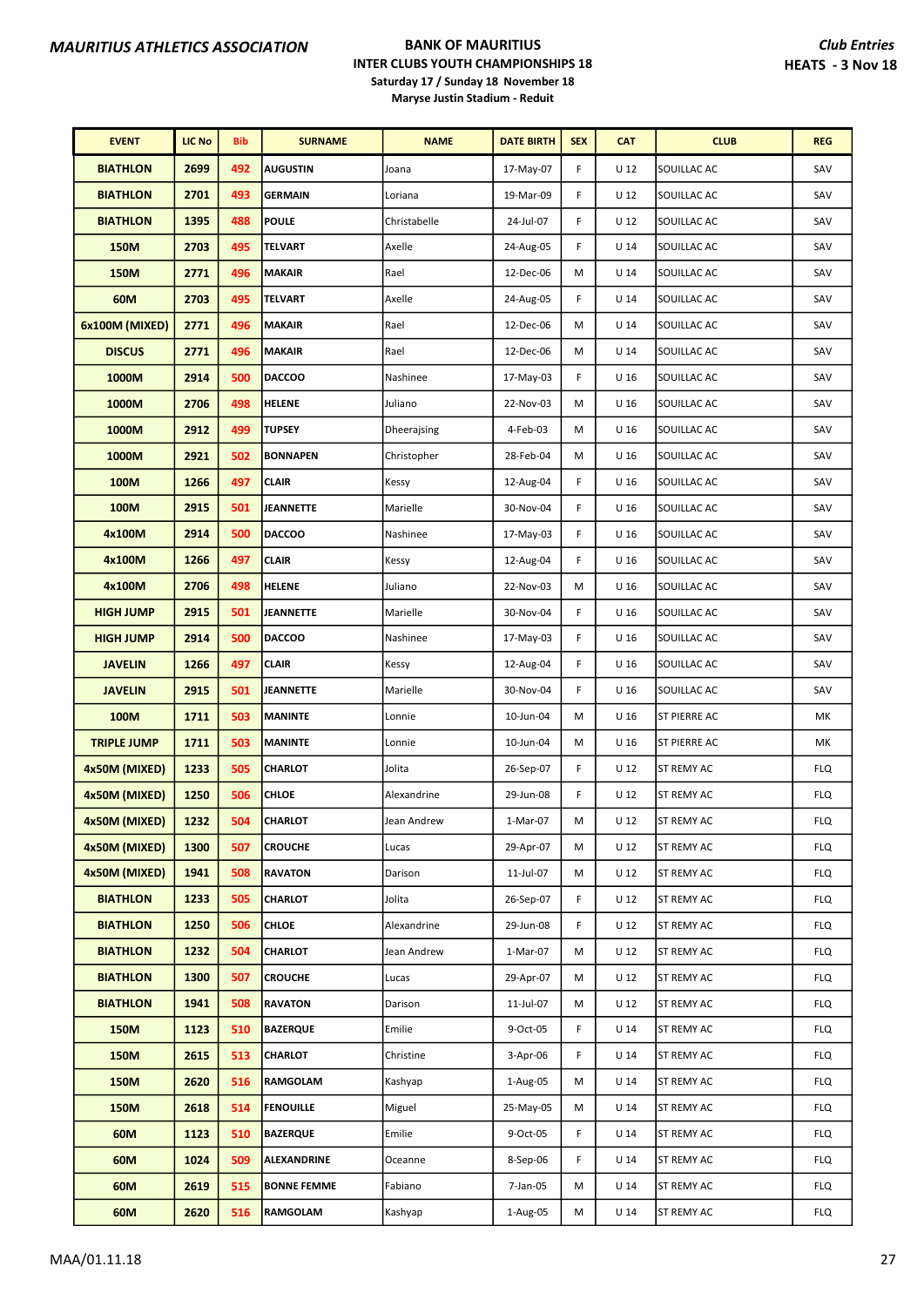| <b>EVENT</b>       | <b>LIC No</b> | <b>Bib</b> | <b>SURNAME</b>     | <b>NAME</b>          | <b>DATE BIRTH</b> | <b>SEX</b> | <b>CAT</b>      | <b>CLUB</b>       | <b>REG</b> |
|--------------------|---------------|------------|--------------------|----------------------|-------------------|------------|-----------------|-------------------|------------|
| 60M                | 1336          | 511        | <b>DEVALET</b>     | Alexandre            | $2$ -Jan-06       | M          | U <sub>14</sub> | ST REMY AC        | <b>FLQ</b> |
| <b>60MH</b>        | 2619          | 515        | <b>BONNE FEMME</b> | Fabiano              | 7-Jan-05          | M          | U <sub>14</sub> | <b>ST REMY AC</b> | <b>FLQ</b> |
| 6x100M (MIXED)     | 1123          | 510        | <b>BAZERQUE</b>    | Emilie               | 9-Oct-05          | F          | U <sub>14</sub> | <b>ST REMY AC</b> | <b>FLQ</b> |
| 6x100M (MIXED)     | 2615          | 513        | <b>CHARLOT</b>     | Christine            | $3-Apr-06$        | F          | U <sub>14</sub> | ST REMY AC        | <b>FLQ</b> |
| 6x100M (MIXED)     | 1024          | 509        | ALEXANDRINE        | Oceanne              | 8-Sep-06          | F          | U <sub>14</sub> | ST REMY AC        | <b>FLQ</b> |
| 6x100M (MIXED)     | 2619          | 515        | <b>BONNE FEMME</b> | Fabiano              | $7$ -Jan-05       | M          | U <sub>14</sub> | ST REMY AC        | <b>FLQ</b> |
| 6x100M (MIXED)     | 2620          | 516        | RAMGOLAM           | Kashyap              | 1-Aug-05          | M          | U <sub>14</sub> | ST REMY AC        | <b>FLQ</b> |
| 6x100M (MIXED)     | 1336          | 511        | <b>DEVALET</b>     | Alexandre            | $2$ -Jan-06       | М          | U <sub>14</sub> | <b>ST REMY AC</b> | <b>FLQ</b> |
| 6x100M (MIXED)     | 2618          | 514        | <b>FENOUILLE</b>   | Miguel               | 25-May-05         | M          | $U$ 14          | ST REMY AC        | <b>FLQ</b> |
| 800M               | 1740          | 512        | <b>MATHOOR</b>     | Poavin               | 4-Jan-05          | M          | $U$ 14          | ST REMY AC        | <b>FLQ</b> |
| <b>DISCUS</b>      | 2775          | 518        | <b>VIEILLESSE</b>  | Anouska              | 2-Jul-06          | F          | U <sub>14</sub> | <b>ST REMY AC</b> | <b>FLQ</b> |
| <b>DISCUS</b>      | 2776          | 519        | <b>LENT</b>        | Rachelle             | 9-May-06          | F          | U <sub>14</sub> | <b>ST REMY AC</b> | <b>FLQ</b> |
| <b>DISCUS</b>      | 2619          | 515        | <b>BONNE FEMME</b> | Fabiano              | 7-Jan-05          | M          | U <sub>14</sub> | ST REMY AC        | <b>FLQ</b> |
| <b>HAMMER</b>      | 2775          | 518        | <b>VIEILLESSE</b>  | Anouska              | 2-Jul-06          | F          | $U$ 14          | ST REMY AC        | <b>FLQ</b> |
| <b>HAMMER</b>      | 2776          | 519        | <b>LENT</b>        | Rachelle             | 9-May-06          | F          | U <sub>14</sub> | ST REMY AC        | <b>FLQ</b> |
| <b>HIGH JUMP</b>   | 2620          | 516        | <b>RAMGOLAM</b>    | Kashyap              | 1-Aug-05          | M          | U <sub>14</sub> | <b>ST REMY AC</b> | <b>FLQ</b> |
| <b>TRIPLE JUMP</b> | 2774          | 517        | <b>MOOTIEN</b>     | Angelle              | 8-Feb-06          | F          | U <sub>14</sub> | <b>ST REMY AC</b> | <b>FLQ</b> |
| <b>TRIPLE JUMP</b> | 1123          | 510        | <b>BAZERQUE</b>    | Emilie               | 9-Oct-05          | F          | U <sub>14</sub> | ST REMY AC        | <b>FLQ</b> |
| <b>TRIPLE JUMP</b> | 2615          | 513        | <b>CHARLOT</b>     | Christine            | 3-Apr-06          | F          | $U$ 14          | ST REMY AC        | <b>FLQ</b> |
| <b>TRIPLE JUMP</b> | 1024          | 509        | ALEXANDRINE        | Oceanne              | 8-Sep-06          | F          | $U$ 14          | ST REMY AC        | <b>FLQ</b> |
| <b>TRIPLE JUMP</b> | 1336          | 511        | <b>DEVALET</b>     | Alexandre            | $2$ -Jan-06       | M          | U <sub>14</sub> | <b>ST REMY AC</b> | <b>FLQ</b> |
| <b>TRIPLE JUMP</b> | 2618          | 514        | <b>FENOUILLE</b>   | Miguel               | 25-May-05         | M          | U <sub>14</sub> | <b>ST REMY AC</b> | <b>FLQ</b> |
| <b>TRIPLE JUMP</b> | 1740          | 512        | <b>MATHOOR</b>     | Poavin               | 4-Jan-05          | M          | U <sub>14</sub> | ST REMY AC        | <b>FLQ</b> |
| 1000M              | 1171          | 520        | <b>BOTTE</b>       | Joanito              | 3-Oct-03          | M          | U <sub>16</sub> | ST REMY AC        | <b>FLQ</b> |
| 100M               | 2252          | 527        | <b>CHARLOT</b>     | Maeva                | 2-Aug-04          | F          | U <sub>16</sub> | ST REMY AC        | <b>FLQ</b> |
| 100M               | 1301          | 521        | <b>CROUCHE</b>     | Megane               | 11-Aug-04         | F          | U <sub>16</sub> | ST REMY AC        | <b>FLQ</b> |
| 100M               | 1933          | 526        | <b>RAMTANON</b>    | Melissa              | 6-Feb-03          | F          | U 16            | <b>ST REMY AC</b> | <b>FLQ</b> |
| 100M               | 1752          | 524        | MELANIE            | Jean Lucas Sebastien | 9-Apr-04          | М          | U <sub>16</sub> | ST REMY AC        | <b>FLQ</b> |
| 100M               | 1896          | 525        | <b>QUIRIN</b>      | Jordane              | 18-Jun-03         | M          | U <sub>16</sub> | ST REMY AC        | <b>FLQ</b> |
| <b>100MH</b>       | 1933          | 526        | <b>RAMTANON</b>    | Melissa              | 6-Feb-03          | F          | U <sub>16</sub> | ST REMY AC        | <b>FLQ</b> |
| <b>100MH</b>       | 1410          | 522        | <b>FINE</b>        | Julien Loic          | 15-Jun-03         | М          | U <sub>16</sub> | ST REMY AC        | <b>FLQ</b> |
| <b>100MH</b>       | 1751          | 523        | MELANIE            | Alexandre            | 23-May-03         | М          | U <sub>16</sub> | <b>ST REMY AC</b> | <b>FLQ</b> |
| <b>100MH</b>       | 1896          | 525        | QUIRIN             | Jordane              | 18-Jun-03         | М          | U <sub>16</sub> | ST REMY AC        | <b>FLQ</b> |
| 4x100M             | 1171          | 520        | <b>BOTTE</b>       | Joanito              | 3-Oct-03          | М          | U <sub>16</sub> | ST REMY AC        | <b>FLQ</b> |
| 4x100M             | 1410          | 522        | <b>FINE</b>        | Julien Loic          | 15-Jun-03         | M          | U <sub>16</sub> | ST REMY AC        | <b>FLQ</b> |
| 4x100M             | 1751          | 523        | MELANIE            | Alexandre            | 23-May-03         | М          | U <sub>16</sub> | ST REMY AC        | <b>FLQ</b> |
| 4x100M             | 1752          | 524        | <b>MELANIE</b>     | Jean Lucas Sebastien | 9-Apr-04          | М          | U <sub>16</sub> | ST REMY AC        | <b>FLQ</b> |
| 4x100M             | 1896          | 525        | QUIRIN             | Jordane              | 18-Jun-03         | М          | U <sub>16</sub> | <b>ST REMY AC</b> | <b>FLQ</b> |
| <b>HIGH JUMP</b>   | 1933          | 526        | <b>RAMTANON</b>    | Melissa              | 6-Feb-03          | F.         | U <sub>16</sub> | ST REMY AC        | <b>FLQ</b> |
| <b>HIGH JUMP</b>   | 1751          | 523        | <b>MELANIE</b>     | Alexandre            | 23-May-03         | M          | U <sub>16</sub> | ST REMY AC        | <b>FLQ</b> |
| <b>HIGH JUMP</b>   | 1752          | 524        | <b>MELANIE</b>     | Jean Lucas Sebastien | 9-Apr-04          | M          | U <sub>16</sub> | ST REMY AC        | <b>FLQ</b> |